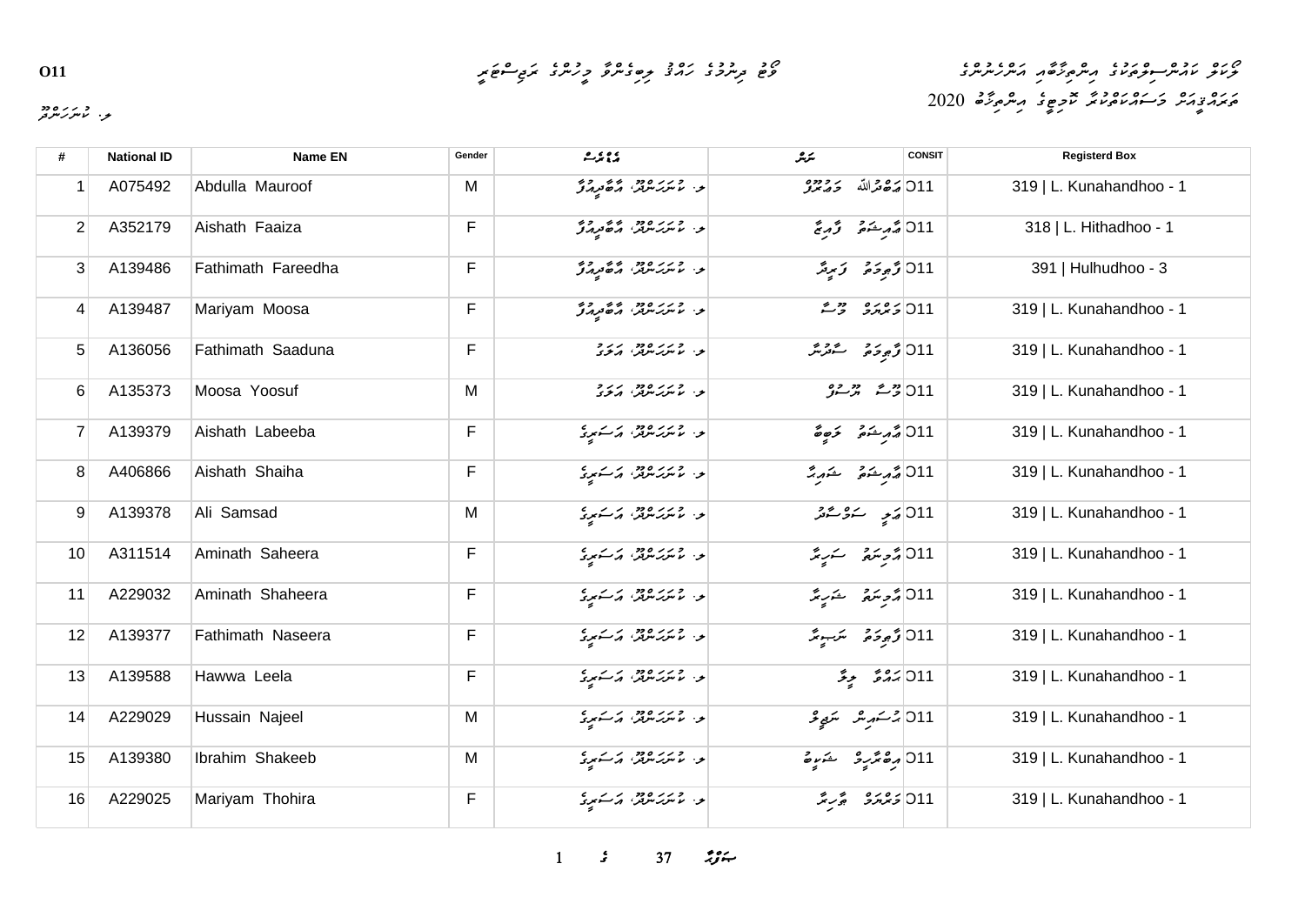*sCw7q7s5w7m< o<n9nOoAw7o< sCq;mAwBoEw7q<m; wBm;vB* م من المرة المرة المرة المرجع المرجع في المركبة 2020<br>مجم*د المريض المربوط المربع المرجع في المراجع المركبة* 

| 17              | A139382 | Mohamed Yoosuf            | M            | و. المسرر میں اگر کے سرگ                                                                             | 011 ۇيرو دىر بىر يور                 | 319   L. Kunahandhoo - 1       |
|-----------------|---------|---------------------------|--------------|------------------------------------------------------------------------------------------------------|--------------------------------------|--------------------------------|
| 18              | A139383 | Zulaikha Hussain          | F            | و- المسرك وود كالمسكيرى                                                                              | 011 نج تزم بڑ بڑ بڑ بڑ               | 319   L. Kunahandhoo - 1       |
| 19              | A139291 | Zulaikha Yoosuf           | F            | و. نامگریزیون برگ مرد ه                                                                              | 011 كى ئۇرۇ ئەشتۇ                    | 319   L. Kunahandhoo - 1       |
| 20              | A069902 | Abdul Munim Ahmed         | M            | و. مشرکترون ماه کشم                                                                                  | 011 كەھەر جەم بەر ئەرەر ج            | 319   L. Kunahandhoo - 1       |
| 21              | A120688 | Abdul Shakoor Abdul Munim | M            | و. تأسر را ودو. د ده شهر                                                                             | 011 كەھەرمەدد دەرەرەرە               | 560   Hulhumale', Ehenihen - 8 |
| 22              | A311705 | Ahmed Shiyaaz             | M            | و الانترنسيين المالاستيمر                                                                            | 011 كەشكەتقى سىمەتتىنى               | 560   Hulhumale', Ehenihen - 8 |
| 23              | A311704 | Hafsa Abdul Munim         | $\mathsf{F}$ | و . ما مور مرور . ده شکور                                                                            | 011 ئۇيئە مەمز <i>ود شە</i> ۋ        | 319   L. Kunahandhoo - 1       |
| 24              | A139521 | <b>Ismail Naseer</b>      | M            | ا د. از مسرر سرور در ۵ شهر ا                                                                         | 011 م سىمۇمەبىي - سەبىر              | 621   L. Atholhu, Male,-6      |
| 25              | A139535 | Mausooma Abudul Munim     | F            | ن المسرر معرض المرور عصم المستقيم المستقيم المسرر المسرر المسرر المسر المسر المستقيم المسر المسر الم | 011 كەربەيدۇ مەمرىر ئىرمە ئى         | 319   L. Kunahandhoo - 1       |
| 26              | A139532 | Mohamed Khaleel           | M            | و مسرح مع ده ده ده ک                                                                                 | 011 دُبَرْدُدَتْر زَمِرْدُ           | 621   L. Atholhu, Male,-6      |
| 27              | A139536 | Sameera Abdul Munim       | $\mathsf F$  | و. ماسربر موجود المرواعظامر                                                                          | 011 <i>ڪوبر خەمز دو</i> مبر د        | 319   L. Kunahandhoo - 1       |
| 28              | A139523 | Zareena Abdul Munim       | F            | و . ما سربر ماوج . بره عصور<br>مو . ما سربر سربس . بربر سکوبر                                        | 011 ىخ يېڭر بە <i>ھەترىۋە شە</i> رىج | 319   L. Kunahandhoo - 1       |
| 29              | A311482 | Aishath Sahoona           | F            | و الأسرىر مرور المراجع شهر محمد المحمد المسرى                                                        | 011 ۾ م سنڌ سڪرشگر                   | 319   L. Kunahandhoo - 1       |
| 30 <sup>°</sup> | A228452 | Aminath Mufeedha          | $\mathsf{F}$ | و الاس معروف المراجع مع و محمد المحمد المحمد المحمد المحمد المحمد المحمد المحمد المحمد المحمد المحمد | 011  مَّدِسَمْ _ دُرِمَّ             | 319   L. Kunahandhoo - 1       |
| 31              | A228443 | Fathimath Sameela         | F            | و الاس معروف المراجع مع و محمد المحمد المحمد المحمد المحمد المحمد المحمد المحمد المحمد المحمد المحمد | 011 ژَّجِرَةُ ۖ سَرَرِ دُّ           | 319   L. Kunahandhoo - 1       |
| 32              | A023482 | Hawwa Ali                 | F            |                                                                                                      | 011 يَرْدُوَّ - مَ-مِي               | 319   L. Kunahandhoo - 1       |
| 33              | A228461 | Mariyam Safaa             | F            | و الاس معروف المراجع مع و محمد المحمد المحمد المحمد المحمد المحمد المحمد المحمد المحمد المحمد المحمد | 011 كەنگەر ئەرگە                     | 319   L. Kunahandhoo - 1       |

*2 sC 37 nNw?mS*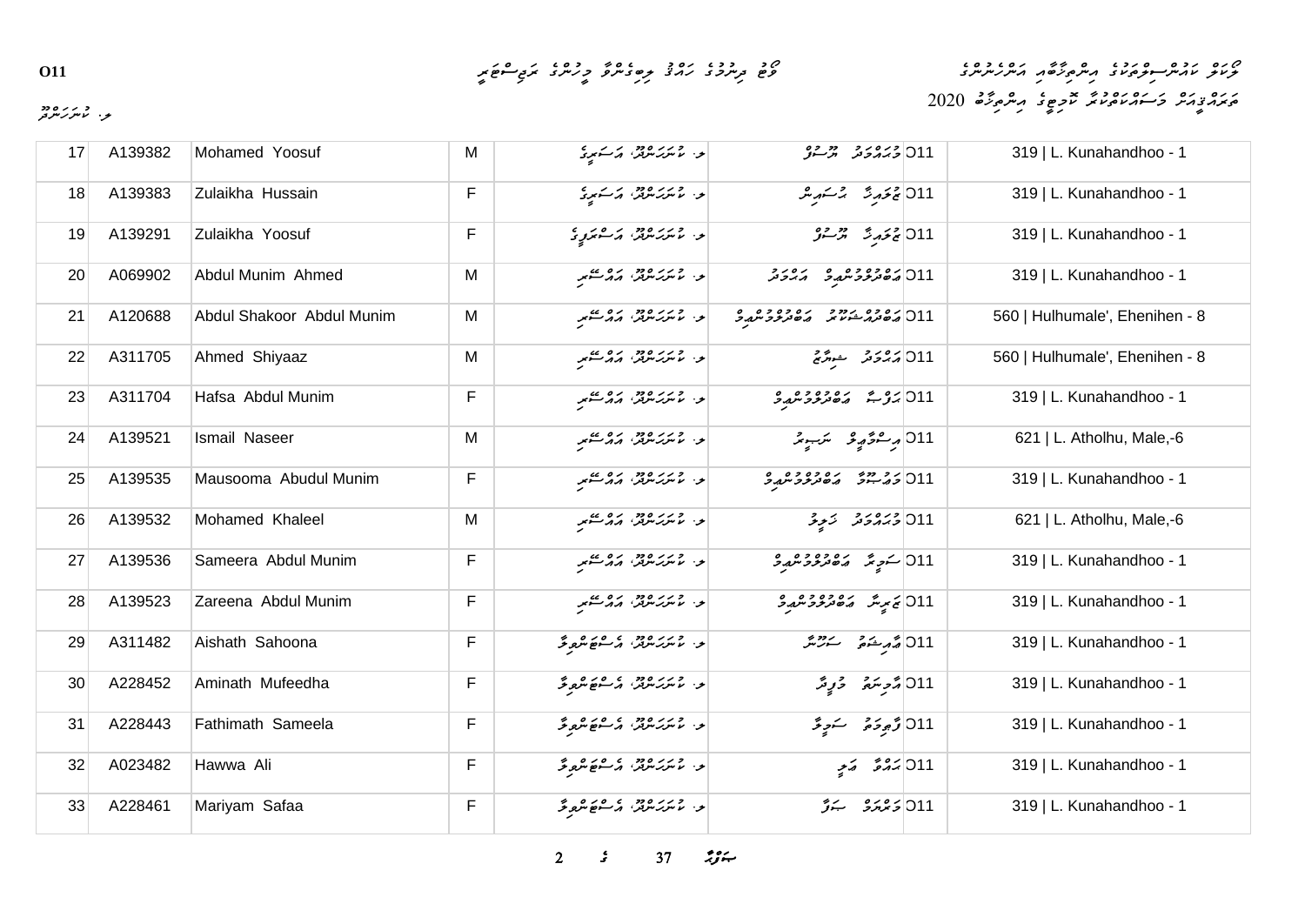*sCw7q7s5w7m< o<n9nOoAw7o< sCq;mAwBoEw7q<m; wBm;vB* م من المرة المرة المرة المرجع المرجع في المركبة 2020<br>مجم*د المريض المربوط المربع المرجع في المراجع المركبة* 

| 34 | A139352 | Mufeed Idrees          | M            | ب المستركز من المستطاهين و محمد المستور                                  | 011  3 پوټر    برتر پر شر            | 319   L. Kunahandhoo - 1  |
|----|---------|------------------------|--------------|--------------------------------------------------------------------------|--------------------------------------|---------------------------|
| 35 | A141794 | Abdhul Latheef Hussain | M            | و گرمز وود کرومرد                                                        | 011 <i>مەھەرم كوم</i> ۇ ھىسكىرىش     | 319   L. Kunahandhoo - 1  |
| 36 | A139260 | Aminath Shehenaz       | $\mathsf F$  | و. مشرکتری کرم مرد                                                       | 011 مَّ حِسَمَة مَسْتَشَمَّع         | 319   L. Kunahandhoo - 1  |
| 37 | A351236 | Hawwa Shafaqnaz        | F            | و. ما مرکز مرکز، از این در ا                                             | 011 <i>بزوۋ خۇ تۇ</i> تتى چ          | 319   L. Kunahandhoo - 1  |
| 38 | A139519 | Sanfa Hussain          | F            | و. تأسر ښر سره کرم مرد                                                   | 011  سَتَمَدَّزُ كَمَسْتَهْرِيْثَرُ  | 319   L. Kunahandhoo - 1  |
| 39 | A311451 | Ahmed Jinaan           | M            | و. دربره دو. ره ه                                                        | 011 <i>مَ بُرْدَ مَرْ</i> مِ مُرْسْر | 319   L. Kunahandhoo - 1  |
| 40 | A139414 | Haleem Abdul Raheem    | M            | و. ترمز مرده بره ه                                                       | 011 كەبوۋە كەھەر كەبولى              | 319   L. Kunahandhoo - 1  |
| 41 | A139413 | Hareera Ahmed          | $\mathsf F$  | و . و پر پر دوه . پر ه ه                                                 | 011 بزىرىنتە بەئەدەتە                | 319   L. Kunahandhoo - 1  |
| 42 | A139415 | Sharyf Abdul Raheem    | M            | و. درگروژه روه                                                           | 011 خىمپۇ ھەممىرى 2                  | 319   L. Kunahandhoo - 1  |
| 43 | A139418 | Waheeda Yoosuf         | F            | و. دربر ۵۵۰ ده ۵                                                         | 011 كۈبەنگە تۈشىۋ                    | 319   L. Kunahandhoo - 1  |
| 44 | A139299 | Shamsunisa Hassan      | $\mathsf{F}$ | و. رور دود دوه رود                                                       | 011 خۇرقىم برگە برىكىر               | 319   L. Kunahandhoo - 1  |
| 45 | A311490 | Aminath Huriyya        | F            | - כיני סמכון כני מים הסמכון<br>ת- מיתנגית בני סוס מותג – בנקית ב         | 011 أُمَّ مِسْمَعٍ مَسْمِدْتَر       | 156   K. Gulhi - 1        |
| 46 | A139420 | Mohamed Afraz          | M            | و - در ده دو - د د د د د د د د د د<br>و - ماسربرسربر - ه ه ما بری -- درس | 011 ۋېرەپرو پرومۇم                   | 621   L. Atholhu, Male,-6 |
| 47 | A139434 | Salma Ahmed            | $\mathsf{F}$ | כי מממט מכני מממש המכני<br>כי ממממשתי שם מחמב – בנימים                   | 011 كىۋۇ كەردىر                      | 319   L. Kunahandhoo - 1  |
| 48 | A139436 | Sanfa Moosa            | $\mathsf{F}$ | و در دود دود در دود و<br>د تاسرباس ده موسود سوترس                        | 011 سَنْدَدُ حَرْثَہُ                | 319   L. Kunahandhoo - 1  |
| 49 | A066052 | Abdul Ganeem Gasim     | M            | و . در رود . د د د .<br>و . ما مرز مرتز . ه ز بر د                       | 011 كەھەترى <i>زى بىرى تۇس</i> ۇ     | 621   L. Atholhu, Male,-6 |
| 50 | A352023 | Aishath Saanee         | F            | و . در رود.<br>و . د سربرسرتر، ن براد د                                  | 011 ۾ پرڪنو گسي                      | 319   L. Kunahandhoo - 1  |

**3 37** *<i>n***<sub>1</sub>** *s***<sub>1</sub>** *s***<sub>1</sub>**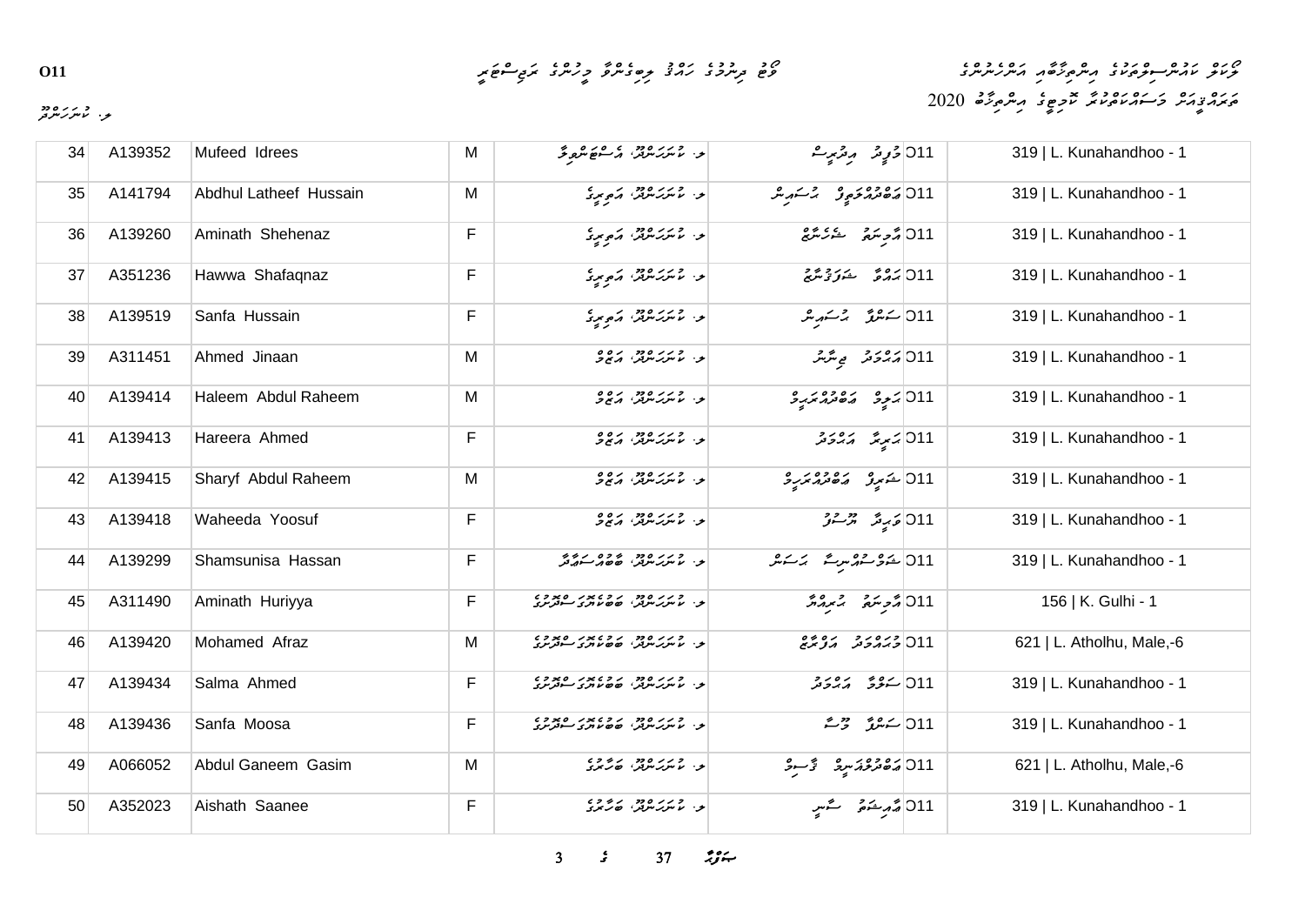*sCw7q7s5w7m< o<n9nOoAw7o< sCq;mAwBoEw7q<m; wBm;vB* م من المرة المرة المرة المرجع المرجع في المركبة 2020<br>مجم*د المريض المربوط المربع المرجع في المراجع المركبة* 

| 51 | A139340 | Fazeena Gasim            | F           | و . در ره دو.<br>و . د سربر سرفر ، نصر بوری                                                                                                                                                                           | 011 كۇمچە تۇسور                         | 310   L. Gan - 3               |
|----|---------|--------------------------|-------------|-----------------------------------------------------------------------------------------------------------------------------------------------------------------------------------------------------------------------|-----------------------------------------|--------------------------------|
| 52 | A139342 | Gasim Ahmed              | M           | و . در رود.<br>و . د سربرسرتر، ځرندي                                                                                                                                                                                  | 011 تۇسىۋە ئەبرى قىر                    | 319   L. Kunahandhoo - 1       |
| 53 | A139337 | Haleema Hassan           | F           | و . و در ده دو .<br>و . ما سربر سرفر ، نصر بوری                                                                                                                                                                       | 011  ټرچ تر ټر ټر                       | 319   L. Kunahandhoo - 1       |
| 54 | A228035 | Mohamed Najeeb           | M           | و. ويريروه رووه                                                                                                                                                                                                       | 011 <i>وبروونز سَهِ ه</i> ُ             | 319   L. Kunahandhoo - 1       |
| 55 | A139335 | Saleema Adnan            | F           | و . وربر ودو.<br>و . ماسور سرفر ، ن <i>ه د بو</i> ر                                                                                                                                                                   | 011 <i>سَجِرةً - مَ</i> تْرَسَّرْ       | 310   L. Gan - 3               |
| 56 | A227978 | Salihu Gasim             | M           | و. وردر دود. درود                                                                                                                                                                                                     | 011 بەلگەرچە سىچ سىرى                   | 319   L. Kunahandhoo - 1       |
| 57 | A139336 | Solah Gasim              | M           | و . در رودو.<br>و . د سربر سربر . ځار برو                                                                                                                                                                             | 011  جۇچە گەسىۋ                         | 329   GA. Dhaandhoo - 2        |
| 58 | A135651 | Aminath Rasheedha        | F           | و. دربرود ریروه                                                                                                                                                                                                       | 011 مٌ مِسَمَعٌ مَمَسُومٌ               | 621   L. Atholhu, Male,-6      |
| 59 | A040789 | Hussain Yoosuf           | M           | و. دربره در برره                                                                                                                                                                                                      | 011 ترىنىدىشە تەختىرى                   | 319   L. Kunahandhoo - 1       |
| 60 | A054482 | Abdul Latheef Umar       | M           | و. تأسر ما مده به محامل محمد الله                                                                                                                                                                                     | 011 كەھىر كەچرى ھە <i>جە</i> ك          | 319   L. Kunahandhoo - 1       |
| 61 | A311592 | Abdulla Rifuath          | M           | و. تأسر رود و و دره د                                                                                                                                                                                                 | 011  رَجْعَة اللَّهُ م <i>ِبْرُوْجُ</i> | 319   L. Kunahandhoo - 1       |
| 62 | A136063 | Ahmed Aslam              | M           | ن المترکز من الله علم بره الله به من الله الله به من من الله برا به الله به الله الله به الله به ال<br>الله عن الله بن الله بن الله بن الله بن الله بن الله بن الله بن الله بن الله بن الله بن الله بن الله بن الله ب | 011 كەبروتر كەشكەنى                     | 621   L. Atholhu, Male,-6      |
| 63 | A139562 | Ali Hashim               | M           | و مرکز وجود و دره<br>د مشرکترین موکوکوکر                                                                                                                                                                              | 011  رَمِي گَڪِرَوْ                     | 560   Hulhumale', Ehenihen - 8 |
| 64 | A139473 | Gamariyya Abdhul Latheef | $\mathsf F$ | و. تأسر ما مده به محمد وسر                                                                                                                                                                                            |                                         | 319   L. Kunahandhoo - 1       |
| 65 | A347111 | Hussain Midhuhath        | M           | و. تأسر رودو. ماه دول                                                                                                                                                                                                 | 011 ترسکه شهر و فریزه کا                | 329   GA. Dhaandhoo - 2        |
| 66 | A139259 | Mohamed Amjad            | M           | و. دربره دو. ده دره                                                                                                                                                                                                   | 011 وبرەرو كەۋەتر                       | 319   L. Kunahandhoo - 1       |
| 67 | A139338 | Aishath Hussain          | F           | و . رس دود.<br>و . رس سرتر . ه څورمرو                                                                                                                                                                                 | 011 مۇمەشقىق بىرىشىرىش                  | 319   L. Kunahandhoo - 1       |

*4 <i>s s* 37 *<i>n*<sub>3</sub> *s*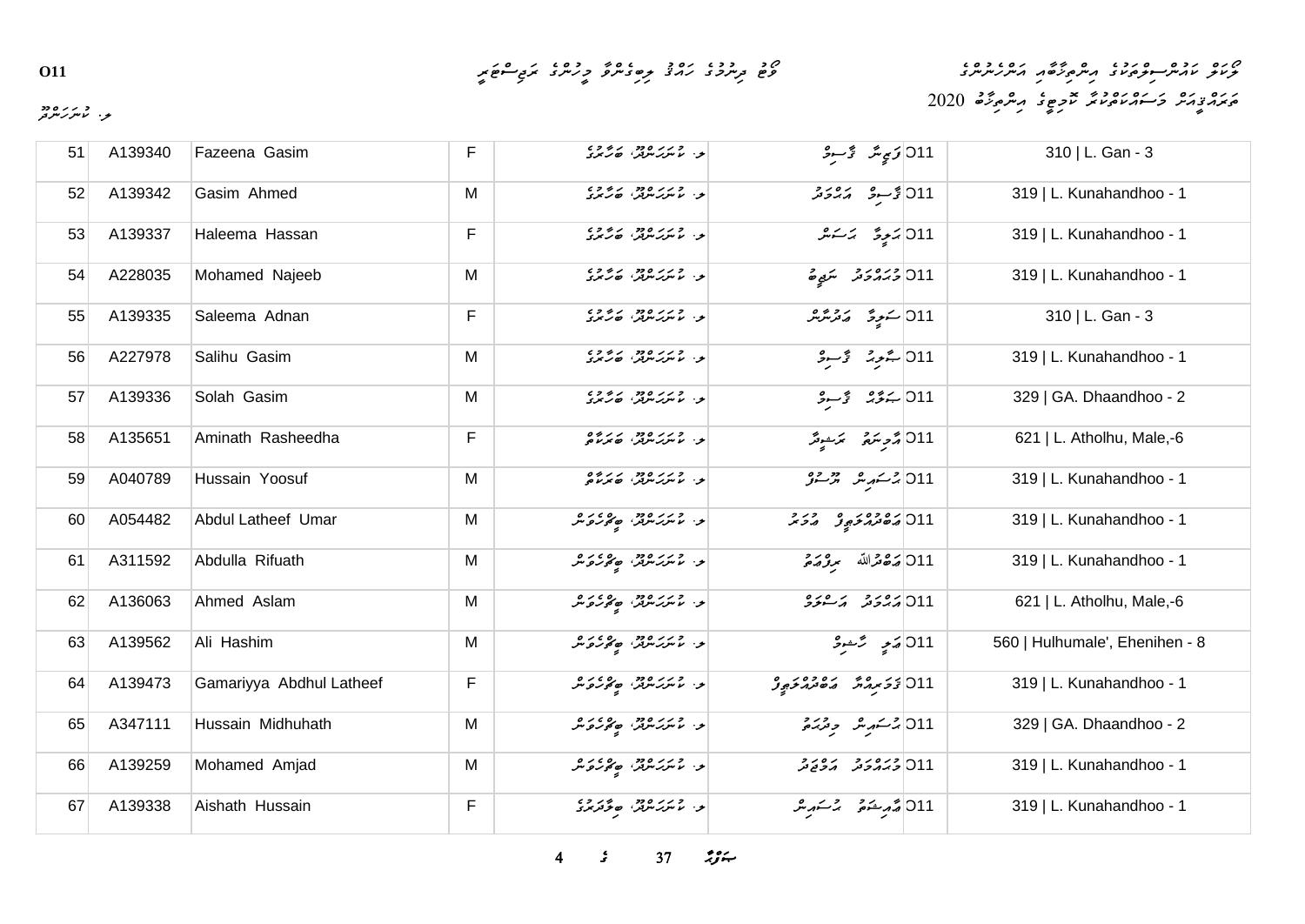*sCw7q7s5w7m< o<n9nOoAw7o< sCq;mAwBoEw7q<m; wBm;vB* م من المرة المرة المرة المرجع المرجع في المركبة 2020<br>مجم*د المريض المربوط المربع المرجع في المراجع المركبة* 

| 68 | A139303 | Ahmed Ihsaan         | M           | ے کا سربر سرچن صنگ                                                                                   | 011  پَرْدَوتْر بِرِرْسُمْسْر                            | 319   L. Kunahandhoo - 1  |
|----|---------|----------------------|-------------|------------------------------------------------------------------------------------------------------|----------------------------------------------------------|---------------------------|
| 69 | A139298 | Ali Hassan           | M           | و الانترنز مرده و مرگ                                                                                | 011   تەيەل كەشكە                                        | 319   L. Kunahandhoo - 1  |
| 70 | A139300 | Fathimath Shiuna     | F           | و الانترنز مرده و مرگ                                                                                | 011 ژَّجِرْدَةُ ۖ شِيرْتَدَّ                             | 319   L. Kunahandhoo - 1  |
| 71 | A139301 | Hassan Adil          | M           | و. ئائىرىر ھۆر، ھىگە                                                                                 | 011 كەسكەر گەيدى                                         | 316   L. Fonadhoo - 3     |
| 72 | A226921 | Hussain Ameel        | M           | و الانترنز مرده و مرگ                                                                                | 011 پرسکویٹر کالج پی                                     | 319   L. Kunahandhoo - 1  |
| 73 | A226931 | Mohamed Azmeel       | M           | و. تأسر رودو. جانگر                                                                                  | 011 دُبَرْدْدَنْد كَمَعْ دِعْ                            | 621   L. Atholhu, Male,-6 |
| 74 | A139302 | Shakeela Ali         | F           | ے کا سربر سرچن صنگ                                                                                   | 011  ڪيو تر چي                                           | 319   L. Kunahandhoo - 1  |
| 75 | A139320 | Zulaikha Hussain     | F           | و. ئائىرىرىدى ھىگە                                                                                   | 011 يح تربرنز - بر شهر شر                                | 319   L. Kunahandhoo - 1  |
| 76 | A139402 | Ahmed Fayaz          | M           | و مسرده دو مره هم شهر                                                                                | 011 كەبرى تەرىپ                                          | 319   L. Kunahandhoo - 1  |
| 77 | A139405 | Ali Fariz            | M           | و المسر محمد المرور و محمد المحمد المحمد المحمد المحمد المحمد المحمد المحمد المحمد المحمد المحمد الم | 011 کھ گھریج                                             | 325   GA. Vilin'gili - 3  |
| 78 | A139545 | Aminath Shuzna       | F           | و. مسترکبرود می گروه و گ                                                                             | 011 مَرْحِبَنَهُمْ شَوْءٌ مَثَر                          | 621   L. Atholhu, Male,-6 |
| 79 | A141395 | Ismail Ahmed         | M           | و. تأسر رودو. ٢٥ د ٥ د گر                                                                            | 011 م <sup>ر</sup> مۇم <sub>ب</sub> ۇ كەردى <sub>م</sub> | 319   L. Kunahandhoo - 1  |
| 80 | A139401 | Jameela Hassan       | $\mathsf F$ | و. مسرره دو. ٢٥ مره و                                                                                | 011 ق م تجر تحت برسکر شر                                 | 319   L. Kunahandhoo - 1  |
| 81 | A139404 | Khadheeja Zuyyina    | F           | و. تأسر ره دو. ۲۵ د ۱۵ و                                                                             | 011 كَتْمِيعٌ مَحْمَدِيثَرُ                              | 621   L. Atholhu, Male,-6 |
| 82 | A311444 | Khaleemath Sidhaana  | $\mathsf F$ | و مسرد معرض من معرض و محمد المعرض المحمد المسرد المسرد من المسرد المسيح المحمد المسيح المسيحة المسيح | 011  رَمِرِدَةْ سِقَرْسَّ                                | 126   B. Thulhaadhoo - 3  |
| 83 | A139403 | Mohamed Faiz         | M           | و. مسرر معده من معرض                                                                                 | 011 دېمگرونز گهڅ                                         | 621   L. Atholhu, Male,-6 |
| 84 | A139421 | Abdulla Abdul Rahman | M           | و اور داره ده به در وار<br>و اما مرکز مرکز ان کارتروار                                               | 011 كەھىراللە كەھ <i>ەر كەرگە</i> ر                      | 319   L. Kunahandhoo - 1  |

*5 sC 37 nNw?mS*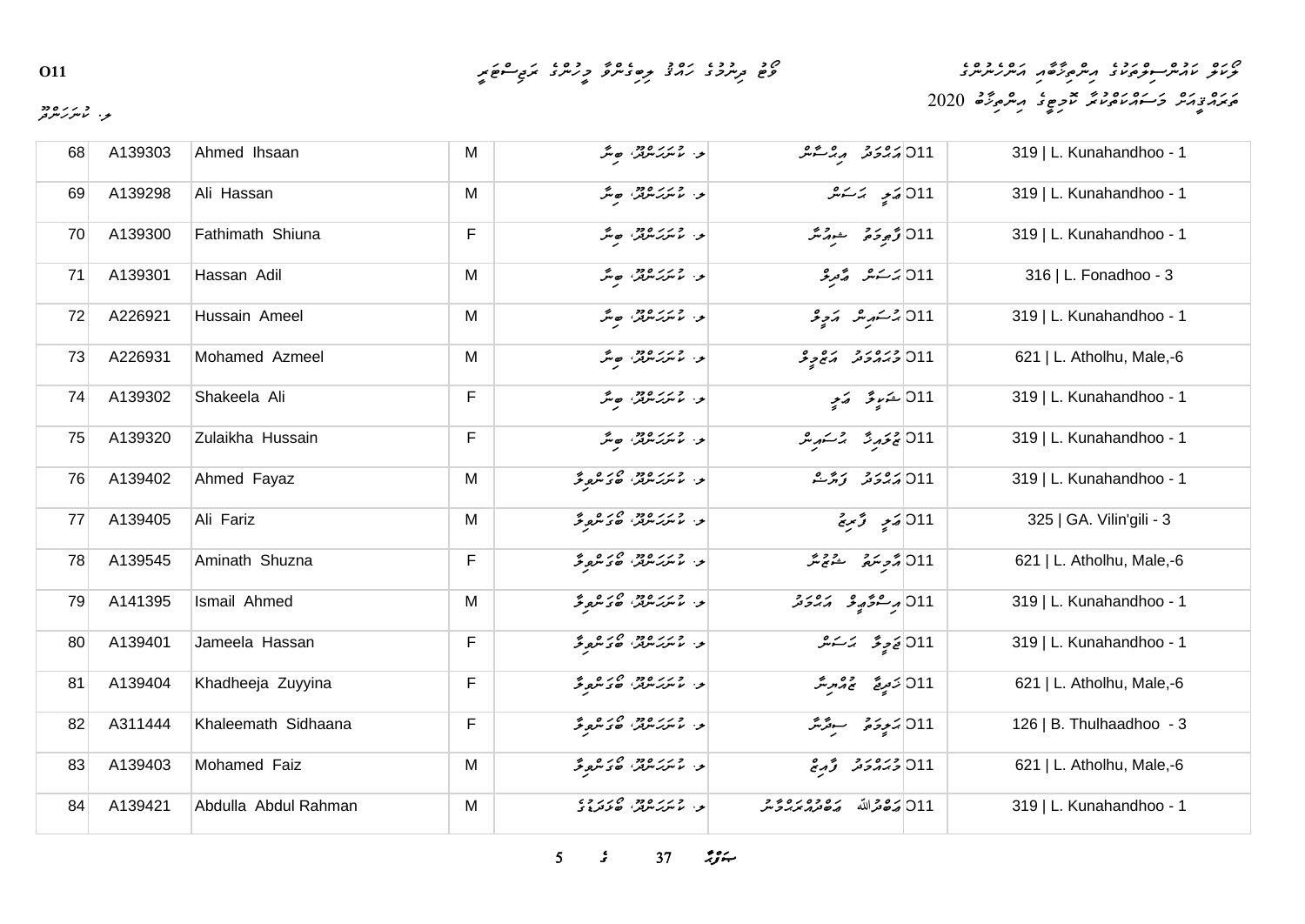*sCw7q7s5w7m< o<n9nOoAw7o< sCq;mAwBoEw7q<m; wBm;vB* م من المرة المرة المرة المرجع المرجع في المركبة 2020<br>مجم*د المريض المربوط المربع المرجع في المراجع المركبة* 

| 85  | A139422 | Aishath Shabana     | F            | ن در در وده ه در ده<br>نو از مشرکتران که تولیده د            | 011 <i>أوَّەرىشَەت خۇڭ ئۇ</i>                      | 319   L. Kunahandhoo - 1       |
|-----|---------|---------------------|--------------|--------------------------------------------------------------|----------------------------------------------------|--------------------------------|
| 86  | A311498 | Fathimath Zidhuna   | $\mathsf F$  | ن اور در دود هم در داده<br>نواس میکریس که میکنده و           | 011 <i>وُّجِوحَ</i> حَمَّ مِعْرَمَّد               | 621   L. Atholhu, Male,-6      |
| 87  | A136060 | Hussain Abdulla     | M            | و در دوده ه دروه<br>و اماس سربي کام توجد                     | 011  بِحَسَمَ مِرْحَدٍ مِنْ رَحْمَةً مِنْزَاللَّهُ | 560   Hulhumale', Ehenihen - 8 |
| 88  | A103354 | Ismail Faroog       | M            | و مرد ودو هرد و ،<br>و مشرر سربي گوندو د                     | 011 مېرىشقەپە ئۇنىز                                | 319   L. Kunahandhoo - 1       |
| 89  | A158762 | Najma Abdulla       | $\mathsf{F}$ | و اور داده مرد ده.<br>و امکن کرد کارفرون                     | 011 سَمَعَ حَمَّ مَدَّ اللَّهُ                     | 319   L. Kunahandhoo - 1       |
| 90  | A139423 | Safiya Abdulla      | F            | و. ورد ده ده ه دروه<br>و. ماس سرچين گانگروه                  | 011 گوپتر كەھەراللە                                | 319   L. Kunahandhoo - 1       |
| 91  | A139282 | Shakira Abdulla     | $\mathsf F$  | و . د د د ه ده . د د د د .<br>و . ما مرکز مرفز . ه تو تو . د | 011 شَمَّدِ مَدَّ مَدَّاللَّهُ                     | 319   L. Kunahandhoo - 1       |
| 92  | A139424 | Siththi             | $\mathsf F$  | و دربر ۵ دو.<br>نو از ماسور سرچو او در وار                   | 011 سرمرمو                                         | 319   L. Kunahandhoo - 1       |
| 93  | A139437 | Sobira Abdulla      | F            | و. ورد ده ده ه دروه<br>و. ماس سرچين گانگروه                  | 011 بَدَّصِمَّر مَرْصُوْراللَّه                    | 319   L. Kunahandhoo - 1       |
| 94  | A139425 | Wisama Abdulla      | $\mathsf F$  | و. ورد ده ده ه دروه<br>و. ماس سرچين گانگروه                  | 011 مِ مُسَمَّرٌ      مَرْ هُ مِّرَ اللّه          | 319   L. Kunahandhoo - 1       |
| 95  | A139385 | Ahmed Hafiz         | M            | و. دربره دو بره<br>و. نامرټرمونو، ځمکه                       | 011 كەندى قىمى بۇ ئىچە ئىچە ئىچە ئىچە ئىچە ئ       | 319   L. Kunahandhoo - 1       |
| 96  | A139279 | Hawwa Hafiza        | F            | و. دربره دو بره<br>و. نامرټرمونو، ځمکه                       | 011) ئەبۇق بۇي قۇ                                  | 621   L. Atholhu, Male,-6      |
| 97  | A139547 | Idrees Hussain      | M            | و. دربر ۵۶۵ بره.<br>و. د سربر سربر، صندمی                    | 011  موقرمورے    برےمویش                           | 319   L. Kunahandhoo - 1       |
| 98  | A311737 | Mariyam Haneefa     | F            | و. دربره دو بره<br>و. د سربرسربر، صندمی                      | 011 كەندىزى بەئىرىگە                               | 621   L. Atholhu, Male,-6      |
| 99  | A139400 | Zubaida Ahmed       | $\mathsf F$  | و. دربره دو بره<br>و. نامرټرمونو، ځمکه                       | 011 نج <i>ھوم</i> تر <i>م</i> کردنر                | 621   L. Atholhu, Male,-6      |
| 100 | A225365 | Abdul Gadir Mohamed | M            | و. مشر سرور گرمز میگردید                                     | 011 كەھەر <i>بىر بەر بەر بەر بەر</i>               | 319   L. Kunahandhoo - 1       |
| 101 | A127951 | Habeeba Abdul Gadir | F            | و. گماندر موفق گمگاندگرس                                     | 011 كَمَعٍ هُهُ مَنْ هُمْ وَقَوْيَخْ مِرْ مَرْ     | 319   L. Kunahandhoo - 1       |

 $6$   $37$   $29$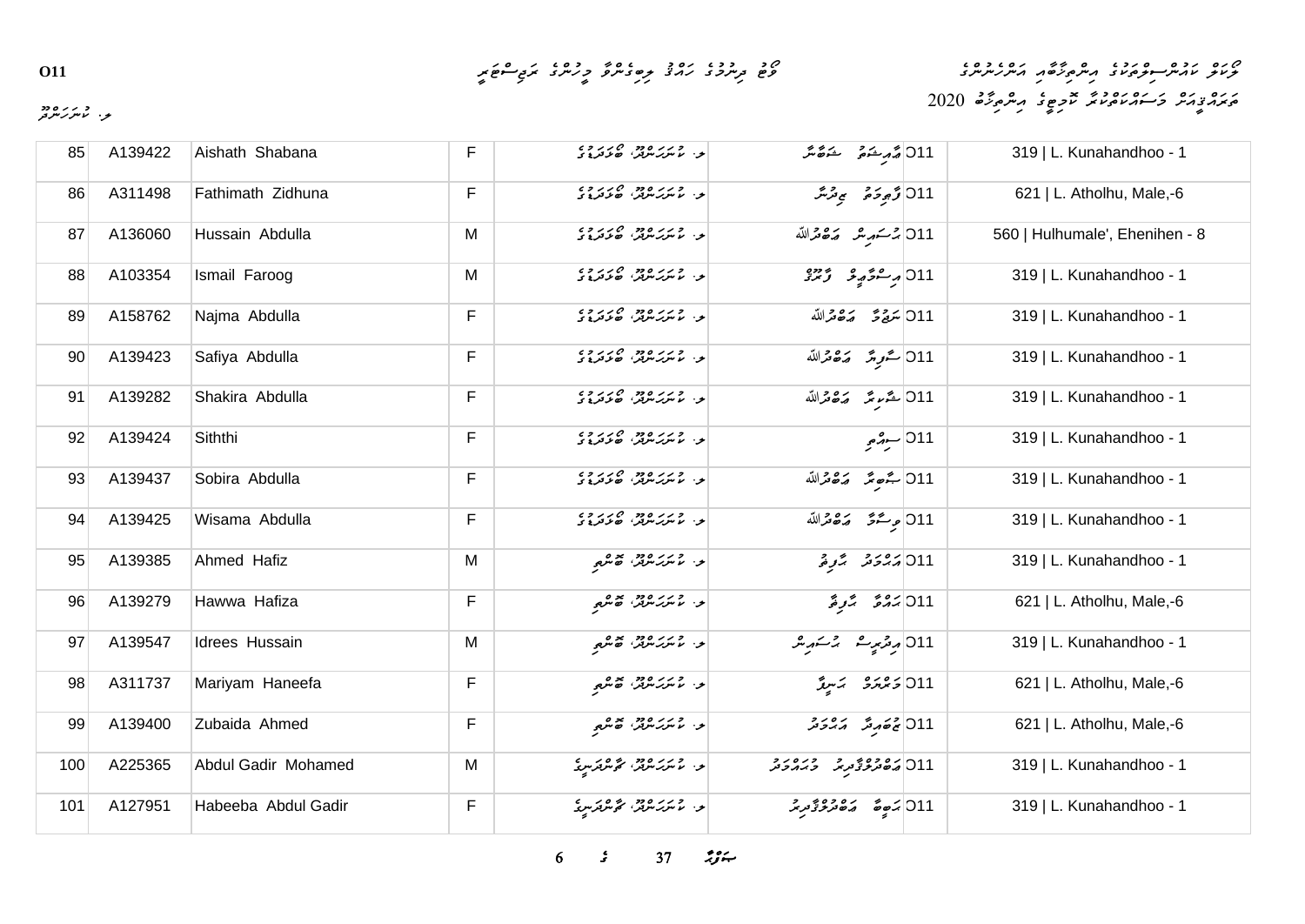*sCw7q7s5w7m< o<n9nOoAw7o< sCq;mAwBoEw7q<m; wBm;vB* م من المرة المرة المرة المرجع المرجع في المركبة 2020<br>مجم*د المريض المربوط المربع المرجع في المراجع المركبة* 

| 102 | A081263 | Madheeha Abdul Gadhir   | F            | و- ئامىز ئىرودە ، ئۇمىزونىزىد                                                                        | 011 كَرْمِيدٌ - مَەھْرُوتَّخْ مِرْمَر     | 621   L. Atholhu, Male,-6 |
|-----|---------|-------------------------|--------------|------------------------------------------------------------------------------------------------------|-------------------------------------------|---------------------------|
| 103 | A139252 | Saheem Abdul Gadir      | M            | و. مسر محمد المستخدم المستخدم المستخدم المستخدم المستخدم المستخدم المستخدم المستخدم المستخدم المستخد | 011 س <i>ەرە ھەمروۋىرى</i> ر              | 319   L. Kunahandhoo - 1  |
| 104 | A136053 | Shameem Abdul Gadir     | M            | و. كم سرك معرض موسوع مربع                                                                            | 011 ڪوچ ھ ھەمرىق مرىم                     | 319   L. Kunahandhoo - 1  |
| 105 | A139321 | Usman Abdul Rahman      | M            | ن المرکز وجود المرکزی<br>نوش المرکز المرکزی                                                          | 011 روم معنى مەدەب <i>مەدەبىر مەدەب</i>   | 319   L. Kunahandhoo - 1  |
| 106 | A139539 | Ahmed Areef             | M            | و٠ ١٠ مرکز ٥ دي دي                                                                                   | 011 كەندى قىر كەرىپى                      | 319   L. Kunahandhoo - 1  |
| 107 | A311672 | Fathimath Furaiza       | $\mathsf F$  | و. دربر ود به وه                                                                                     | 011 وَّجِرَى حَمَّى وَسَمَدِيَّ           | 319   L. Kunahandhoo - 1  |
| 108 | A311671 | Guraisa Ibrahim Khaleel | F            | و. د دره دو په وه                                                                                    | 011 تۇبى <i>زىدىشىر مەھترى</i> رى ئەمرىگى | 319   L. Kunahandhoo - 1  |
| 109 | A139537 | Ibrahim Khaleel         | M            | و. درگروه په دې                                                                                      | 011  مەھ ئەربى – زىرى 3                   | 319   L. Kunahandhoo - 1  |
| 110 | A139538 | Ismail Nizam            | M            | و. درگروه په دې                                                                                      | 011 م سىمۇم بۇ سىمگى                      | 319   L. Kunahandhoo - 1  |
| 111 | A139540 | Khadeeja Ahmed          | F            | و. دربره دو. په ده                                                                                   | 011 كَتْمِيعٌ - <i>مُكْ</i> حَمَّدُ       | 319   L. Kunahandhoo - 1  |
| 112 | A311673 | Mariyam Ruvaisa         | F            | و. دربره دو. په وي                                                                                   | 011 كەندىرى بىر كىرىد                     | 319   L. Kunahandhoo - 1  |
| 113 | A311425 | Ali Samaau              | M            | و در دود. دوه دوه<br>و اناس سربي تريو در ساخر                                                        | 011 كەير سەنى 3                           | 621   L. Atholhu, Male,-6 |
| 114 | A251867 | Aminath Saama           | F            | و رور وود و وه دوه<br>و الاس سربي الأمريز السور                                                      | 011 مَّ <i>جِينَ مَعَ</i> مُنْ سَمَّةً    | 319   L. Kunahandhoo - 1  |
| 115 | A139474 | Faheema Ali             | $\mathsf{F}$ | و رور دود. دوه روه<br>و رسربربربربر تربربر سور                                                       | 011] ت <i>ۆر</i> پى كەمچ                  | 319   L. Kunahandhoo - 1  |
| 116 | A139445 | Abdhulla Jabeen         | M            | و دربر ه دد .<br>د د مسربر سربر، ترسره بورورس                                                        | 011  رَحْمَة رَاللّه     يَوصِرْ          | 319   L. Kunahandhoo - 1  |
| 117 | A311522 | Ashiyath Ali            | F            |                                                                                                      | 011 ۾ مو <i>مرم - م</i> َ ج               | 319   L. Kunahandhoo - 1  |
| 118 | A139446 | Fathimath Saudhiyya     | F            | و. دربر ۵۶۵ در ۵۶۵۶۶۶۶<br>نو. ما سربر سرفر، فرسرت بورفرس                                             | 011 <i>ۇ<sub>ج</sub>وخۇ سۇمەتىرە بۇ</i>   | 319   L. Kunahandhoo - 1  |

*7 sC 37 nNw?mS*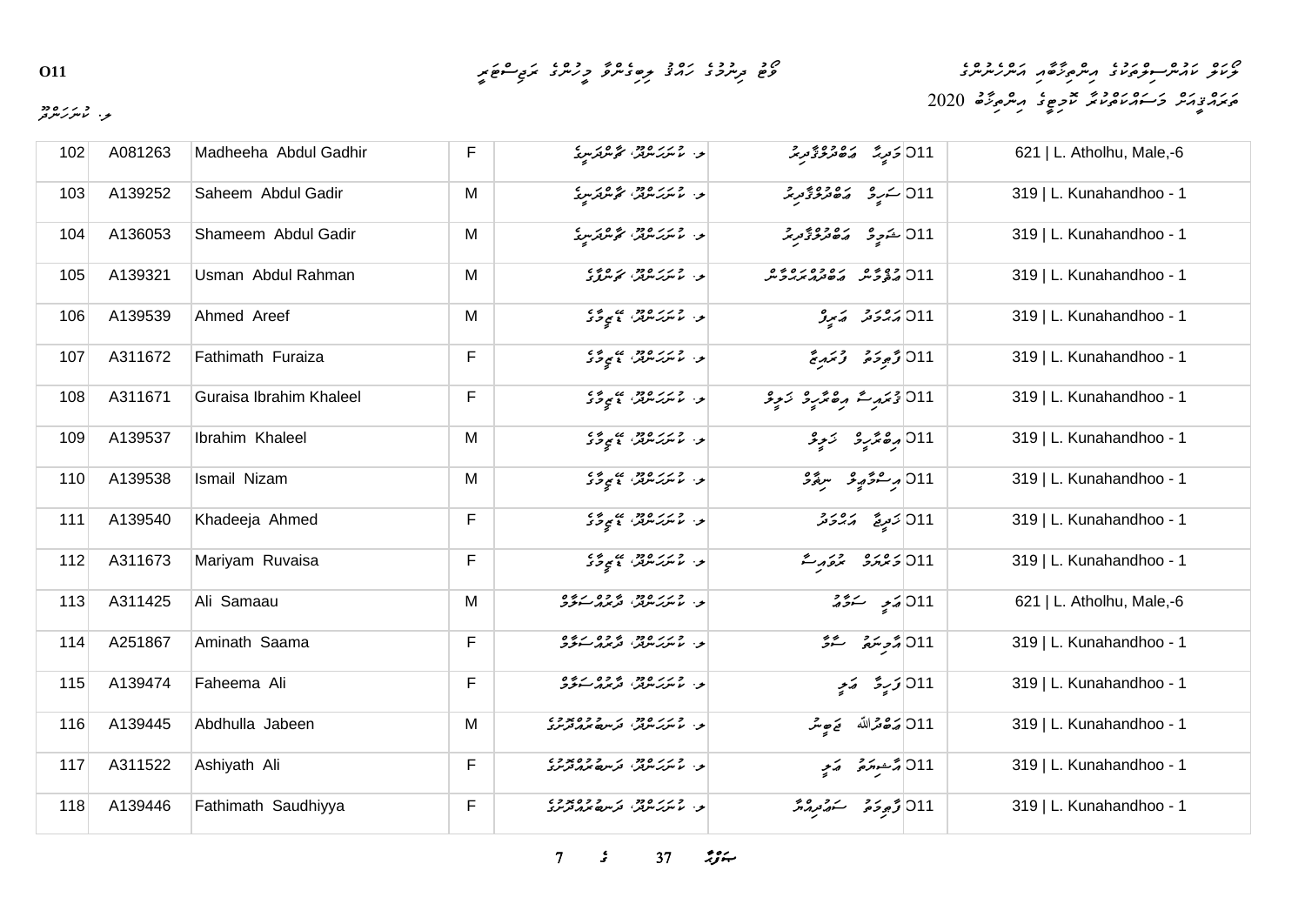*sCw7q7s5w7m< o<n9nOoAw7o< sCq;mAwBoEw7q<m; wBm;vB* م من المرة المرة المرة المرجع المرجع في المركبة 2020<br>مجم*د المريض المربوط المربع المرجع في المراجع المركبة* 

| 119 | A139534 | Hassan Faiz              | M | و د در ه دد  د ده د د د د<br>و  ما سربر سربر  تر سرچ بر بر تر س                | 011 ئەسەنلە     ۋە بىج                          | 319   L. Kunahandhoo - 1       |
|-----|---------|--------------------------|---|--------------------------------------------------------------------------------|-------------------------------------------------|--------------------------------|
| 120 | A311526 | Ibrahim Shamveel         | м | و - د د ر ه وو - د ر و و ه د و د .<br>نو - ما سربر سرفر - فرسرت مربر ترس       | 011 ب <i>ەھترى</i> رو سىۋە <sub>م</sub> ور      | 319   L. Kunahandhoo - 1       |
| 121 | A311527 | Mohamed Faisal           | M | و . د د ر ه د .<br>د . د سربر سربر ، در سرچ <i>بر د د س</i> ر د                | 011 ق. ي. ق. ق. ب. ق. 19                        | 319   L. Kunahandhoo - 1       |
| 122 | A311424 | Aishath Shahuma          | F | و . د در وده . د د د .<br>و . ناس سربي . ترناس                                 | 011 مُ مِسْرَةٍ شَرْرَةٌ                        | 319   L. Kunahandhoo - 1       |
| 123 | A136057 | Ali Rasheed              | M | و. روبر دوده و و و و و و<br>و. روببرترن فرنومبری                               | 011 کھ پر مگر میں پر آ                          | 621   L. Atholhu, Male,-6      |
| 124 | A139416 | Fathimath Liusha         | F | و. روزر ودو. وووه                                                              | 011 تۇ <sub>ج</sub> وڭ <sub>م</sub> مۇرىشە      | 560   Hulhumale', Ehenihen - 8 |
| 125 | A127957 | Hafeeza Hussain          | F | و . د د د ه ود . د د د د .<br>و . نامبررسربر ، درنامبری                        | 011  رَوٍمَّ: كَرْسَهِ مَّرْ                    | 319   L. Kunahandhoo - 1       |
| 126 | A139925 | Hussain Aboobakuru       | M | و. روبر دوده و و و و و و<br>و. روببرترن فرنومبری                               | 011 ير شهر من مقدم ديو                          | 319   L. Kunahandhoo - 1       |
| 127 | A140308 | Khadheeja Hussain        | F | و. درسره دو.<br>و. د سربرسرفر، فرد سرو.                                        | 011  زَمِرِیَّ کُمْ شَہرِ مُر                   | 621   L. Atholhu, Male,-6      |
| 128 | A311426 | Mohamed Simau            | M | و. دربره دو. دو دو د                                                           | 011 دېم ديز سرگه                                | 319   L. Kunahandhoo - 1       |
| 129 | A139466 | Moosa Hussain            | м | و. دربره دو. دو دو د                                                           | 011 فخرشہ پر شہر مگر                            | 319   L. Kunahandhoo - 1       |
| 130 | A054474 | Naseer Hussain           | M | و. دربره دو. دو دو د                                                           | 011  نترسویژ – بڑے ہر نگر                       | 319   L. Kunahandhoo - 1       |
| 131 | A149891 | Yoosuf Hussain           | M | ن المرکز وجود المرکز وجود دي.<br>المرکز المرکز مرکز مشرکز المرکز المرکز المرکز | 011 ټرينو پر ښه پر                              | 621   L. Atholhu, Male,-6      |
| 132 | A139332 | Aishath Moosa            | F | و . رور دود                                                                    | 011 مُ مِسْمَعْ تَرْسَمُ                        | 319   L. Kunahandhoo - 1       |
| 133 | A139333 | Hussain Zaeem            | M | و دربره دو در دره<br>و مشرکترین ترویزی                                         | 011 پر <i>شهر شي چ پ</i> وگ                     | 325   GA. Vilin'gili - 3       |
| 134 | A105656 | Abdul Muhusin Aboobakuru | M | و . ر ر ر ر د و .<br>  و . ر سربر سربر ، او بر بر و ی                          | 011 رەمەرەم بەرەم دەرمەم                        | 621   L. Atholhu, Male,-6      |
| 135 | A139371 | Ahmed Ziyad              | M | و. تأسربر موجد مرد و در د                                                      | 011   كەش <sup>ى</sup> كەرگە ئىچە ئا <i>ھەت</i> | 319   L. Kunahandhoo - 1       |

*r@w7m5m7q; .B*

**8** *s* **37** *n***<sub>y</sub> <b>***s*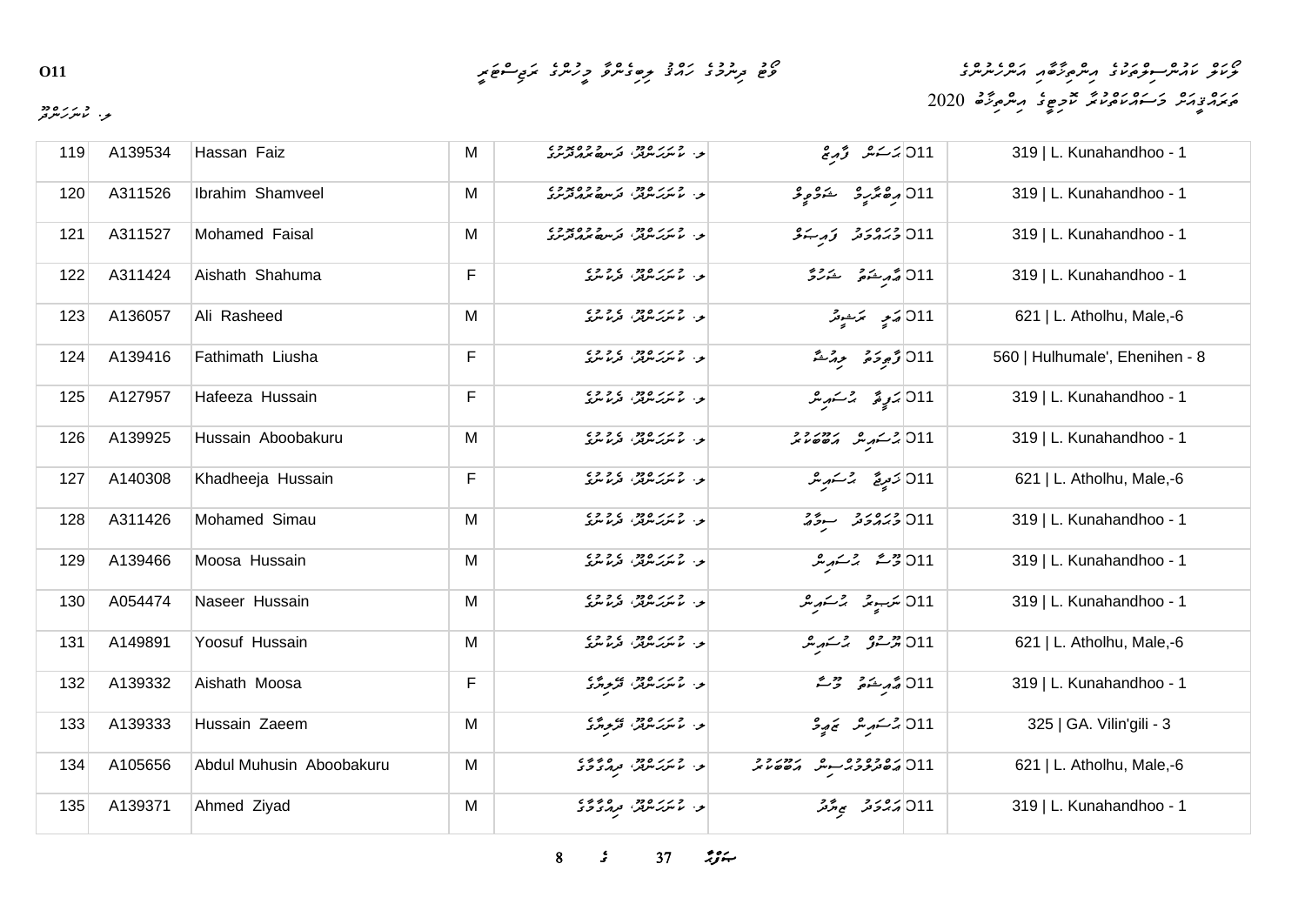*sCw7q7s5w7m< o<n9nOoAw7o< sCq;mAwBoEw7q<m; wBm;vB* م من المرة المرة المرة المرجع المرجع في المركبة 2020<br>مجم*د المريض المربوط المربع المرجع في المراجع المركبة* 

| 136 | A228472 | Asraar Aboobakuru    | M           | و. ترمز دود. وړونو                                           | 22222222221                             | 319   L. Kunahandhoo - 1  |
|-----|---------|----------------------|-------------|--------------------------------------------------------------|-----------------------------------------|---------------------------|
| 137 | A139372 | Ibrahim Shareef      | M           | و. در در ۶۶۵ و ۶۶۵ و.                                        | 011  مەھەرىرى سىمبرو                    | 319   L. Kunahandhoo - 1  |
| 138 | A139370 | Mohamed Rameez       | M           | و. روروده مدور                                               | 011 دېم دېمر ترې                        | 319   L. Kunahandhoo - 1  |
| 139 | A140375 | Sofiyya Hussain      | F           | و. رورودو.<br>د. رسر سربر، مرد د و د                         | 011  جۇرۇپۇ - ئەسكەپىر                  | 319   L. Kunahandhoo - 1  |
| 140 | A142965 | Ahmed Ibrahim        | M           | و. ئەسەر ھەرگە بىرى ئەسىمى                                   | 011   <i>زود وهنگي</i> و                | 319   L. Kunahandhoo - 1  |
| 141 | A227061 | Aishath Moonisa      | $\mathsf F$ | و. ته مرد ه دو. تروگستو                                      | 011 ۾ م شمش - حسيب شهر                  | 319   L. Kunahandhoo - 1  |
| 142 | A227039 | Fathimath Ramiza     | F           | و. ئەسەر ھەدە بىر ئەسىر                                      | 011 <i>وُّجِوحَ</i> جُمَّحِ مُحَّ       | 319   L. Kunahandhoo - 1  |
| 143 | A139328 | Ibrahim Abdul Rahman | M           | و. ئ <i>اس شرق بو</i> رومبر                                  | 011 مەھگرىق مەھەممەدە مە                | 319   L. Kunahandhoo - 1  |
| 144 | A139307 | Idrees Ahmed         | M           | و. ئامرىر ھەدە بارگەنگى                                      | 011 <sub>موق</sub> رمرے م <i>م</i> روتر | 319   L. Kunahandhoo - 1  |
| 145 | A139306 | Mariyam Adam         | F           | و. ته مرد ه دو. تروگستو                                      | 011 كەبھەر ئەرگەر                       | 319   L. Kunahandhoo - 1  |
| 146 | A227064 | Mariyam Raufa        | F           | و. ته مرد ه دو. تروگستو                                      | 011 <i>5 پروژ پروژ</i>                  | 129   B. Fehendhoo - 1    |
| 147 | A139305 | Mohamed Latheef      | M           | و. ته مرد ه دو. تروگستو                                      | 011 <i>وُبَرُوُوَتَرْ خَهِوْ</i> رُ     | 133   Lh. Hinnavaru - 3   |
| 148 | A139304 | Naila Ibrahim        | $\mathsf F$ | و ، ئەس سەر ئەر ئەر ئەر                                      | 011 سَمَدِ دَ مِنْ مِرْدِدْ             | 319   L. Kunahandhoo - 1  |
| 149 | A139327 | Adam Yoosuf          | M           | و مرکز وجود و در دره و د<br>د ماسرکرسرفر فرخه کریمری         | 011 گەنىۋە تەرىبۇ                       | 319   L. Kunahandhoo - 1  |
| 150 | A227378 | Hawwa Maldha         | F           | و . ه مرکز مرد .<br>د . ما مرکز مرکز . مرکز مرکز .           | 011 بَرْدُمَّ       وَوْمَّر            | 319   L. Kunahandhoo - 1  |
| 151 | A227380 | Hawwa Areeba Idrees  | F           | و گرمز وجود و در دره                                         | 011 <i>بَهُرةَ مَ</i> بِرةَ مِثْرَبِّتٍ | 621   L. Atholhu, Male,-6 |
| 152 | A139331 | Husna Yoosuf         | F           | و . ه شرک دو . و . و . و .<br>د . ما شرک سرفر . فرخه صر بو . | 011 پرېشته تېزىنقۇ                      | 319   L. Kunahandhoo - 1  |

*9 s* 37 *i*<sub>s</sub>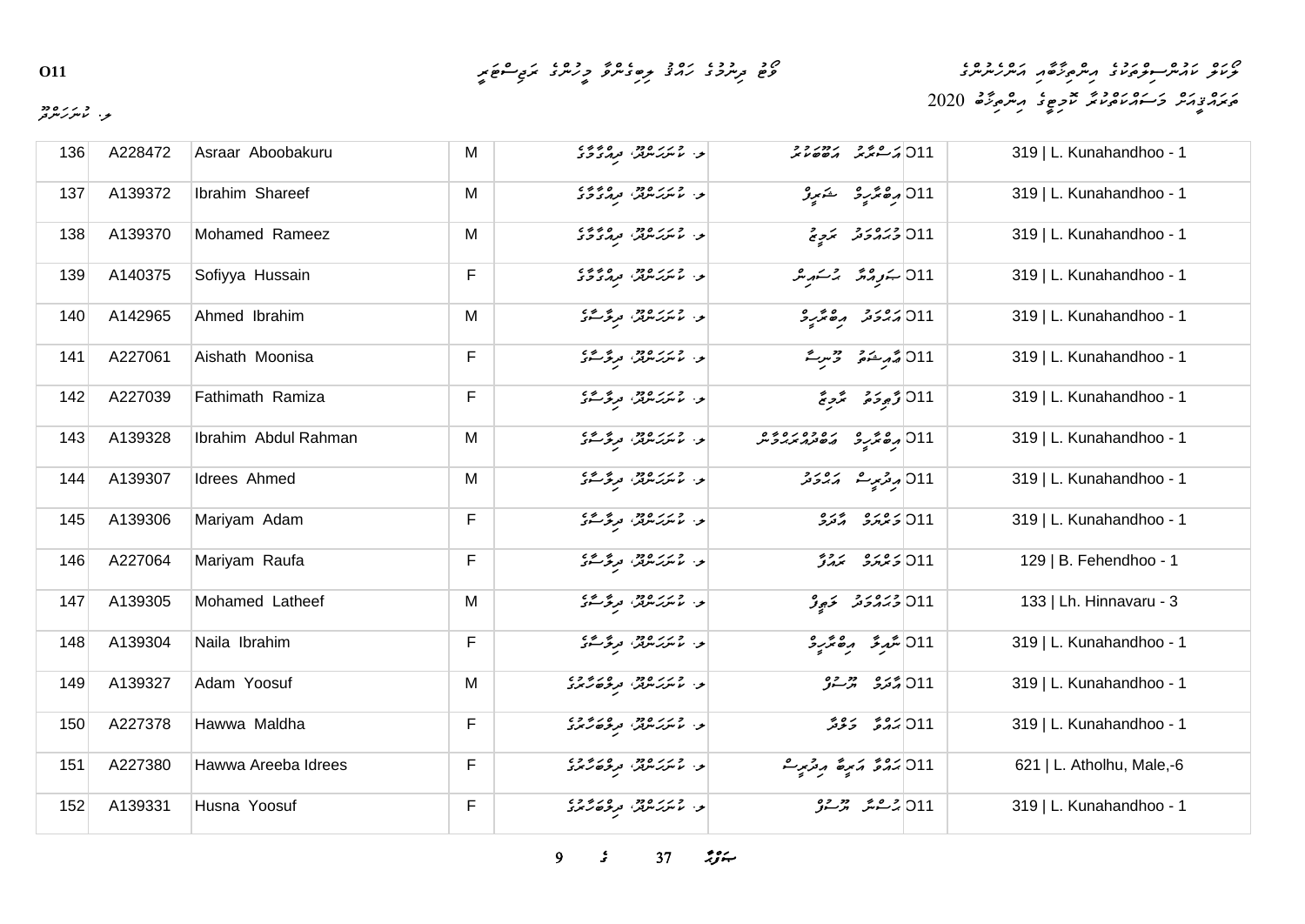*sCw7q7s5w7m< o<n9nOoAw7o< sCq;mAwBoEw7q<m; wBm;vB* م من المرة المرة المرة المرجع المرجع في المركبة 2020<br>مجم*د المريض المربوط المربع المرجع في المراجع المركبة* 

| 153 | A071097 | Idrees Yoosuf      | M           | و. نامرژمون تروکاربرد                      | 011 مریز ہرے میں چینے و                     | 621   L. Atholhu, Male,-6 |
|-----|---------|--------------------|-------------|--------------------------------------------|---------------------------------------------|---------------------------|
| 154 | A311676 | Aishath Nathaasha  | F           | و. مشرك مدير و و محمد مدين                 | 011 مَّ مِشَعْرِ مَعَرَضَّة                 | 319   L. Kunahandhoo - 1  |
| 155 | A311680 | Aminath Nifasa     | F           | أورا المتركز مرده والمراقبة والمحمد        | 011 مَّ حِسَمَۃُ سِمَدٌ مَّتَّ              | 319   L. Kunahandhoo - 1  |
| 156 | A311675 | Fathimath Inaasa   | F           | و. ئەسكەنلەش قەشرىدى                       | 011 ۇجۇڭر مەشرىشە                           | 292   Th. Guraidhoo - 1   |
| 157 | A351246 | Hawwa Ifasaa       | F           | و. دربره دو وه<br>و. نامزبرمربر، فرمزبرمبر | 011 يَرْدُوَّ - مِرَّتْ-                    | 292   Th. Guraidhoo - 1   |
| 158 | A139542 | Hussain Zakee      | M           | و. او در ۱۶۵ و و و د                       | 011 پرڪهريش تج پير                          | 319   L. Kunahandhoo - 1  |
| 159 | A139541 | Mohamed Idrees     | M           | و. ئاس سرچار وروس سرچ                      | 011  32,25 كمبر مرتزمير شر                  | 319   L. Kunahandhoo - 1  |
| 160 | A311413 | Aminath Aghuleema  | $\mathsf F$ | ג ניתנים בין כדי                           | 011 مَّ صِنَّعَ مَنْ مِوَّ                  | 319   L. Kunahandhoo - 1  |
| 161 | A139566 | Mohamed Ahmed      | M           | ג ניתנים בר בר בר                          | 011 دُبروبر پروبر                           | 319   L. Kunahandhoo - 1  |
| 162 | A311370 | Adam Gasim         | M           | و الاسر شهر و و مره که داده                | 011 <sub>م</sub> ُمَرَدُ گَ <sup>ر</sup> دُ | 319   L. Kunahandhoo - 1  |
| 163 | A139454 | Aminath Gasim      | F           | و مشرك دو ده مره و ده                      | 011 مَّ حِسَمَۃٌ تَحْسِنُ                   | 319   L. Kunahandhoo - 1  |
| 164 | A311385 | Hawwa Hashima Adam | F           | و مشرك ود ده مرده و ده                     | 011 يَرْدُوَّ كَرْشِرَّ كَرْمَرْدَّ         | 319   L. Kunahandhoo - 1  |
| 165 | A311386 | Mariyam Rishfa     | $\mathsf F$ | و المتركز ود و و مرده و كود                | 011 كەنترىق بىرىشۇ ئ                        | 319   L. Kunahandhoo - 1  |
| 166 | A139577 | Mohamed Imran      | M           | و مشرك ود ده مرد ده                        | 011  جُهُ جُمْعَ مِنْ مِنْ مِنْ مِنْ        | 319   L. Kunahandhoo - 1  |
| 167 | A139397 | Noora Solih        | $\mathsf F$ | و مشرك ود وه مره مريح                      | 011] تىرىخ – ئىمورتە                        | 319   L. Kunahandhoo - 1  |
| 168 | A139398 | Wajeeh Hussain     | M           | و مشر ود ده مده کرده                       | 011   ق م 2 - تركس مريس                     | 319   L. Kunahandhoo - 1  |
| 169 | A139280 | Badoora Ahmed      | F           | والممتركة للمروج                           | 011 كەنتىرىگە بەردىتىر                      | 621   L. Atholhu, Male,-6 |

*r@w7m5m7q; .B*

*10 s* 37 *if*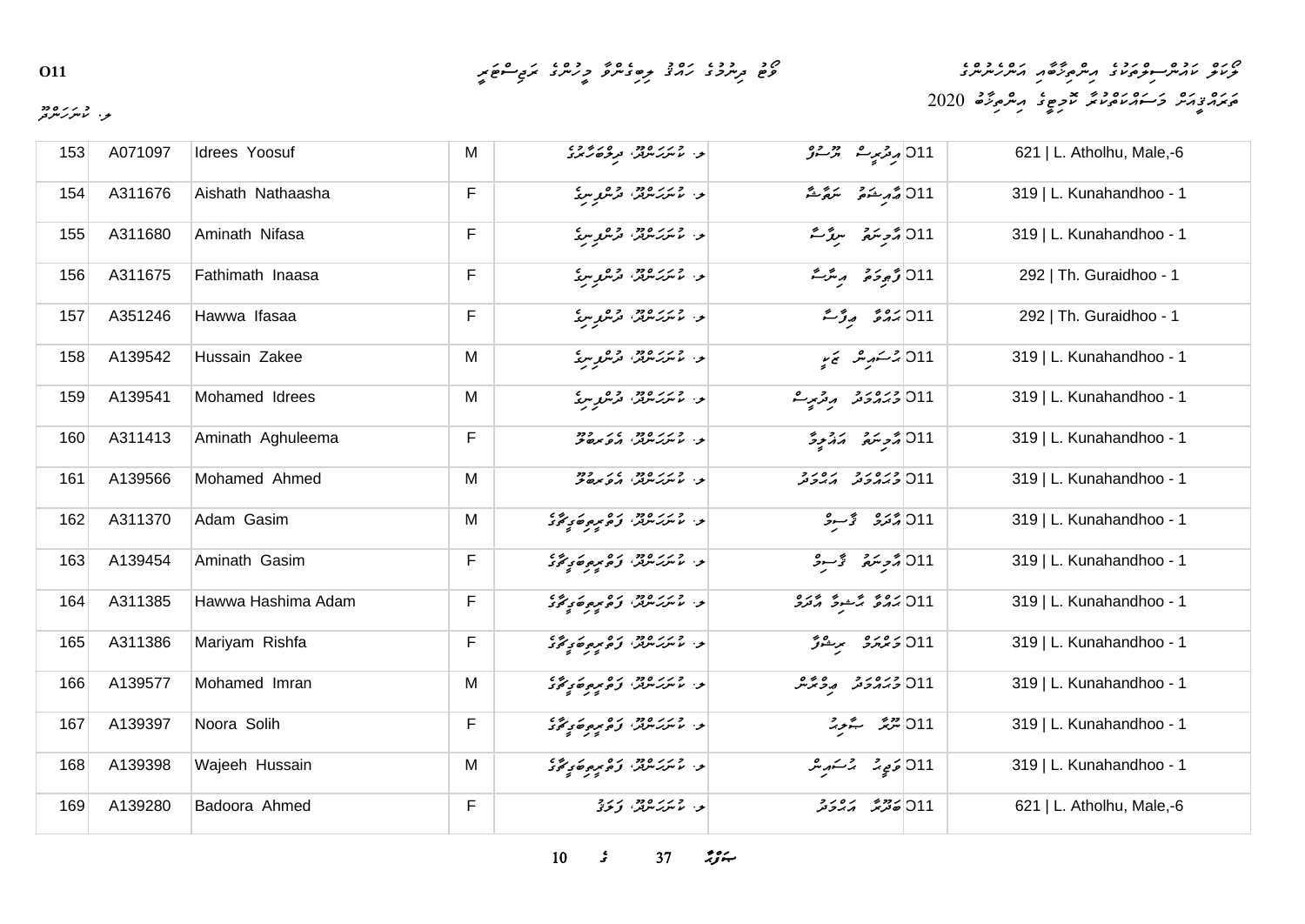*sCw7q7s5w7m< o<n9nOoAw7o< sCq;mAwBoEw7q<m; wBm;vB* م من المرة المرة المرة المرجع المرجع في المركبة 2020<br>مجم*د المريض المربوط المربع المرجع في المراجع المركبة* 

| 170 | A135374 | Ismail Yoosuf       | M           | و. ئەسەر ئەرەتى، ئەنەتق                                                         | 011 <sub>م</sub> رىئۇ <sub>م</sub> بۇ بۇسۇ | 319   L. Kunahandhoo - 1  |
|-----|---------|---------------------|-------------|---------------------------------------------------------------------------------|--------------------------------------------|---------------------------|
| 171 | A139435 | Saeeda Ahmed        | F           | و. ئەسكەتلەر ئەرە                                                               | 011 <i>ڪوپوگر پرچ</i> وتر                  | 319   L. Kunahandhoo - 1  |
| 172 | A139251 | Haleema Mohamed     | $\mathsf F$ | ن المرار ودور المراد و بالا<br>المرار المراكب المراكب و المراكب و بالا          | 011 كەمەمى ئەمەدىمى                        | 319   L. Kunahandhoo - 1  |
| 173 | A139317 | Ahmed Hussain       | M           | أور المتركباتين وأوليط وتحوير                                                   | 011   ئەجرىقر كەسكەپ ش                     | 319   L. Kunahandhoo - 1  |
| 174 | A139429 | Aishath Shaheema    | $\mathsf F$ | أور الأسرك سور والمراد والمحتجم والمركوب                                        | 011 م <sub>ە</sub> مەشقى ھەرپۇ             | 319   L. Kunahandhoo - 1  |
| 175 | A227081 | Hussain Aseel       | M           | و المترکب دو داراه وور                                                          | 011 پرستهر مرکب ویکسیونی                   | 319   L. Kunahandhoo - 1  |
| 176 | A227080 | Mohamed Azeel       | M           | أور الأمرك معزوج المراد والمحركة المحركة المسركة مسركة مسركة مسركة مسركة المسير |                                            | 319   L. Kunahandhoo - 1  |
| 177 | A139501 | Abdul Azeez Saeed   | M           | و. ئەسىر ئەھىرى ئەنج                                                            | 011 كەھىر <i>ى ھەم بىر كەر بى</i> ر        | 319   L. Kunahandhoo - 1  |
| 178 | A225986 | Aminath Zakariyya   | $\mathsf F$ | و. ئەسكەشلەر ئەس                                                                | 011 مَّ حِسَمَّهُ تَجَمَّ مِهْتَمَّ        | 319   L. Kunahandhoo - 1  |
| 179 | A227359 | Ibrahim Suhail      | M           | و. ئەس ئەرەدە ئ                                                                 | 011 مەھەرى ئىقدىدى                         | 319   L. Kunahandhoo - 1  |
| 180 | A139324 | Mohamed Umair       | M           | ى- ئەسرىر ھەدەرى ئەس                                                            | 011 <i>ۋېزودى ھۆمىتى</i>                   | 621   L. Atholhu, Male,-6 |
| 181 | A153342 | Sameera Abdul Azeez | F           | ى ئاسىر ئىلگەن ئىگى                                                             | 011 س <i>وچر مەھەر دە</i> يى               | 621   L. Atholhu, Male,-6 |
| 182 | A126047 | Ahmed Shareef       | M           | و. ورز عربی و مره و                                                             | 011  پَرْدُوَتْرَ شَمَى <sub>تِ</sub> وْ   | 319   L. Kunahandhoo - 1  |
| 183 | A139272 | Aishath Nazra       | $\mathsf F$ | و. مشرکتری و ۱۵۵                                                                | 011 م <i>ۇم يىشق</i> ئىسى ئىگە             | 621   L. Atholhu, Male,-6 |
| 184 | A139273 | Azma Yoosuf         | $\mathsf F$ | و. ه سرکر سرچ و ده ده د                                                         | $3 - 3 - 5 - 011$                          | 621   L. Atholhu, Male,-6 |
| 185 | A139277 | Fathimath Azra      | F           | و. مشرکتری و می                                                                 | 011 <i>وُّجِ دَءُ مَ</i> فَر <i>َمَّدُ</i> | 621   L. Atholhu, Male,-6 |
| 186 | A225750 | Fathimath Juma      | F           | و . ه در ودو.<br>و . ما مرکز مربی . و مربع و                                    | 011 <i>وُّجِودَة</i> قِمَرَّ               | 319   L. Kunahandhoo - 1  |

 $11$  *s* 37  $23$   $-$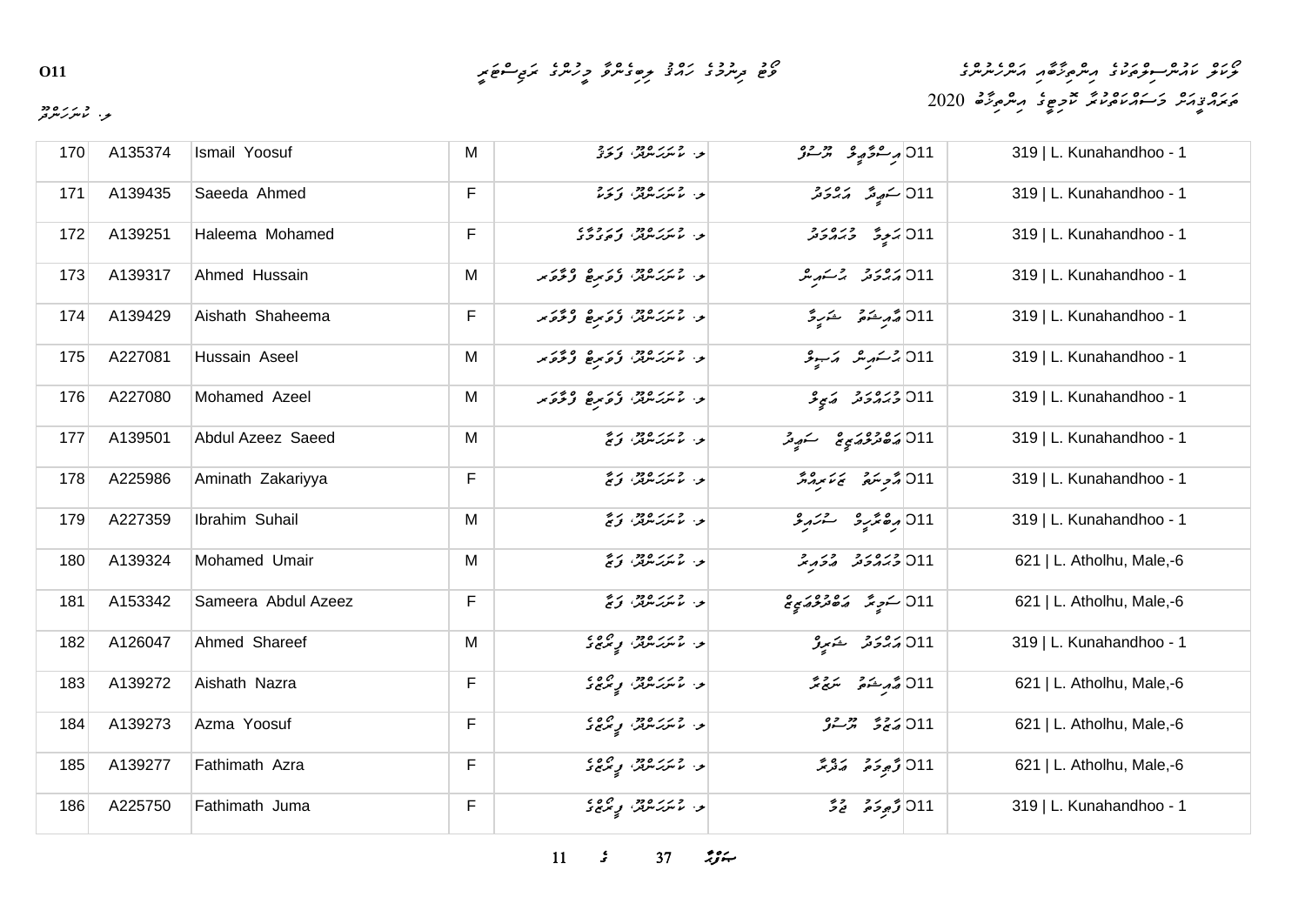*sCw7q7s5w7m< o<n9nOoAw7o< sCq;mAwBoEw7q<m; wBm;vB* م من المرة المرة المرة المرجع المرجع في المركبة 2020<br>مجم*د المريض المربوط المربع المرجع في المراجع المركبة* 

| 187 | A225748 | Hassan Samil       | M           | و. تأسر ښفور، و جرج د          | 011  پزشکر گے۔                                              | 319   L. Kunahandhoo - 1  |
|-----|---------|--------------------|-------------|--------------------------------|-------------------------------------------------------------|---------------------------|
| 188 | A139278 | Niyaz Yoosuf       | M           | و. ه سرکر سرچ و ده ده د        | 011 سوڭى مۇسۇر                                              | 319   L. Kunahandhoo - 1  |
| 189 | A139276 | Sanfa Hussain      | F           | و. عسر کرده دو ۲۵۵             | 011 سَتَمَدَّزُ بِرَسَهِ بِرْ                               | 319   L. Kunahandhoo - 1  |
| 190 | A139274 | Yoosuf Ahmed       | M           | و. ورزوده. ومرج                | 011 ټرينو پر دي د                                           | 319   L. Kunahandhoo - 1  |
| 191 | A139571 | Abdul Hameed Ahmed | M           | أوسا المركز المراكب والركاكي   | 011 كەھەر <i>ى بەر مەدەر</i>                                | 319   L. Kunahandhoo - 1  |
| 192 | A311411 | Ahmed Sujaau       | M           | و ، ئامرىكى ئۇرۇكى             | 011 كەبرى كىرىم ئىق                                         | 319   L. Kunahandhoo - 1  |
| 193 | A311418 | Hawwa Javaaza      | F           | والممتركة فكالمحارثة والمحافية | 011 يَرْدُمُ ۚ يَوَّيَّ                                     | 319   L. Kunahandhoo - 1  |
| 194 | A311408 | Moahmed Javaaz     | M           | والممترك مثلاثة المراكبة       | 011 دېرونه يې دي                                            | 319   L. Kunahandhoo - 1  |
| 195 | A139286 | Abdul Muhusin Umar | M           | أور الأنترنت تلويل وكربونتر    | 011 كەھىر بەر بەر بەر بەر ب                                 | 319   L. Kunahandhoo - 1  |
| 196 | A226409 | Ahmed Bassah       | M           | أورا المتركز تعريره وكربانير   | 011 كەبروتر ھەرشىر                                          | 319   L. Kunahandhoo - 1  |
| 197 | A226399 | Aishath Nuha       | $\mathsf F$ | والممتركة معروفي وترويتر       | 011 مۇم شۇ ھەر ئىر                                          | 621   L. Atholhu, Male,-6 |
| 198 | A226391 | Aminath Suha       | F           | والممتركة بقراء والرعاش        | 011 مَّ مِ سَمَّةٍ مِسْتَمَّ                                | 319   L. Kunahandhoo - 1  |
| 199 | A226390 | Ibrahim Azmeen     | M           | والممتركة معرض وترجيتر         | 011 <sub>م</sub> ەنگرى <sub>ق م</sub> ەنج يى <sup>گ</sup> ە | 243   AA. Himendhoo - 1   |
| 200 | A139288 | Ismail Sizumeen    | M           | أورا لانترنته تلافر وكربوبتر   | 011  <sub>مو</sub> سٹو <i>ڈمی</i> و سوچ <sub>حی</sub> ثر    | 621   L. Atholhu, Male,-6 |
| 201 | A139257 | Moomina Ismail     | F           | و المتركز عليه وكربونتر        | 011 3 <i>مۇمۇسى مەشۇم</i> بۇ                                | 319   L. Kunahandhoo - 1  |
| 202 | A139426 | Ali Shareef        | M           | و المترکز مرد و در دره د       | 011  رَمِ شَهْرِرٌ                                          | 319   L. Kunahandhoo - 1  |
| 203 | A139409 | Aminath Mohamed    | F           | و الانترنز میں اللہ دیا ہے۔    | 011 مُّ حِسَمَةٌ حَمَدُ حَمَدَ                              | 319   L. Kunahandhoo - 1  |

*12 s* 37 *if*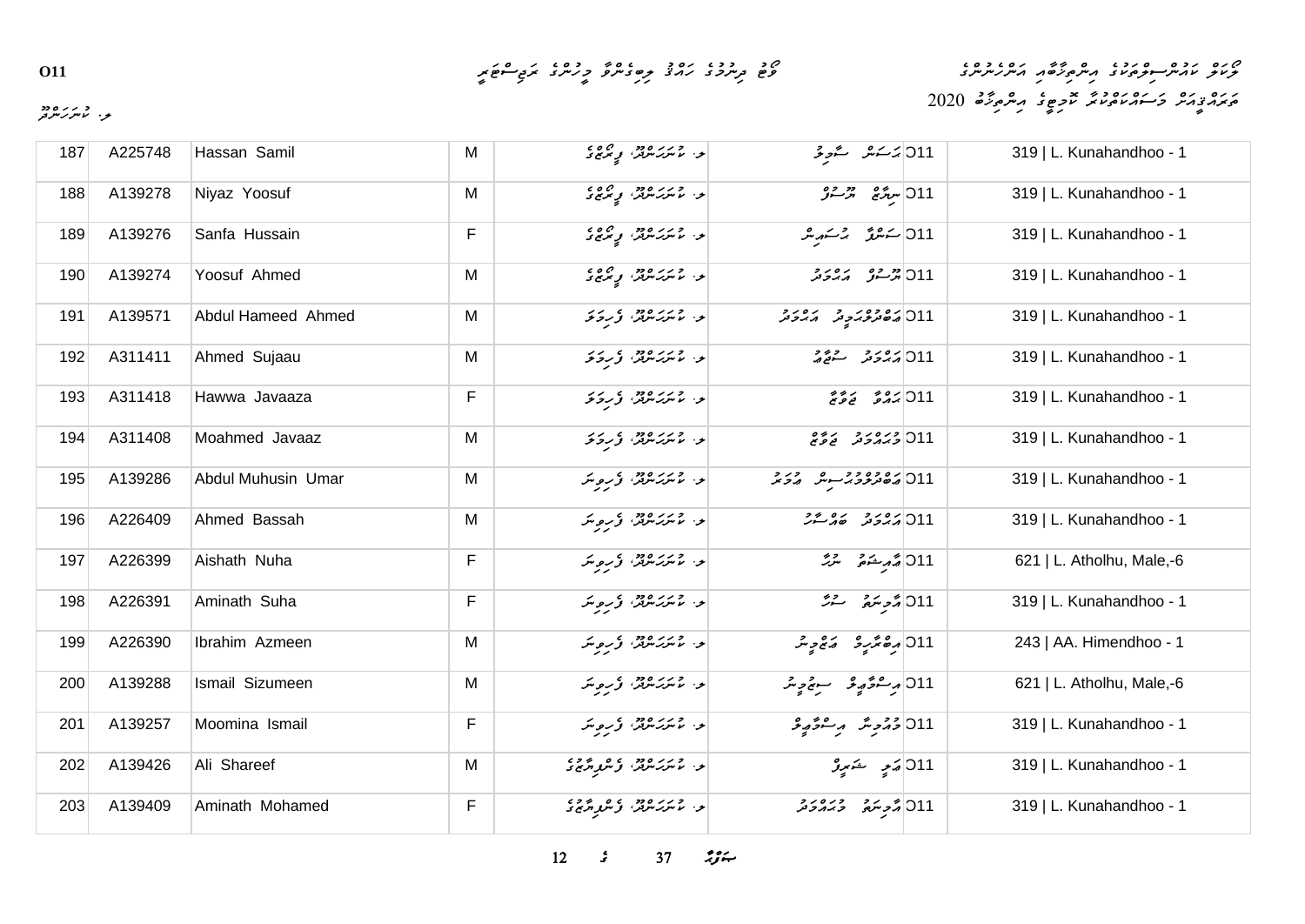*sCw7q7s5w7m< o<n9nOoAw7o< sCq;mAwBoEw7q<m; wBm;vB* م من المرة المرة المرة المرجع المرجع في المركبة 2020<br>مجم*د المريض المربوط المربع المرجع في المراجع المركبة* 

| 204 | A139408 | Hawwa Yoosuf           | F            | و. ئامېر دوه و هر ده د                                                                               | 011 كەبىر تەرىپىتى                   | 319   L. Kunahandhoo - 1  |
|-----|---------|------------------------|--------------|------------------------------------------------------------------------------------------------------|--------------------------------------|---------------------------|
| 205 | A225700 | Ahmed Liushaan         | M            | و گمرگرمون وسرگامری                                                                                  | 011   دَرُدَوَرْ ۖ مِرْشَرْ مَرْ     | 319   L. Kunahandhoo - 1  |
| 206 | A225699 | Aminath Juwairia       | $\mathsf F$  | و ، مشرکترو ، وسومبرده                                                                               | 011 مُّحِسَمُ مِنْ وَمَدِيرِمُّ      | 319   L. Kunahandhoo - 1  |
| 207 | A136061 | Asmau Aboobakuru       | M            | و. ورزه دو. وسرونده                                                                                  | 22222 252                            | 319   L. Kunahandhoo - 1  |
| 208 | A139262 | Fathimath Soma         | F            | و مرکز وجود و سرو مرد و                                                                              | 011 <i>ؤودة</i> بدْءً                | 621   L. Atholhu, Male,-6 |
| 209 | A106913 | Ibrahim Zahir          | M            | و الانترنسيون وسرع مصري                                                                              | 011 مِرْھُمَّرِ وَ گُرِيْر           | 319   L. Kunahandhoo - 1  |
| 210 | A225605 | Jameela Hassan         | $\mathsf{F}$ | و المترکز من وجود در در د                                                                            | 011 <sub>قے ج</sub> وگ - پرسٹر -     | 319   L. Kunahandhoo - 1  |
| 211 | A225731 | Mariyam Amaani         | $\mathsf F$  | و گمرگرمون وسرگامری                                                                                  | 011 52 كۇرى كەرگە بىر                | 319   L. Kunahandhoo - 1  |
| 212 | A128160 | Mohamed Ashraf         | M            | و گمرگرمون وسرگامری                                                                                  | 011 دېرونو پرېدو                     | 319   L. Kunahandhoo - 1  |
| 213 | A225702 | Mohamed Eaman          | M            | و. رمزره دو.<br>د رمزرس                                                                              | 011 <i>دېزون پ</i> وتر               | 319   L. Kunahandhoo - 1  |
| 214 | A139455 | Aminath Hassan         | $\mathsf F$  | و المترکبرده در استفراد که ا                                                                         | 011 مَّ حِسَمَ بَرَسَسْ              | 318   L. Hithadhoo - 1    |
| 215 | A364670 | Aminath Maaisha        | F            | و . ر ر د د .<br>و . ر سرکرس                                                                         | 011 مَّ حِسَمَۃٌ وَ" مِثَّ           | 319   L. Kunahandhoo - 1  |
| 216 | A227337 | Ismail Usman           | M            | و آزره دو.<br>و آسرپرسرټر، و پره تره                                                                 | 011م سۇمۇم ھۇۋىر                     | 319   L. Kunahandhoo - 1  |
| 217 | A299605 | Ali Afsadh             | M            | و. ورزه ود محمده و د                                                                                 | 011 كەير كەۋىبەتر                    | 319   L. Kunahandhoo - 1  |
| 218 | A139427 | Fathimath Abdul Rahman | $\mathsf F$  | و ، رمنگر سرفر ، محمد و در محمد استفاده .                                                            | 011 زٌمودَ و ره ده ده د و د          | 319   L. Kunahandhoo - 1  |
| 219 | A139430 | Ihsana                 | F            | و الاسربر موجود المحمود و و المحمد المحمد المسربر المسربر من المسربر المحمد المحمد المحمد المحمد الم | 011  مەبىر مەشقىر                    | 319   L. Kunahandhoo - 1  |
| 220 | A139431 | Mariyam Abdul Rahman   | F            | و ، را مرکز مرده و ده و د و د                                                                        | 011 <i>كې مرکزې پر محمد مرکز مرگ</i> | 319   L. Kunahandhoo - 1  |

**13** *s* **37** *n***<sub>s</sub>**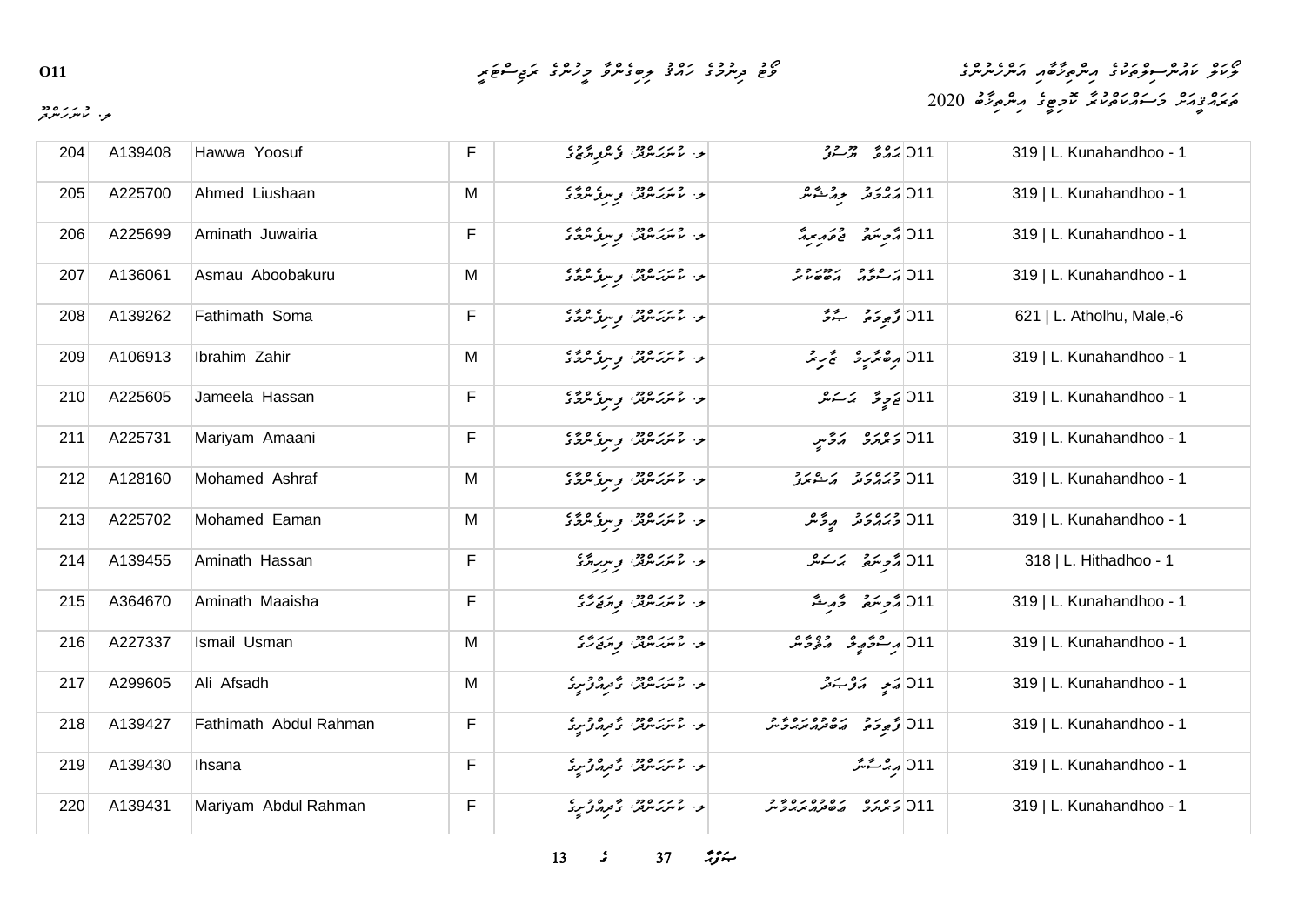*sCw7q7s5w7m< o<n9nOoAw7o< sCq;mAwBoEw7q<m; wBm;vB* م من المرة المرة المرة المرجع المرجع في المركبة 2020<br>مجم*د المريض المربوط المربع المرجع في المراجع المركبة* 

| 221 | A139428 | Nazima Abdul Rahman | F | د ، تا تر شرقه ، محمد قریبه و برا                                    | 011 - ئىنجى <i>قەھەر ئەرگە</i> ئىر     | 319   L. Kunahandhoo - 1       |
|-----|---------|---------------------|---|----------------------------------------------------------------------|----------------------------------------|--------------------------------|
| 222 | A311652 | Ahmed Nafiz         | M | و . ما سرکر سرچر . ما و ده می                                        | 011   كەشرىقى ئىتمىي تى                | 621   L. Atholhu, Male,-6      |
| 223 | A139496 | Aishath Umar        | F | و . ه برگر موده می <i>و و گا</i>                                     | 011 مُ مِسْمَعْ مِرْحَمْهِ             | 319   L. Kunahandhoo - 1       |
| 224 | A139261 | Ali Hussain         | M | والمتمركة مصرص والمحمومي                                             | 011  رَمِ بِرْسَهِ بِرْ                | 319   L. Kunahandhoo - 1       |
| 225 | A311651 | Aminath Najiza      | F | والممتركة معروج والمحافظ والمحافظ                                    | 011 أُمَّ حِسَمَةً مُسَّمِعَةً         | 319   L. Kunahandhoo - 1       |
| 226 | A139494 | Fathimath Nahza     | F | والممتركة بمشارع فرومى                                               | 011 <i>وُّجِ دَمْ سَرْبَعُ</i>         | 319   L. Kunahandhoo - 1       |
| 227 | A139492 | Sheereena Ali       | F | والممترس ودامي                                                       | 011  ھومپىگر كەمچ                      | 319   L. Kunahandhoo - 1       |
| 228 | A311392 | Aishath Naeema      | F | و در دوره وه ده.<br>و مسررس                                          | 011 مَّەمِسْمَعْ سَمِي <sup>و</sup> َ  | 319   L. Kunahandhoo - 1       |
| 229 | A311389 | Fathimath Niuma     | F | و اورار ودو او وړه وا                                                | 011 <i>وُّجِودَة</i> سِ <i>مَدُدُّ</i> | 319   L. Kunahandhoo - 1       |
| 230 | A227094 | Ahmed Rasfan        | M | و از در وده اوه دار ولوی<br>و اما مرکز مرکز از فرکز سوی              | 011 كەبرى تەر ئىرسىر ئىر               | 329   GA. Dhaandhoo - 2        |
| 231 | A274139 | Ali Reehan          | M | و. رور دود. وه د ه د و.<br>و. رسرترس                                 | 011 کړم پرچمه                          | 319   L. Kunahandhoo - 1       |
| 232 | A227096 | Fathimath Suna      | F | و. رور دود. وه د ه د و.<br>و. رسرترس                                 | 011 ڙَجِرَحَمُ شَهَّرٌ                 | 319   L. Kunahandhoo - 1       |
| 233 | A139326 | Sakeena Hussain     | F | و او در وود اوه داده وار<br>و اما مرکز مرکز او خرفر سود و            | 011  سَرِیٹر کرسکریٹر                  | 319   L. Kunahandhoo - 1       |
| 234 | A139295 | Abdulla Shareef     | M | כן הקרים בכן המוכנים בין<br>יכון מוטקטונטים וביטוקוטונטים            | 011  رَحْمَدْاللَّهُ شَمَعِيوْ         | 621   L. Atholhu, Male,-6      |
| 235 | A139293 | Ahmed Fiyaz         | M | כן מקרים כבר כבודד מים.<br>כן מיתה ייתה וביכיית <i>מ</i> יתיב        | 011 كەندى قىر بەرگىيى بول              | 621   L. Atholhu, Male,-6      |
| 236 | A139294 | Ali Riyaz           | M | د - روبر ۱۶۵ - وروبر ۱۶۵ و<br>د - ما سربر سربر ا - د مخر سربر سربر د | 011  رَمِ بِرَمَّــُ مُ                | 560   Hulhumale', Ehenihen - 8 |
| 237 | A136049 | Fathimath Zaeema    | F | د - روبر ۱۶۵ - وروبر ۱۶۵ و<br>د - ما سربر سربر ا - د مخر سربر سربر د | 011 <i>وَّجِوحَمْ بَحَ مِ</i> حَ       | 560   Hulhumale', Ehenihen - 8 |

*14 s* 37 *if*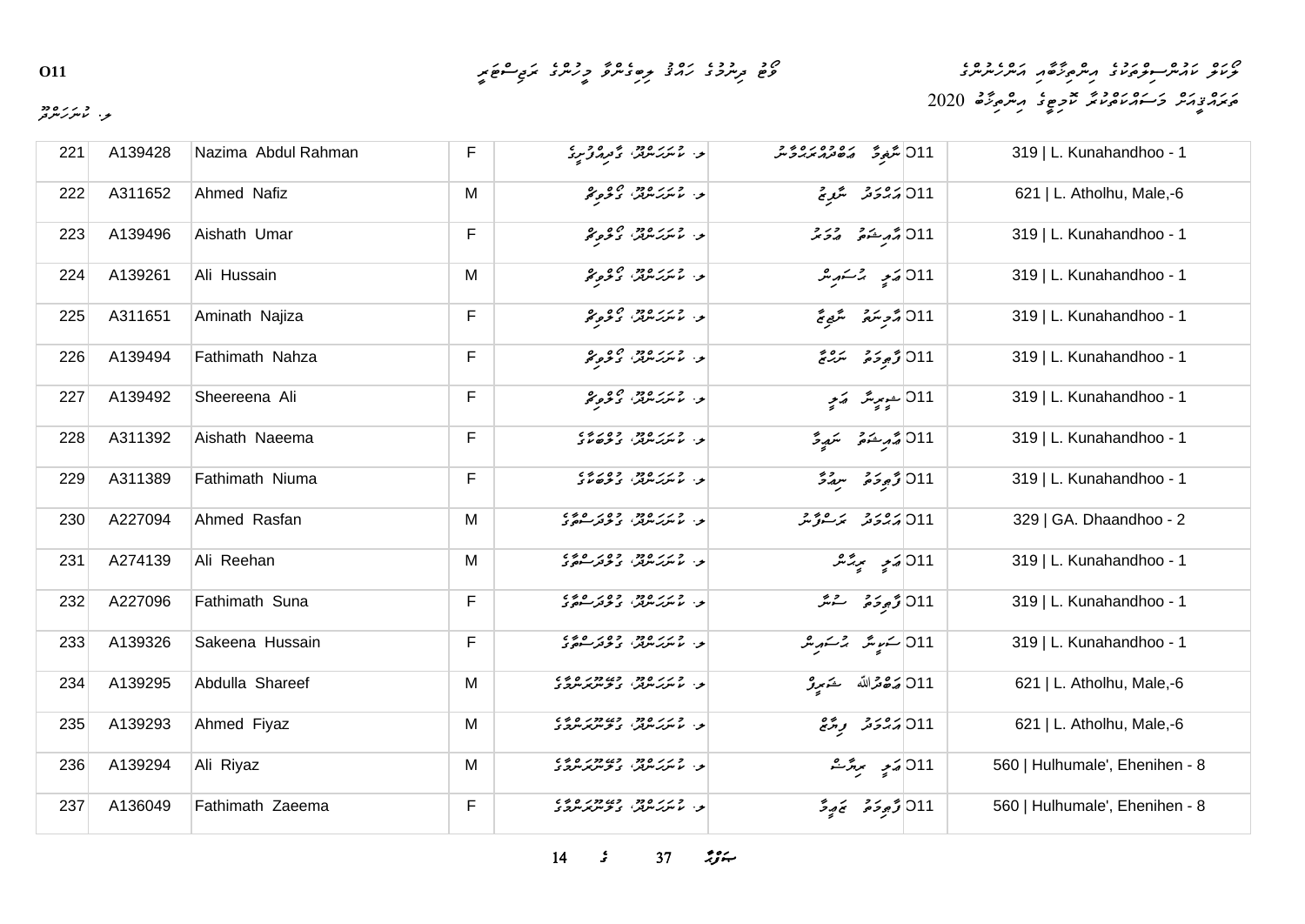*sCw7q7s5w7m< o<n9nOoAw7o< sCq;mAwBoEw7q<m; wBm;vB* م من المرة المرة المرة المرجع المرجع في المركبة 2020<br>مجم*د المريض المربوط المربع المرجع في المراجع المركبة* 

| 220 / 22       |  |
|----------------|--|
| ىو. مەسرىرسرىر |  |
|                |  |

| 238 | A139297 | Khadeeja Mohamed     | F           | כן הקרים בכן כבו בכן סיפים.<br>יכון מיטקה יותרה וביכות במיטק        | 011  رَمِيعٌ - وُبَرُوُوَتْرُ                | 308   L. Gan - 1              |
|-----|---------|----------------------|-------------|---------------------------------------------------------------------|----------------------------------------------|-------------------------------|
| 239 | A120487 | Mohamed Mueez        | M           | و رو در ه دو  وده د ه د و د<br>نو  ما سربر سربر ، او بر سربر سربر د | 011 <i>وبزوونز توم</i> ي                     | 319   L. Kunahandhoo - 1      |
| 240 | A139296 | Sofiyya Adam         | F           | و د در ه دو د ده د ده د ه د<br>نو از ماسربر سربو از نورسربورسرو د   | 011 <i>بتوبرچر پڙيڙ</i>                      | 319   L. Kunahandhoo - 1      |
| 241 | A139449 | Abdhulla Moosa       | M           | و. د برره ده ده ده ده د                                             | 011 رَصْوَلا الله حَقْ مَ                    | 319   L. Kunahandhoo - 1      |
| 242 | A139457 | Adhil Abdulla        | M           | و. د برره ده ده ده ده د                                             | 011 صحي <i>ر و مك</i> انية الله              | 316   L. Fonadhoo - 3         |
| 243 | A139462 | Aishath Ahmed        | $\mathsf F$ | والممترك الأوروبي                                                   | 011 مەم ئىش <i>ەر مەدە</i> ر                 | 319   L. Kunahandhoo - 1      |
| 244 | A139463 | Aishath Rahuza       | F           | و. د برره ده ده ده ده د                                             | 011 مۇم ھۇم ئىرقىقى                          | 621   L. Atholhu, Male,-6     |
| 245 | A136058 | Asif Abdulla         | M           | و. الانترکسيږي و و د ده و و                                         | 011 صحيحة م <b>ص</b> قرالله                  | 319   L. Kunahandhoo - 1      |
| 246 | A139461 | Fathimath Rooza      | $\mathsf F$ | ى ئەستەر بەيدە تەر ئەن ئاس                                          | 011 تُرجوحي مُحمَّىَّ                        | 378   Hithadhoo Ehenihen - 1  |
| 247 | A139460 | Hafeeza Abdhulla     | F           | و الانترکسیون وه داده به                                            | 011 <i>بَرَمٍ فَمَّ مَنْ هُدَ</i> اللَّه     | 244   ADh. Hangnaameedhoo - 1 |
| 248 | A311518 | Hassan Siyaz         | M           | و. د برره ده ده ده ده د                                             | 011 برسەيىشى سەرتىتى                         | 621   L. Atholhu, Male,-6     |
| 249 | A139281 | Nasheeda Abdulla     | F           | و. د برره ده ده ده ده د                                             | 011 سَرَشِيِتَمُنْ <i>مَنْ صَ</i> قْرَاللَّه | 319   L. Kunahandhoo - 1      |
| 250 | A096604 | Abdul Raheem Ibrahim | M           | والممترك معزو وه المحا                                              | 011 كەھەممە بەر مەھەر بەر                    | 319   L. Kunahandhoo - 1      |
| 251 | A228416 | Ahmed Hassaan        | M           | والممتركة معروف والمحامري                                           | 011 كەبروتىر بەي ئەشر                        | 319   L. Kunahandhoo - 1      |
| 252 | A228420 | Ali Azwan            | M           | ن المرکز وجود وه ده.<br>نور الماس کرد کرد و مرکز                    | 011 <i>ڇَجِ - چَيُوَنَّرُ</i>                | 319   L. Kunahandhoo - 1      |
| 253 | A228417 | Fathimath Suhaana    | $\mathsf F$ | و آمریز سربر وه وه و                                                | 011 <i>وُّجِ دَءُ</i> شَرَّسَرُ              | 319   L. Kunahandhoo - 1      |
| 254 | A139564 | Hawwa Aboobakuru     | F           | ن الاسر روبر الروبر<br>نور الاسربر سرگران الروبر                    | $22222$ $201$                                | 319   L. Kunahandhoo - 1      |

*15 sC 37 nNw?mS*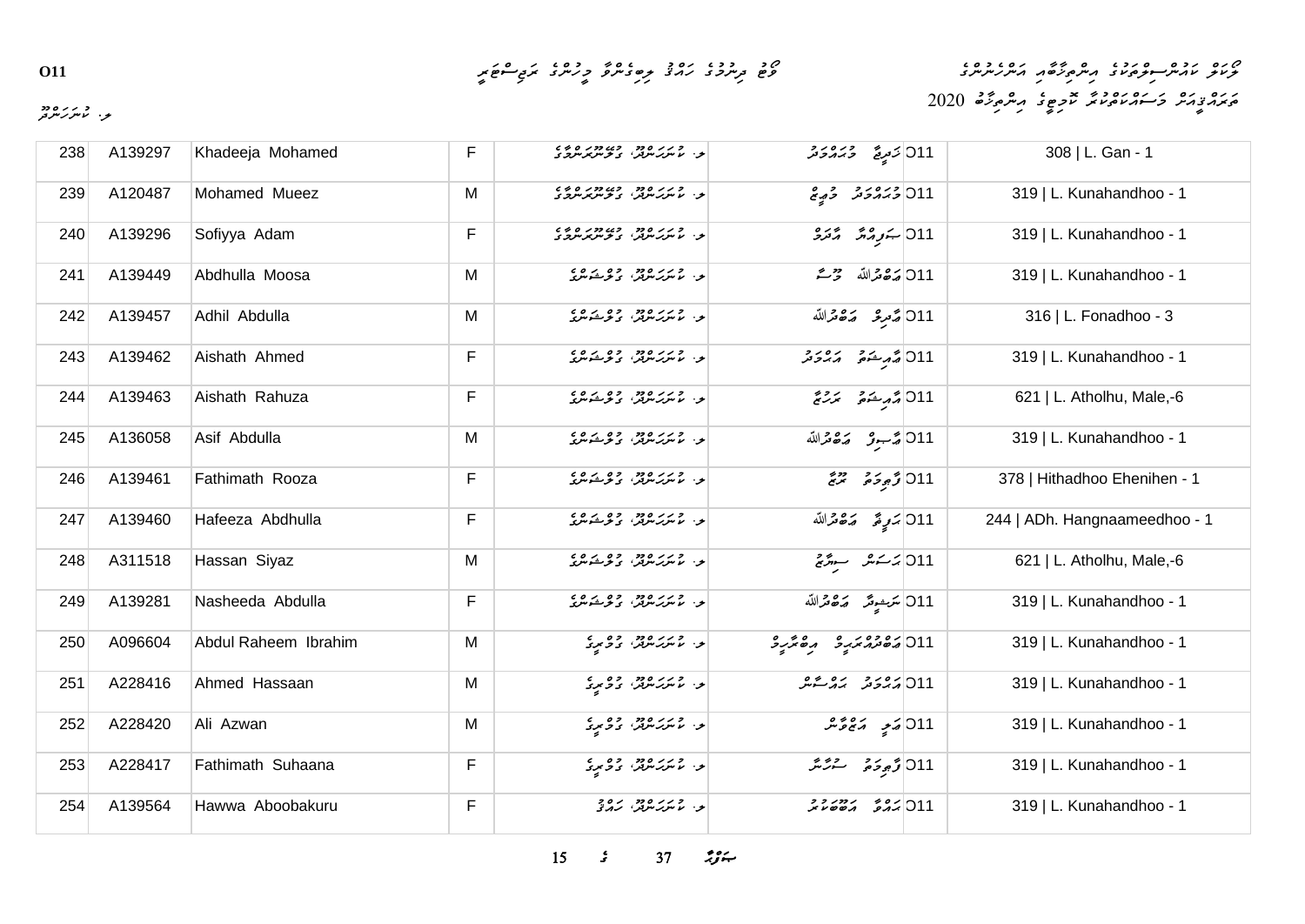*sCw7q7s5w7m< o<n9nOoAw7o< sCq;mAwBoEw7q<m; wBm;vB* م من المرة المرة المرة المرجع المرجع في المركبة 2020<br>مجم*د المريض المربوط المربع المرجع في المراجع المركبة* 

| 220 / 22       |  |
|----------------|--|
| ىو، ئاسرىرسرىر |  |

| 255 | A139433 | Sobree Abdhulla       | M           | ن در در ۱۶۵۵ ده د و                                                                                                                                                                                                             | 011  <i>جاھىر مەھى</i> راللە              | 319   L. Kunahandhoo - 1  |
|-----|---------|-----------------------|-------------|---------------------------------------------------------------------------------------------------------------------------------------------------------------------------------------------------------------------------------|-------------------------------------------|---------------------------|
| 256 | A139329 | Abdul Shakoor Gasim   | M           | و. ئەس سەر، زىر                                                                                                                                                                                                                 | $3 - 3 - 2 - 2 - 3 = 0.11$                | 319   L. Kunahandhoo - 1  |
| 257 | A410976 | Ahmed Risfaan         | M           | ى ئاس ئارىق ئارىر                                                                                                                                                                                                               | 011 كەبرى بىر مەركىتى بىر                 | 319   L. Kunahandhoo - 1  |
| 258 | A228445 | Fathimath Rahumath    | F           | والمتمركين كريد                                                                                                                                                                                                                 | 011 زَّەپرىق ئەردىق                       | 319   L. Kunahandhoo - 1  |
| 259 | A228040 | Mohamed Rizhan        | M           | و. ئەسكەتلەر ئەتمام                                                                                                                                                                                                             | 011 ۇ <i>زودۇ ئەيدى بى</i> ر              | 621   L. Atholhu, Male,-6 |
| 260 | A311367 | Abdul Majeed          | M           | و ، را مگر مربود ، کر مربود ، در ا                                                                                                                                                                                              | 011 كەھەترى <i>ۋى يې</i> تر               | 621   L. Atholhu, Male,-6 |
| 261 | A139551 | Ahmed Rameez          | M           | و الانگریزی کر سرفرو بر د<br>این الانگریزی کر سرفرو برد                                                                                                                                                                         | 011   كەشەق كىمى تەرىج                    | 621   L. Atholhu, Male,-6 |
| 262 | A311369 | Ali Shaamy            | M           | و الانگرېزوو که دوران                                                                                                                                                                                                           | 011  رَمِ ۖ حَمَّوِ                       | 621   L. Atholhu, Male,-6 |
| 263 | A139582 | Aminath Ameena        | $\mathsf F$ | ن الماسكريمبر المركز المركز المركزي المركزي                                                                                                                                                                                     | 011 مٌوِسَمَۃُ مَوِسَّر                   | 621   L. Atholhu, Male,-6 |
| 264 | A129039 | Mareena Mohamed       | $\mathsf F$ | ن المسترکز میتوانید و در این استفاده میتوانید و به این میتوانید و به این میتوانید و به این میتوانید که به این<br>میتوانید که میتوانید به میتوانید به این میتوانید به این میتوانید به این میتوانید به این میتوانید به این میتوان | 011 كەيپىگە ئەيمەكەنگە                    | 319   L. Kunahandhoo - 1  |
| 265 | A139394 | Mohamed Naeem         | M           | و ، را مگر مربود ، کر مربود ، در ا                                                                                                                                                                                              | 011 <i>وَبَرْدُوَنْوَ</i> سَم <i>دِوْ</i> | 319   L. Kunahandhoo - 1  |
| 266 | A099927 | Moomina Mohamed       | F           | ن الماس المركزي المركز المركزي براير<br>المركز المركز المركز المركزي برايري                                                                                                                                                     | 011 دُمُ دِسُمُ دِرَمُ دِرَ               | 319   L. Kunahandhoo - 1  |
| 267 | A135650 | Nasreena Mohamed      | $\mathsf F$ | ن الماسكريمبر المركز المركز المركزي المركزي                                                                                                                                                                                     | 011 <i>مَرْتْبِرِيمُ - 3ْرَوْدَوْرْ</i>   | 88   N. Velidhoo - 3      |
| 268 | A139393 | Siththi Fulhu         | $\mathsf F$ | ن الماسكريمبر المركز المركز المركزي المركزي                                                                                                                                                                                     | 011 سوچرىرى                               | 319   L. Kunahandhoo - 1  |
| 269 | A311567 | Ahmed Sinau           | M           | ن المس رود وروبان<br>المس المس رود المس                                                                                                                                                                                         | 011 <i>مەندى قىرىشى</i> گە                | 621   L. Atholhu, Male,-6 |
| 270 | A395587 | Hussain Sifaau Yoosuf | M           | ا د. از اندر مورد است و در مورد بد                                                                                                                                                                                              | 011 پر سرگرم سورمچ میں مشور               | 621   L. Atholhu, Male,-6 |
| 271 | A001277 | <b>Yoosuf Manik</b>   | M           | ن المترکز موجود المعدد برد.<br>المتحد المترکز المتحد المعدد الله برد الله برد.                                                                                                                                                  | 011 انز مشوق <del>ە</del> ئەبەر           | 319   L. Kunahandhoo - 1  |

 $16$  *s* 37  $29$   $\leftarrow$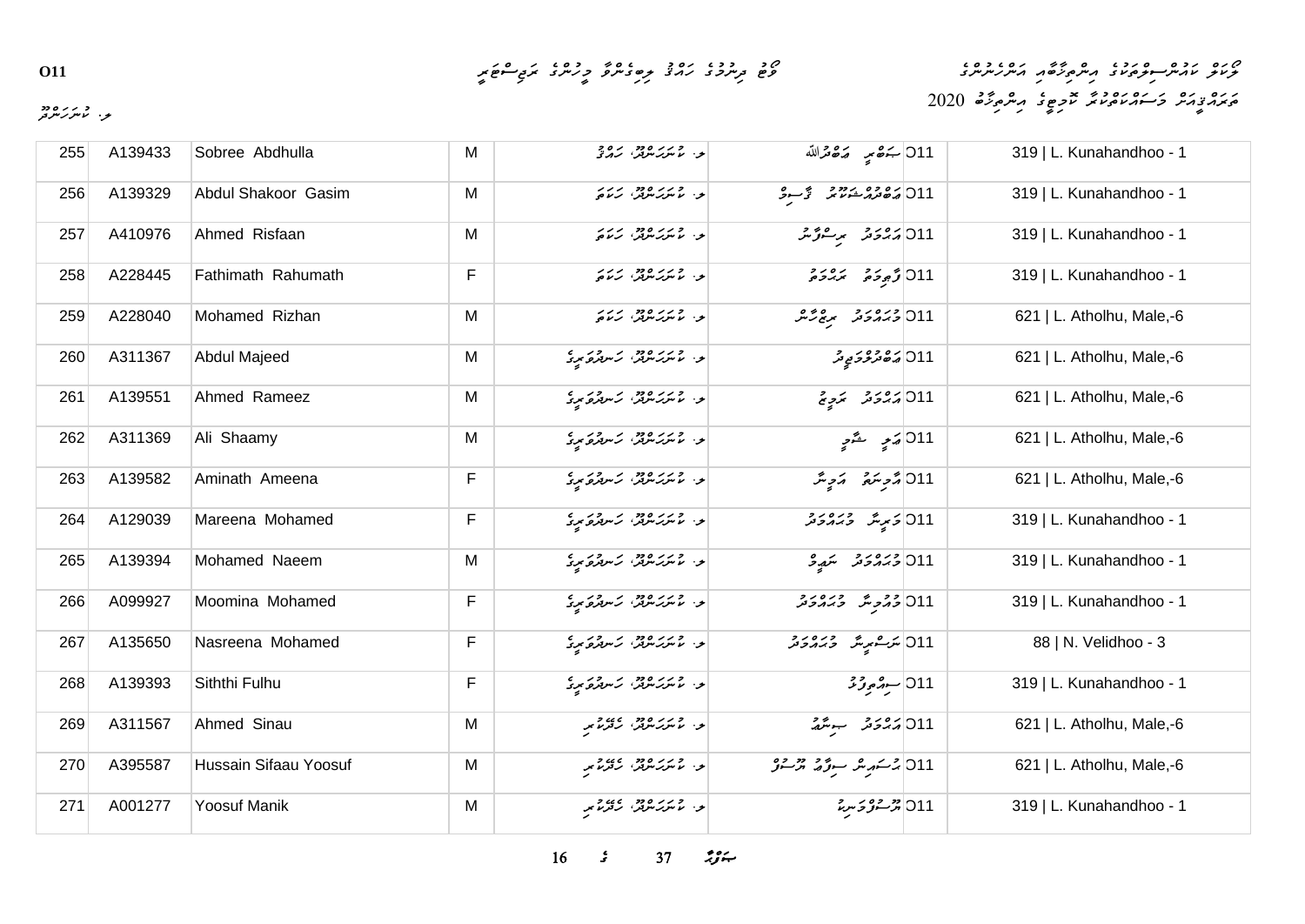*sCw7q7s5w7m< o<n9nOoAw7o< sCq;mAwBoEw7q<m; wBm;vB 2020*<br>*په پوهر وسوډيرونو لومو د موجو د مرمونه* 2020

| <b>33 o</b> ノノ 3<br>ىو، ئاسرىرسرىر |  |
|------------------------------------|--|
|                                    |  |

| 272 | A226881 | Abdul Raheem Moosa | M           | و. تأمر شهر المرحمة                                                              | 011 كەھىر مەردىنى تۇنت                    | 388   Feydhoo Ehenihen - 1 |
|-----|---------|--------------------|-------------|----------------------------------------------------------------------------------|-------------------------------------------|----------------------------|
| 273 | A226900 | Fathimath Sabeena  | F           | و٠ ١٠٠٤ در ٩٥٥.                                                                  | 011 ژَّجِردَةُ سَعِيمٌ                    | 319   L. Kunahandhoo - 1   |
| 274 | A139311 | Haseeba Adam       | $\mathsf F$ | و ، ئامرىر ھۆتە بەلگەنى                                                          | 011 بَرْسِرَةٌ مُحَمَّدٌ                  | 621   L. Atholhu, Male,-6  |
| 275 | A139312 | Sanfa Ali          | $\mathsf F$ | و. ئەسكەنگەن بەشگەي                                                              | 011 ڪشرڱ صَعِ                             | 319   L. Kunahandhoo - 1   |
| 276 | A139347 | Haseena Hussain    | $\mathsf F$ |                                                                                  | 011 پرَسِیٹَ کے سکھریٹل                   | 621   L. Atholhu, Male,-6  |
| 277 | A139350 | Khadeeja Hussain   | $\mathsf F$ |                                                                                  | 011  زَمِرِیَجُ کَمْ کِسَمَ مِرْسٌ        | 319   L. Kunahandhoo - 1   |
| 278 | A139351 | Mausooma Hussain   | $\mathsf F$ | و . او در ۱۵۵۵ در در ۲۵ ور ۲۵<br>او . اما مارتز مارتور استرابرد او در ۲۵ ور برای | 011 كەرمىسىز بەسكەبلە                     | 319   L. Kunahandhoo - 1   |
| 279 | A139348 | Shameema Hussain   | F           | و . او در ۱۵۵۵ در در ۲۵ ور ۲۵<br>او . اما مارتز مارتور استرابرد او در ۲۵ ور برای | 011 ڪوپو - پرڪوپر                         | 319   L. Kunahandhoo - 1   |
| 280 | A382026 | Abdul Basithu      | M           | و ، ئامكرىكلىقى بەرگەب                                                           | 011 كەھەر <i>كى ھەسى</i> ر                | 319   L. Kunahandhoo - 1   |
| 281 | A139452 | Aboobakuru Ali     | M           | أور المتركز بملائي المراكز بالمراكز                                              | 011 كەنتى تەرىپە ب                        | 319   L. Kunahandhoo - 1   |
| 282 | A140379 | Ahmed Ahsan        | M           | و المسترس المروسي المستروب                                                       | 011   ئەيرى ئەرىبە ئەسىر                  | 319   L. Kunahandhoo - 1   |
| 283 | A311501 | Ali Baasil         | M           | و ، ئامكرىكلىقى بەرگەب                                                           | 011  رَمِ صَبِرْت                         | 319   L. Kunahandhoo - 1   |
| 284 | A139453 | Mariyam Samahath   | $\mathsf F$ | و المترکز علم المرکز                                                             | 011 كەبرىرى سەئەتبەر                      | 621   L. Atholhu, Male,-6  |
| 285 | A149911 | Mohamed Aiman      | M           | و ، ئامكرىكلىقى بەرگۈپ                                                           | 011 32.5 كەرىخىس                          | 319   L. Kunahandhoo - 1   |
| 286 | A139265 | Nasira Hassan      | $\mathsf F$ | و ، ماسر شهر اسر مرکز ب                                                          | 011  ترجيع - برڪبر                        | 319   L. Kunahandhoo - 1   |
| 287 | A097636 | Haleema Mohamed    | $\mathsf F$ | و ، ئامكرىكلىقى بەرگۈچ                                                           | 011 كمبورً - وكرودور                      | 319   L. Kunahandhoo - 1   |
| 288 | A225502 | Aishath Raveena    | $\mathsf F$ | و. او در وود او در وار                                                           | 011 <i>] ۾ پرڪنو - بر<sub>ک</sub> برگ</i> | 309   L. Gan - 2           |

 $17$  *s* 37 *i*<sub>s</sub>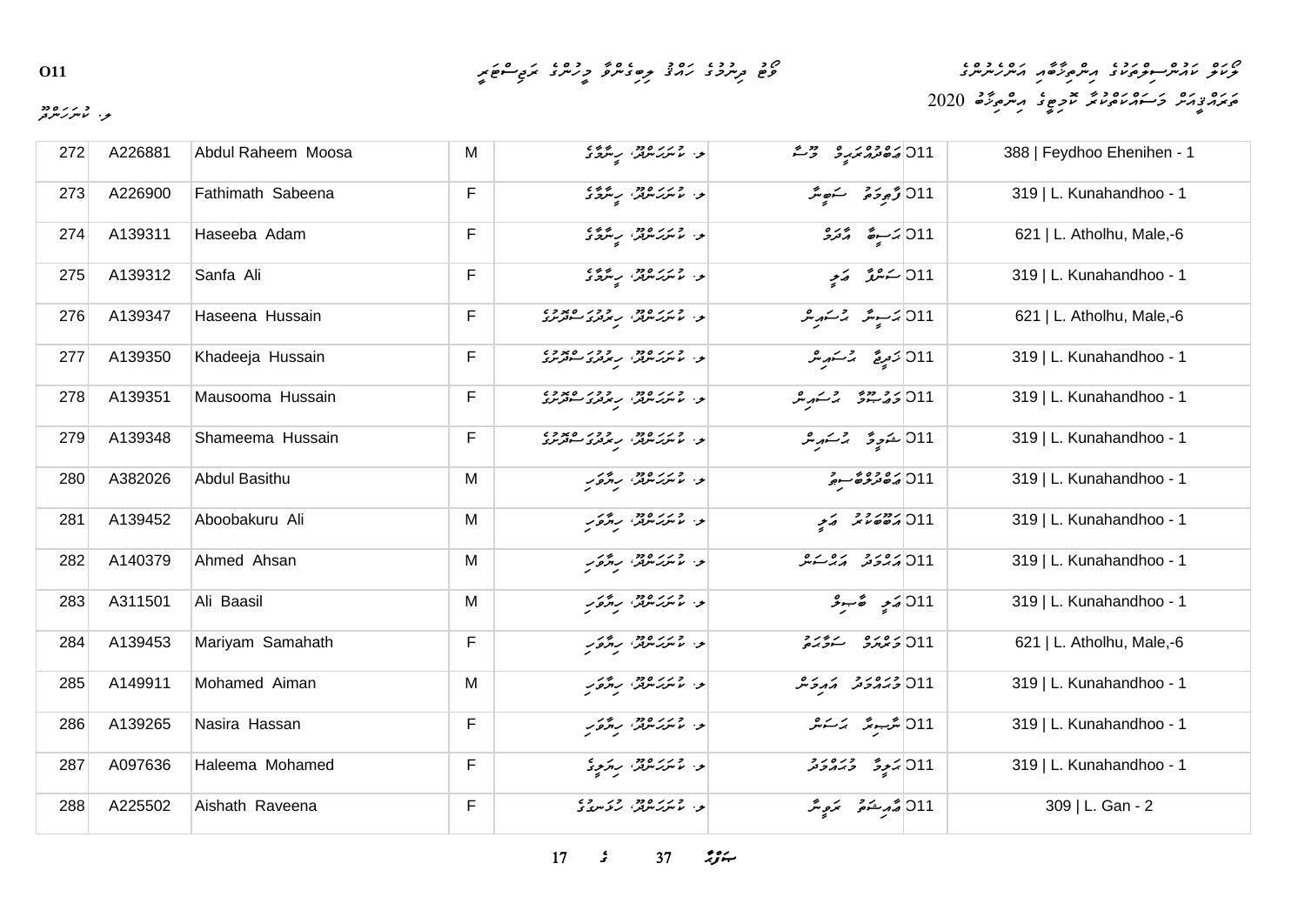*sCw7q7s5w7m< o<n9nOoAw7o< sCq;mAwBoEw7q<m; wBm;vB* م من المرة المرة المرة المرجع المرجع في المركبة 2020<br>مجم*د المريض المربوط المربع المرجع في المراجع المركبة* 

| 289 | A139255 | Ali Humain           | M | و - در ده دو - در و د                                                                                          | 011  ری ژوکویٹر                       | 621   L. Atholhu, Male,-6      |
|-----|---------|----------------------|---|----------------------------------------------------------------------------------------------------------------|---------------------------------------|--------------------------------|
| 290 | A139254 | Fathimath Zumna      | F | و. دربره دو. ورکندوه                                                                                           | 011 <i>وُّجِ دَمَعْ بِح</i> ُوْسً     | 319   L. Kunahandhoo - 1       |
| 291 | A139256 | Hawwa Yoosuf         | F | و . اور ووو . وی . و ه                                                                                         | 011 كەبۇر بۇرجۇ                       | 621   L. Atholhu, Male,-6      |
| 292 | A225494 | Mohamed Samoon       | M | والمتهر ودوالمحتمدة والمحارث                                                                                   | 011 دېره د ده سوه شو                  | 621   L. Atholhu, Male,-6      |
| 293 | A139253 | Rimna Usman          | F | و الممرکز وي وي دي                                                                                             | 011 ىر <sub>ۇ</sub> تر مۇ <i>ۋىر</i>  | 319   L. Kunahandhoo - 1       |
| 294 | A139544 | <b>Usman Ahmed</b>   | M | ى ئەسرىرەدە دىم دە                                                                                             | 011 <sub>م</sub> مۇرىر بەردىر         | 319   L. Kunahandhoo - 1       |
| 295 | A139924 | Aishath Mohamed      | F | و . در ده دو . در ده د<br>و . ما سربر سرفر . مرو ترو ی                                                         | 011 مُصِينَة وَبَرْدُونَر             | 319   L. Kunahandhoo - 1       |
| 296 | A378195 | Ahmed Aisharu        | M | و گرمزمون متروکومی                                                                                             | 011 كەبرى كەرىشكى                     | 319   L. Kunahandhoo - 1       |
| 297 | A228355 | Aishath Simadha      | F | د ، تأمر شهر الله بروه و الله د ،                                                                              | 011 مَّ مِشَعْرِ سِوَّتَر             | 319   L. Kunahandhoo - 1       |
| 298 | A228110 | Fareed Abdul Raheem  | M | و مسر معروف المتحدة و المحمدية                                                                                 | 011 ك <sub>ۇ موق</sub> ر مەھەر مەردىج | 325   GA. Vilin'gili - 3       |
| 299 | A139358 | Fareeda Ibrahim      | F | و ، را مرکز مرکز و در در در در این در این در این در این در این در این در این در این در این در این در این در ای | 011 تۇمپىتى بەھ ئىرىد                 | 319   L. Kunahandhoo - 1       |
| 300 | A139360 | Fareesha Adam        | F | و عشر رود.<br>و عشر سرفر المتروج أر                                                                            | 011 كۇمپىش گەترى                      | 319   L. Kunahandhoo - 1       |
| 301 | A139359 | Faruhad Abdul Raheem | M | و مسر ده دو ده و د                                                                                             | 011 كومريرو مقدم مديرة                | 319   L. Kunahandhoo - 1       |
| 302 | A140378 | Mariyam Ibrahim      | F | و الاسر شهر المرد و المحمد و المحمد و المحمد المحمد المحمد المحمد المحمد المحمد المحمد المحمد المحمد المحمد ال | 011 كەبرىزى بەھترىپۇ                  | 319   L. Kunahandhoo - 1       |
| 303 | A228052 | Moosa Khaleel        | M | و الاسر شهر المرد و دارد و با                                                                                  | 011  جُرْءُ - رَمِوءُ -               | 621   L. Atholhu, Male,-6      |
| 304 | A228343 | Shimad Adam          | M |                                                                                                                | 011 حودً <i>م</i> م <i>دّند</i> و     | 319   L. Kunahandhoo - 1       |
| 305 | A139573 | Aishath Sudha        | F | و . روز دود.<br>و . روز سربل . بر بروم و                                                                       | 011 مەم ئىقما سىقر                    | 560   Hulhumale', Ehenihen - 8 |

**18** *s* **37** *n***<sub>s</sub>**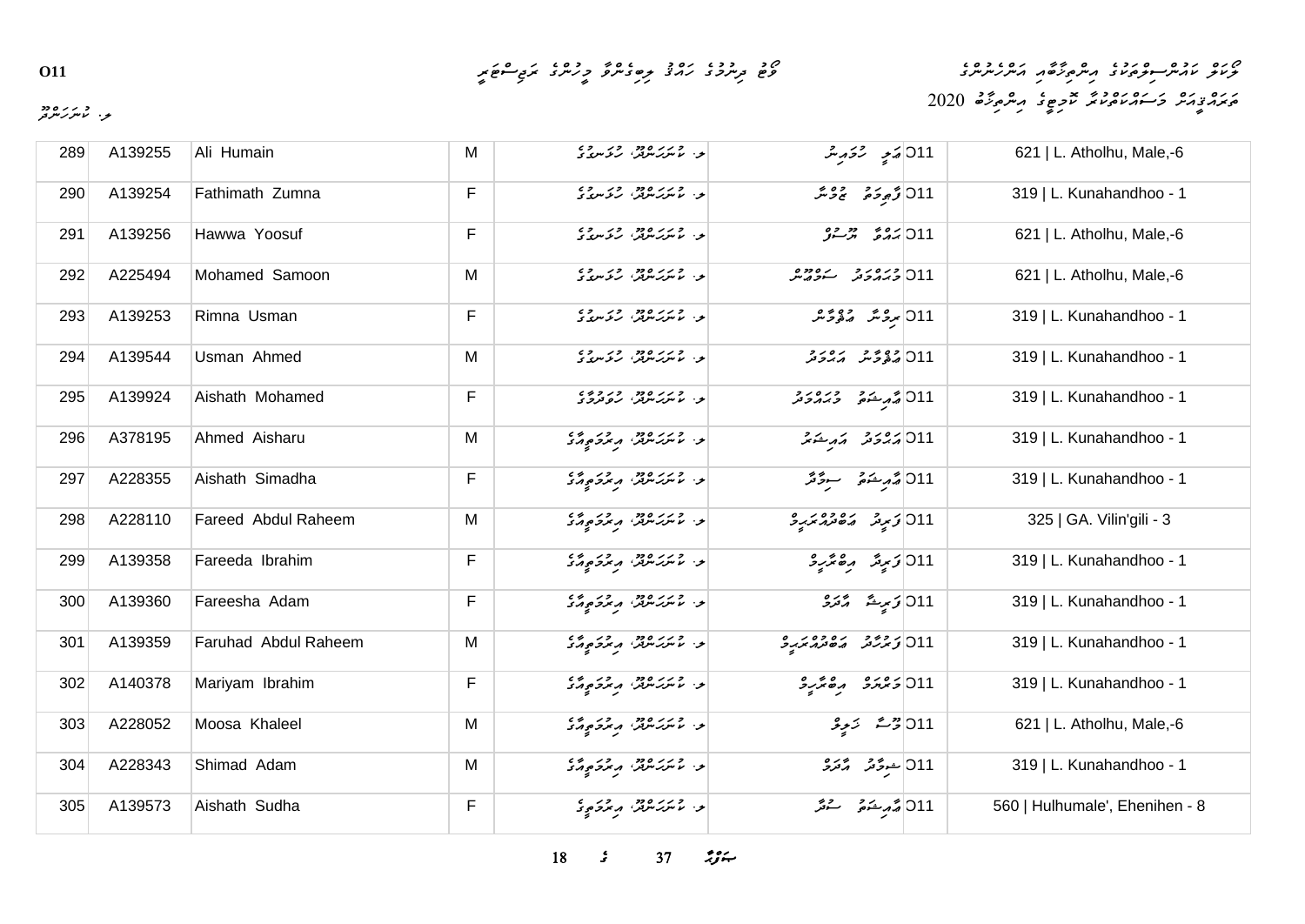*sCw7q7s5w7m< o<n9nOoAw7o< sCq;mAwBoEw7q<m; wBm;vB* م من المرة المرة المرة المرجع المرجع في المركبة 2020<br>مجم*د المريض المربوط المربع المرجع في المراجع المركبة* 

| 306 | A075997 | Ali Mohamed         | M |                                                                                                                                                                | 011  <i>ړې د جن</i> مر <i>ونز</i>  | 97   R. Un'goofaaru - 1        |
|-----|---------|---------------------|---|----------------------------------------------------------------------------------------------------------------------------------------------------------------|------------------------------------|--------------------------------|
| 307 | A139345 | Fathimath Mohamed   | F | و. مشرك مدارج در در اي                                                                                                                                         | 011 گەچەقەر ئەتەر ئەر              | 560   Hulhumale', Ehenihen - 8 |
| 308 | A139346 | Mariyam Ali         | F | و . رودو . در                                                                                                                                                  | 011 52برى كەم                      | 319   L. Kunahandhoo - 1       |
| 309 | A392938 | Saudullah           | M | و الاسر مرور المروج و                                                                                                                                          | 011 كەرگەگراللە                    | 319   L. Kunahandhoo - 1       |
| 310 | A139387 | Ahmed Idrees        | M | و المسرد ه دوار المسر المسر المسر المسر المسرد و المسر المسر المسر المسر المسر المسر المسر المسر الم                                                           | 011  كەبۇبىقى بەرتمەيدىشى          | 319   L. Kunahandhoo - 1       |
| 311 | A228781 | Aishath Shahudha    | F | والمتمركر وودا والأراء                                                                                                                                         | 011 مَگْرِسْتَمْ شَرْتَمَّ         | 621   L. Atholhu, Male,-6      |
| 312 | A361618 | Aminath Samaidha    | F | ا دار مشرکتری سر در محمد با این کاربردی استفاده برای                                                                                                           | 011 مَّ <i>جِينَهُ جَوَدِينَ</i> ّ | 319   L. Kunahandhoo - 1       |
| 313 | A228771 | Aminath Waleedha    | F | و المسرد ه دوار المسر المسر المسر المسر المسرد و المسر المسر المسر المسر المسر المسر المسر المسر الم                                                           | 011 مَّ حِ مَعَ مَعْ حَمَّدٍ مَّ   | 319   L. Kunahandhoo - 1       |
| 314 | A228770 | Fathimath Saudha    | F | و. على على المحامل المحمد                                                                                                                                      | 011 ۇ <sub>جو</sub> رَى ئەرتۇ      | 319   L. Kunahandhoo - 1       |
| 315 | A228775 | Fathimath Shuhaadha | F | و المسرد ه دوار المسر المسر المسر المسر المسرد و المسر المسر المسر المسر المسر المسر المسر المسر الم                                                           | 011 <i>ؤُجِوَةُ</i> شَمَّتَةُ      | 319   L. Kunahandhoo - 1       |
| 316 | A139386 | Idrees Moosa        | M | ن المسركر وجود المراكب ولاد المحدود المسركب.<br>المحود المسركب مسركب المحدود المحدود المحدود المحدود المحدود المحدود المحدود المحدود المحدود المحدود المحدود ا | 011 مرمزمرے متحت                   | 319   L. Kunahandhoo - 1       |
| 317 | A147176 | Muneer Idrees       | M | و المسرد ه دوار المسر المسر المسر المسر المسرد و المسر المسر المسر المسر المسر المسر المسر المسر الم                                                           | 011 ۇسپىر پەشپېت                   | 621   L. Atholhu, Male,-6      |
| 318 | A228767 | Musthafa Idrees     | M | و . او در ۱۵ د و د .<br>او . اما مارکز مرکز . او مارکز محرکز                                                                                                   | 011 ۇشۇق مەرتىرىشە                 | 319   L. Kunahandhoo - 1       |
| 319 | A139388 | Saeeda Idrees       | F | والممتر بالملج والمحافزة والمحافر                                                                                                                              | 011 سَمِيعًر پرمِرْمِرِ شَ         | 319   L. Kunahandhoo - 1       |
| 320 | A139389 | Sanfa Abdul Rahman  | F |                                                                                                                                                                | 011 كەش ئەھەر <i>مەدە تەرە</i>     | 319   L. Kunahandhoo - 1       |
| 321 | A138213 | Waleed Idrees       | M | ا دار ام سربر مردم در این مردم کرده که در این مردم کرد که در این مردم کرد که این کار در این که در این که در ای                                                 | 011  5 مِرْتَمْ _ بِرْمِرِتْ _     | 319   L. Kunahandhoo - 1       |
| 322 | A139390 | Yazeed Idrees       | M | و اوربره دو اراه دارای<br>او اما مرکز مرکز او کامری نوی                                                                                                        | 011 مَرىپوتْر پرتزىيەتْ            | 319   L. Kunahandhoo - 1       |

*r@w7m5m7q; .B*

*19 s* 37 *i*<sub>s</sub>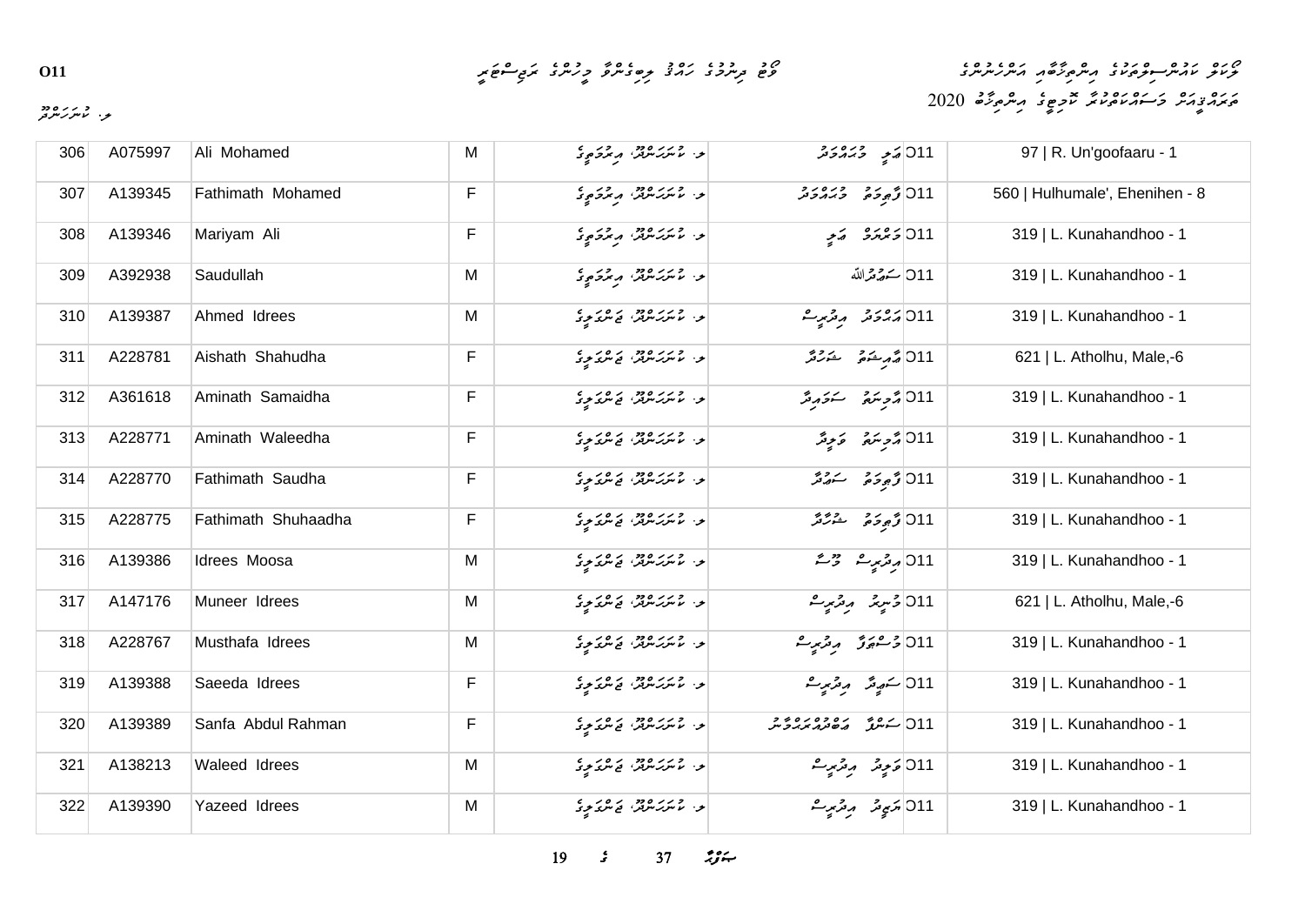*sCw7q7s5w7m< o<n9nOoAw7o< sCq;mAwBoEw7q<m; wBm;vB* م من المرة المرة المرة المرجع المرجع في المركبة 2020<br>مجم*د المريض المربوط المربع المرجع في المراجع المركبة* 

| 323 | A070992 | Abdul Muhusin Mohamed  | M            | و ، متر کردو ، د کار برگامی          | 011 كەھەر يۇر بەيدا ئەزەر ئەرەپ              | 319   L. Kunahandhoo - 1       |
|-----|---------|------------------------|--------------|--------------------------------------|----------------------------------------------|--------------------------------|
| 324 | A139526 | Ahmed Shameem          | M            | و تمریر وجود دیگر دیگر               | 011 <i>222 مىنو</i> ۋ                        | 319   L. Kunahandhoo - 1       |
| 325 | A139525 | Ali Shameem            | M            | و تمریر وجود در دور                  | 011  رَمٍ شَرِوْ                             | 319   L. Kunahandhoo - 1       |
| 326 | A139524 | Mariyam Latheefa       | $\mathsf F$  | و مسركر ودو كر و د و و بر            | 011 كەندىرى كەبوگ                            | 319   L. Kunahandhoo - 1       |
| 327 | A311718 | Mohamed Shameem        | M            | و تمریر و دو تمرگ در دیگر            | 011 وُرَدُونَرْ ۖ حَدَوِدْ                   | 560   Hulhumale', Ehenihen - 8 |
| 328 | A033675 | Siththi                | $\mathsf F$  | و تأسر بر دود در در دور              | 011 سبرقمو                                   | 319   L. Kunahandhoo - 1       |
| 329 | A139580 | Abdul Latheef Mohamed  | M            | والمتمرك ووالمرواني                  | 011 كەھەر كەبەر بەردىر<br>011 كەھەر كەنبەر ئ | 319   L. Kunahandhoo - 1       |
| 330 | A075488 | Abdul Majeed           | M            | و الممرکز دو د کار وی د              | 011 كەھ ت <i>ۈتى</i> تو تر                   | 319   L. Kunahandhoo - 1       |
| 331 | A139269 | Aminath Shadiya        | F            | و اور دود ده دوه                     | 011 مُرْحِ سَمَّ مُسْتَمَّرِ مُرَّ مِ        | 319   L. Kunahandhoo - 1       |
| 332 | A141389 | Fathimath Naadhiya     | $\mathsf F$  | و الممرکز دو د کار وی د              | 011 <i>وُّجِ دَمْ سُ</i> ّتِرِيْرَ           | 319   L. Kunahandhoo - 1       |
| 333 | A139581 | Jameela Hassan         | $\mathsf{F}$ | و الممرکز دو د کار وی د              | 011] تے یہ تخ پر سکر ش                       | 319   L. Kunahandhoo - 1       |
| 334 | A141387 | Mariyam Athifa         | F            | و الانترن وو الانجام والان           | 011 كەبھەر ئەھمەتى                           | 319   L. Kunahandhoo - 1       |
| 335 | A075441 | Mohamed Abdul Latheef  | M            | و اور دود ده دوه                     | 011 ديرە دە دەردە دەرد                       | 621   L. Atholhu, Male,-6      |
| 336 | A084560 | Shareefa Abdul Latheef | $\mathsf F$  | و الممرکز دو د کار وی د              | 011 خىمرتى مەھەرم <i>كو</i> رۇ               | 621   L. Atholhu, Male,-6      |
| 337 | A228384 | Abdul Razzag Mohamed   | M            | ب - حدر ودو. الماس و و الما          | 011 كەھەممەر ئۇ ئەسىر ئەرگىرى ئىس            | 319   L. Kunahandhoo - 1       |
| 338 | A228394 | Abdulla Mufeed         | M            | بودا الاستربر وودا المستحدي المستطري |                                              | 319   L. Kunahandhoo - 1       |
| 339 | A228404 | Hawwa Mohamed          | F            | ور اورده دوره که بروی                | 011 كەمۇر بەربەر بور                         | 318   L. Hithadhoo - 1         |

 $20$  *s* 37 *n***<sub>s</sub>** $\frac{2}{3}$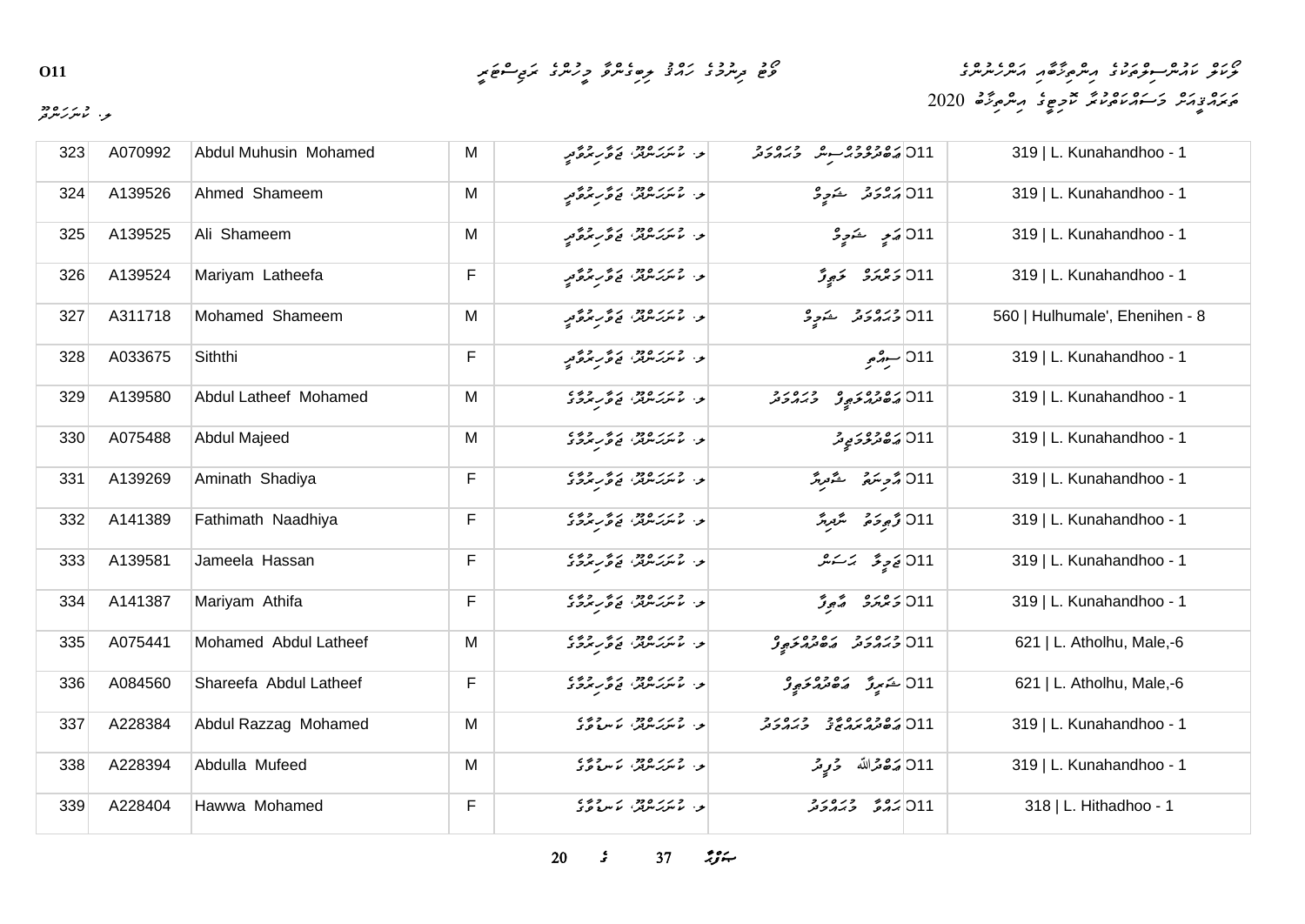*sCw7q7s5w7m< o<n9nOoAw7o< sCq;mAwBoEw7q<m; wBm;vB* م من المرة المرة المرة المرجع المرجع في المركبة 2020<br>مجم*د المريض المربوط المربع المرجع في المراجع المركبة* 

| 340 | A139922 | Nashidaa Mohamed | F | و- روز دود.<br>و- رس سربر سرقر، امکانس وی                         | 011  مُرْجِعةً وَكَرْدُوَدْ            | 319   L. Kunahandhoo - 1  |
|-----|---------|------------------|---|-------------------------------------------------------------------|----------------------------------------|---------------------------|
| 341 | A139362 | Nizar Mohamed    | M | والمتمار وود المساوه والمحالي                                     | 011 سرچ پر دېمبر د تر                  | 319   L. Kunahandhoo - 1  |
| 342 | A139361 | Yoosuf Mohamed   | M | ور اور دود.<br>ورا ماس سربی است که برای                           | 011 تر - د - د - د - د - د             | 319   L. Kunahandhoo - 1  |
| 343 | A139287 | Abdul Hadee Umar | M | و. گەنزىرە دەرەر ئ                                                | 011  مَەھْتَرْتَرْتَتْمِرِ   مَادَىمْر | 319   L. Kunahandhoo - 1  |
| 344 | A226384 | Aishath Muna     | F | و. گەنزىرە «كەنزى»                                                | 011 <i>۾ مرڪنو ڏنگ</i> ر               | 621   L. Atholhu, Male,-6 |
| 345 | A226407 | Aminath Afaa     | F | و. رومار ودو. کامرونوی                                            | 011 مَّ جِسَعَۃ مَوَّز                 | 621   L. Atholhu, Male,-6 |
| 346 | A139258 | Fathimath Ahmed  | F | و . رو در ۶۵ م مرد . و .                                          | 011 ۇ <sub>ج</sub> وڭر مەددىر          | 319   L. Kunahandhoo - 1  |
| 347 | A139285 | Fathimath Shiuna | F | و. گەنزىرە دەرەر ئ                                                | 011 رَّجِوحَةُ ۖ سِبِرْسَّر            | 621   L. Atholhu, Male,-6 |
| 348 | A139289 | Hawwa Zahira     | F | و. گەس سەن ئەسرى ئ                                                | 011 كەندۇ تج بەتتە                     | 319   L. Kunahandhoo - 1  |
| 349 | A136052 | Hussain Ahmed    | M |                                                                   | 011 برسىمبە ئەبرىمىز                   | 319   L. Kunahandhoo - 1  |
| 350 | A327918 | Mohamed Shinaz   | M | و. رورودود. رور د                                                 | 011 <i>أۇتەۋەتى</i> ھېن <i>دى</i> گا   | 319   L. Kunahandhoo - 1  |
| 351 | A053024 | Moosa Naseem     | M | و المترکز میں اللہ ہے۔<br>او المترکز میں اللہ کا میں اللہ کا می   | 011 جي مگرسونو                         | 319   L. Kunahandhoo - 1  |
| 352 | A139270 | Abdulla Mufeed   | M | ن اور بر ۱۶۵ در ۱۵۵۵<br>نور اما مورکسوفری اما موسومای             | 011 كەھىراللە   ق. يەر                 | 319   L. Kunahandhoo - 1  |
| 353 | A139292 | Ahmed Naseem     | M | و المرکز وجود المرکز و داده<br>المرکز المرکز المرکز مرکز و داده   | 011   پرژی تھریبوی                     | 319   L. Kunahandhoo - 1  |
| 354 | A226002 | Ali Rasheed      | M | و الانترنسيين الإيران و داد.<br>المراس المراس المراس و داد.       | 011 کی پر موٹر                         | 621   L. Atholhu, Male,-6 |
| 355 | A139271 | Mariyam Amira    | F | و . د در ودو . د ر و ه د .<br>و . د سرز سربر . د بر سرد د         | 011 <i>5 پروژ گ</i> ې تر               | 319   L. Kunahandhoo - 1  |
| 356 | A225999 | Mohamed Rasheed  | M | و المرکز وجود المرکز و داده<br>المرکز المرکز المرکز المرکز و داده | 011  25،25 كارىسونىر                   | 319   L. Kunahandhoo - 1  |

 $21$  *s* 37  $29$   $\leftarrow$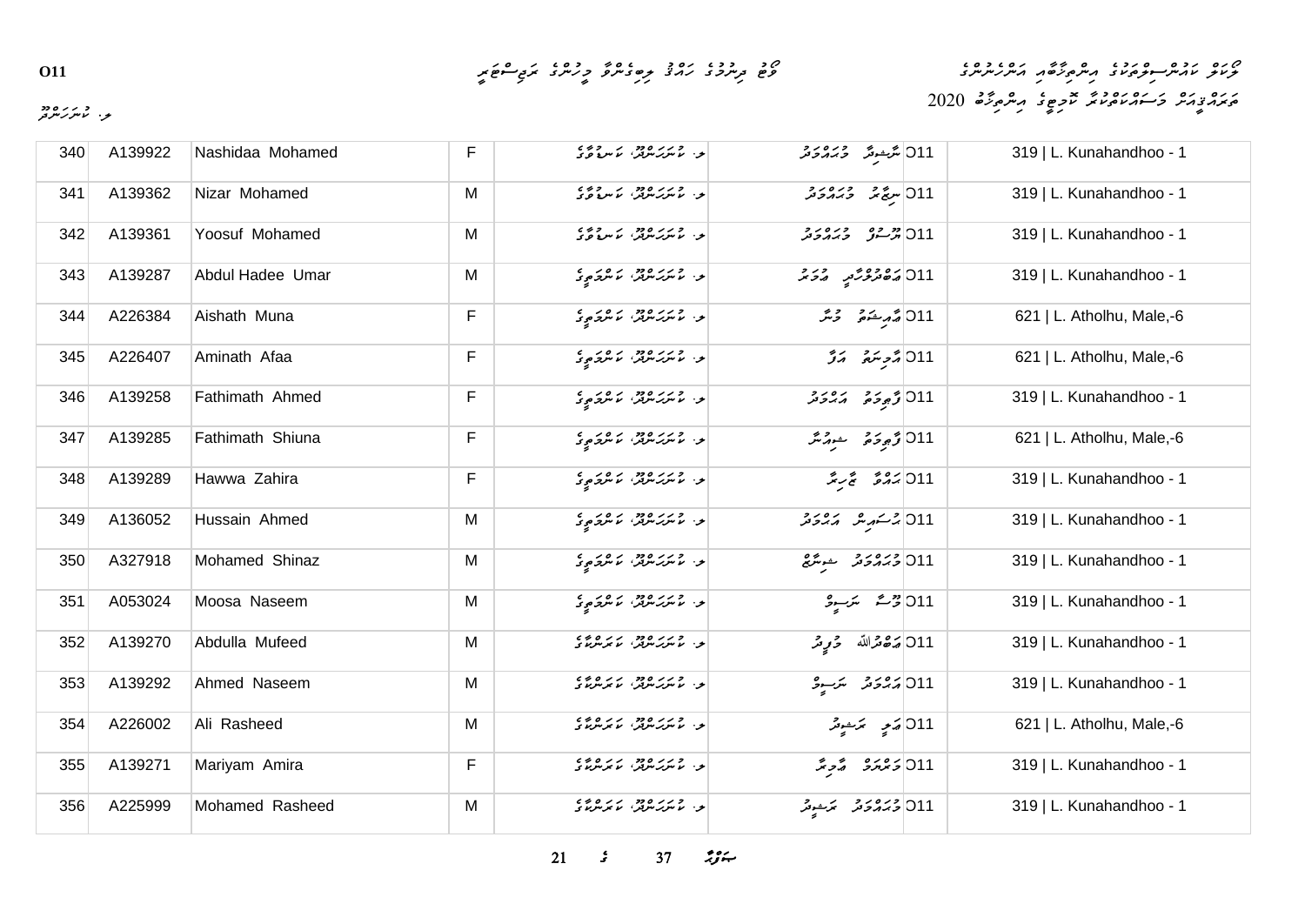*sCw7q7s5w7m< o<n9nOoAw7o< sCq;mAwBoEw7q<m; wBm;vB* م من المرة المرة المرة المرجع المرجع في المركبة 2020<br>مجم*د المريض المربوط المربع المرجع في المراجع المركبة* 

| 357 | A139343 | Naseema Moosa         | F           | ن - در را دود - در را د د د                              | 011  شریبوڈ تی شہ                    | 319   L. Kunahandhoo - 1  |
|-----|---------|-----------------------|-------------|----------------------------------------------------------|--------------------------------------|---------------------------|
| 358 | A139375 | Zakariyya Ali         | M           | ى ئەسرىرەدە ئەيرەپ                                       | 011 <i>تأمّ تبرقر مَّتْرٍ</i> مَ     | 319   L. Kunahandhoo - 1  |
| 359 | A139364 | Aboobakuru Ahmed      | M           | لو. ئائىر ئەرەردە ئەيدى                                  | $7701$ $77001$                       | 319   L. Kunahandhoo - 1  |
| 360 | A228807 | Aminath Shaamila      | $\mathsf F$ | ى ئەسىر ئەدەبەر<br>ئەس ئەسىر ئىسىر                       | 011 مَّ حِسَمَۃٌ شَّہِ مََّ          | 621   L. Atholhu, Male,-6 |
| 361 | A139365 | Hassan Samir          | M           |                                                          | 011 پرسٹر گے۔                        | 319   L. Kunahandhoo - 1  |
| 362 | A139366 | Khadeeja Aboobakuru   | $\mathsf F$ | ى ئەشرىكەن.<br>ئەر ئەشرىكىنىڭ ئەرىر                      | 011 كرىرى <i>ق مەھەبى</i> ر          | 319   L. Kunahandhoo - 1  |
| 363 | A228806 | Mariyam Sazleen       | $\mathsf F$ | در از ممکن میکرد به مورد ا<br>  در از ممکن میکرد به مرکز | 011 كەبۇرگە كەمچە بۇر                | 621   L. Atholhu, Male,-6 |
| 364 | A131410 | Ahmed Shameem         | M           | و الانترنسوتي الإيرونونون                                | 011 <i>222 مىنج</i> ۇ                | 319   L. Kunahandhoo - 1  |
| 365 | A226944 | Fathimath Zuleykha    | F           | و الاسرپر مرد او در دارد.                                | 011 <i>وُّجِ دَمَّة تَجْمَدِ</i> دُّ | 319   L. Kunahandhoo - 1  |
| 366 | A139308 | Khadeeja Abdul Rahman | F           | و الاسر کرده و در ده و د                                 | 011 كۇيى <i>گە مەھەرمەر ۋە</i> ر     | 319   L. Kunahandhoo - 1  |
| 367 | A148072 | Mariyam Yoosuf        | $\mathsf F$ | و الانترنسوي الإبراز وي.<br>و الانترنسويل الإبراز وي     | 011 كەبۇرگە بۇرىيۇ                   | 621   L. Atholhu, Male,-6 |
| 368 | A148073 | Mohamed Mauroof       | M           | و الأمر رود و دوه و د                                    | 011 <i>ב پره دو پر دو</i> جو         | 319   L. Kunahandhoo - 1  |
| 369 | A226945 | Mohamed Zihaan        | M           | و المترز ماده و وه وه.<br>و المترز شرقر، المتر برگوری    | 011 <i>ڈیز پڑجی پی ٹر</i>            | 621   L. Atholhu, Male,-6 |
| 370 | A139315 | Sameera Yoosuf        | F           | و الاسر دارد و در در در                                  | 011 سَمِيعٌ مَرْسُوْرٌ               | 621   L. Atholhu, Male,-6 |
| 371 | A226940 | Sanfa Yoosuf          | $\mathsf F$ | و الانترنسوفر الموبرة وي                                 | 011 سەندۇ تۈر-يۈ                     | 621   L. Atholhu, Male,-6 |
| 372 | A139309 | Yoosuf Ahmed          | M           | و ، ما مرکز مرکز اور در در در در این ا                   | 011 پر <i>-وه پرون</i> و             | 319   L. Kunahandhoo - 1  |
| 373 | A139417 | Hussain Hassan        | M           | ا د از ما مرکز مرکز از مانعها                            | 011  پرستہریش کے سکائیں              | 319   L. Kunahandhoo - 1  |

 $22$  *s* 37  $23$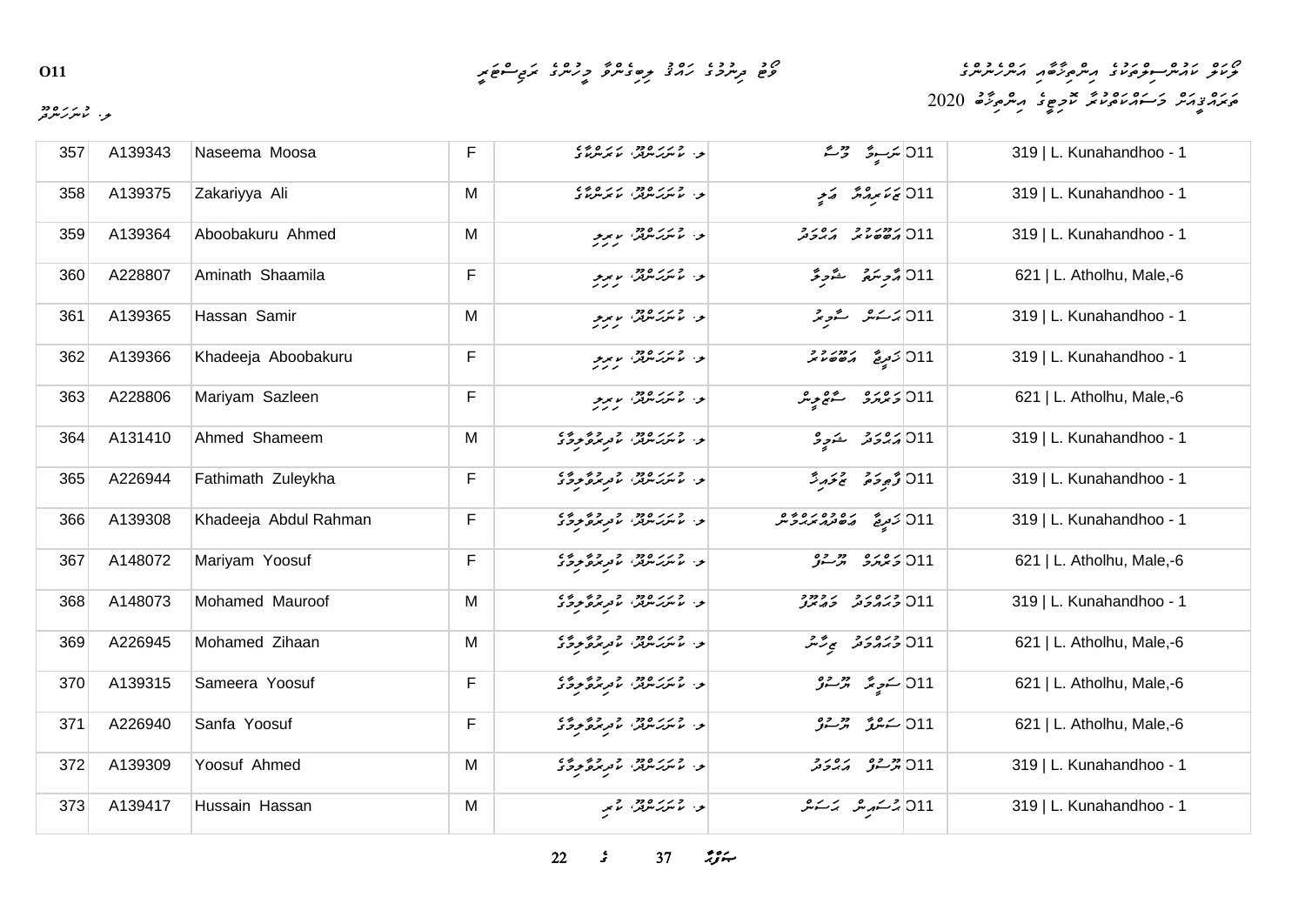*sCw7q7s5w7m< o<n9nOoAw7o< sCq;mAwBoEw7q<m; wBm;vB* م من المرة المرة المرة المرجع المرجع في المركبة 2020<br>مجم*د المريض المربوط المربع المرجع في المراجع المركبة* 

| 374 | A311406 | Aishath Sumaina       | F            | و ، ئامىركىلاتى بولۇم                | 011 مۇم شۇمۇ سىنجام بىر                  | 621   L. Atholhu, Male,-6      |
|-----|---------|-----------------------|--------------|--------------------------------------|------------------------------------------|--------------------------------|
| 375 | A139439 | Aminath Gasim         | F            | و الانترنسوري ولاد                   | 011 مَّ مِسَمَّى تَخْسِرْ                | 621   L. Atholhu, Male,-6      |
| 376 | A136054 | Hawwa Zahira          | F            | و الانزیزیون وی                      | 011 كەشرىق تج ب                          | 319   L. Kunahandhoo - 1       |
| 377 | A139441 | Hussain Rasheed       | M            | و الانترنسوري ولاد                   | 011 پرکسر مر مرحومر                      | 621   L. Atholhu, Male,-6      |
| 378 | A153325 | Jaleel Yoosuf         | M            | أورا لانترىك تلوقرا وتركم            | 011 کے موثر میں موجود                    | 319   L. Kunahandhoo - 1       |
| 379 | A311404 | Maimoona Yoosuf       | $\mathsf{F}$ | و الانترنسوري ولاد                   | 011 كَەرِنْتْكْرْ كَرْسْنْرْ             | 621   L. Atholhu, Male,-6      |
| 380 | A139482 | Yoosuf Usman          | M            | و. مشرکتری و در                      | 011 تر - بو مۇرىگە                       | 319   L. Kunahandhoo - 1       |
| 381 | A139323 | Adam Khusham          | M            | و خشر میں وجہ شروع                   | 011 كەترى - زىنىگى                       | 319   L. Kunahandhoo - 1       |
| 382 | A227109 | Ahmed Nisam           | M            | و گرمان ده ده مورد و د               | 011  رَرُدَى تَرْ سِرْ سَرْ حَرْ 2       | 621   L. Atholhu, Male,-6      |
| 383 | A311405 | Hussain Gasim         | M            | د. را بارگروه در در در د             | 011   جُسَم مِيمْ - تَحْسِرْ حْ          | 319   L. Kunahandhoo - 1       |
| 384 | A139322 | Khadeeja Abdul Rahman | $\mathsf F$  | و المترکز عرف وجد المعرف             | 011 كرمرق مەھىرمەمدە بىر                 | 319   L. Kunahandhoo - 1       |
| 385 | A227106 | Mohamed Visham        | M            | و خشر معده وورس                      | 011 <i>وبزودو وحدَّو</i>                 | 560   Hulhumale', Ehenihen - 8 |
| 386 | A139384 | Zakariyya Hussain     | M            | و ، متر شهر و و شهر ه                | 011 <i>ئے ئامبرہ بڑ شکہ بٹر</i>          | 319   L. Kunahandhoo - 1       |
| 387 | A056553 | Abdul Gafoor Hassan   | M            | أور الأنترن مرده وهم والمحافية المنا | 011 كەھىر <i>ون دەچ بىرىدى</i> گە        | 319   L. Kunahandhoo - 1       |
| 388 | A311617 | Fathimath Nasiha      | F            | أور الأنترندلين الحاويتر             | 011 <i>وُّجِوَدَة</i> مُ <i>رْسِدة</i> ُ | 621   L. Atholhu, Male,-6      |
| 389 | A139499 | Mariyam Moosa         | F            | و ، ئائىرىكىنىڭ كەھ ئىر              | 011 كەبەر بۇرىم                          | 319   L. Kunahandhoo - 1       |
| 390 | A311619 | Mohamed Nawaaz        | M            | أوالممتركة للرهاج وأقربتك            | 011 <i>ۋېزو دې</i> مر <i>وي</i>          | 319   L. Kunahandhoo - 1       |

**23** *s* **37** *n***<sub>s</sub>**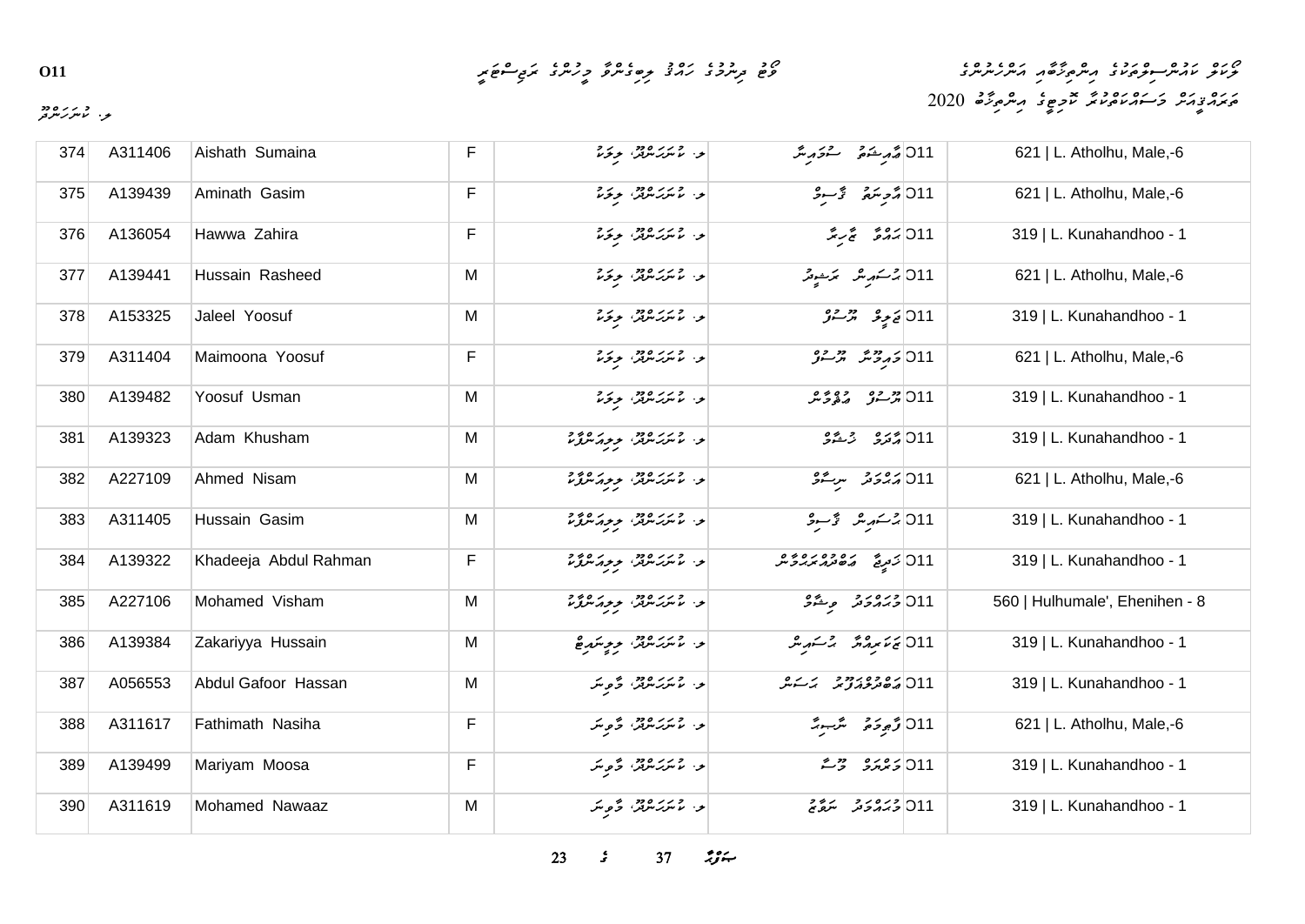*sCw7q7s5w7m< o<n9nOoAw7o< sCq;mAwBoEw7q<m; wBm;vB* م من المرة المرة المرة المرجع المرجع في المركبة 2020<br>مجم*د المريض المربوط المربع المرجع في المراجع المركبة* 

| 391 | A136824 | Nadhiya Abdul Ghafoor | F           | و الانترنز عليه والحارية        | 011 ټرمېر گەھەر <i>دە دە</i>                     | 319   L. Kunahandhoo - 1  |
|-----|---------|-----------------------|-------------|---------------------------------|--------------------------------------------------|---------------------------|
| 392 | A139498 | Nahidha Abdhul Gafoor | F           | والممتركة مرادوق ومحافيتكم      | 011 مېرى <i>تەھەر ھەردە د</i>                    | 621   L. Atholhu, Male,-6 |
| 393 | A139488 | Nashidha Abdul Gafoor | F           | و ، ئائىرىكىنىڭ كەھ ئىر         | 011 مگرجونگر بره <i>دود و دو</i>                 | 319   L. Kunahandhoo - 1  |
| 394 | A139497 | Saheema Abdul Gafoor  | $\mathsf F$ | أورا المتركز للرقوق المحافياتكم | 011 سىرى ھەمبردىن ج                              | 319   L. Kunahandhoo - 1  |
| 395 | A139491 | Zahura Abdhul Ghafoor | F           | و ، ئائىرىكىنىڭ گەھ ئىر         | 011 ئ <sub>ى</sub> رتىر مەھىر <i>دە دى</i> ر     | 308   L. Gan - 1          |
| 396 | A139495 | Ahmed Zahir           | M           | أوالمم يتركر هوج والمحافرينكر   | 011 كەندى قىلى تىلى بىر                          | 319   L. Kunahandhoo - 1  |
| 397 | A139569 | Aminath Shifaza       | F           | و. ئەنگەنگەنى كەرىگە            | 011 مَرْحِسَمَ حَوَزَجَ                          | 319   L. Kunahandhoo - 1  |
| 398 | A139442 | Fathimath Shafeega    | F           | ى ئائىرىكى كەيدىگە              | 011 گۇج <sup>ى</sup> قىم قىلىمىتىدۇ ئى           | 319   L. Kunahandhoo - 1  |
| 399 | A274149 | Hawwa Shaaiqa         | F           | ے کا سربر عاوض کے تعریش         | 011 <i>بَدْهُمَّ</i> گُم <i>ُّهِ تَ</i>          | 319   L. Kunahandhoo - 1  |
| 400 | A139440 | Mareena Yoosuf        | F           | و. ئاس شرقان كەلگەنگە           | 011 كەمپەئر بۇ شۇ                                | 319   L. Kunahandhoo - 1  |
| 401 | A311727 | Mohamed Nazeeh        | M           | و ، ناسرپرسور، ناویدش           | 011  <i>وْبَہْدُوَنْھِ</i> سَمِي <sup>ْر</sup> َ | 319   L. Kunahandhoo - 1  |
| 402 | A311678 | Fathimath Nadheema    | F           | و. ئەسكەش كەكەپ                 | 011 <i>ؤُجِ دَمُ</i> سَمَبِر <i>دُ</i>           | 621   L. Atholhu, Male,-6 |
| 403 | A100986 | Idrees Ali            | M           | ى ئاس ئارىق كۆك                 | 011 <sub>م</sub> وتر پر شہر تھے جات              | 319   L. Kunahandhoo - 1  |
| 404 | A139410 | Ahmed Shareef         | м           | أوالممتر للرود والمراج فلأنباط  | 011 <i>ړېرى ئىتى يىلى</i>                        | 319   L. Kunahandhoo - 1  |
| 405 | A311431 | Mamdhooh Ahmed        | M           | والممترك من والمهو              | 011 كەن ئەرەپىرى يېزىدىن                         | 319   L. Kunahandhoo - 1  |
| 406 | A311433 | Misbah Ahmed          | M           | أوالممتر للمردوثة الأكليلي      | 011 <sub>م</sub> وسق <i>ة بدوند</i>              | 319   L. Kunahandhoo - 1  |
| 407 | A139247 | Rasheedha Moosa       | F           | والممترك بقراء والمهوفى         | 011 مَرْجِعَ رَحْمَتْ وَمُسَمَّ                  | 319   L. Kunahandhoo - 1  |

*24 sC 37 nNw?mS*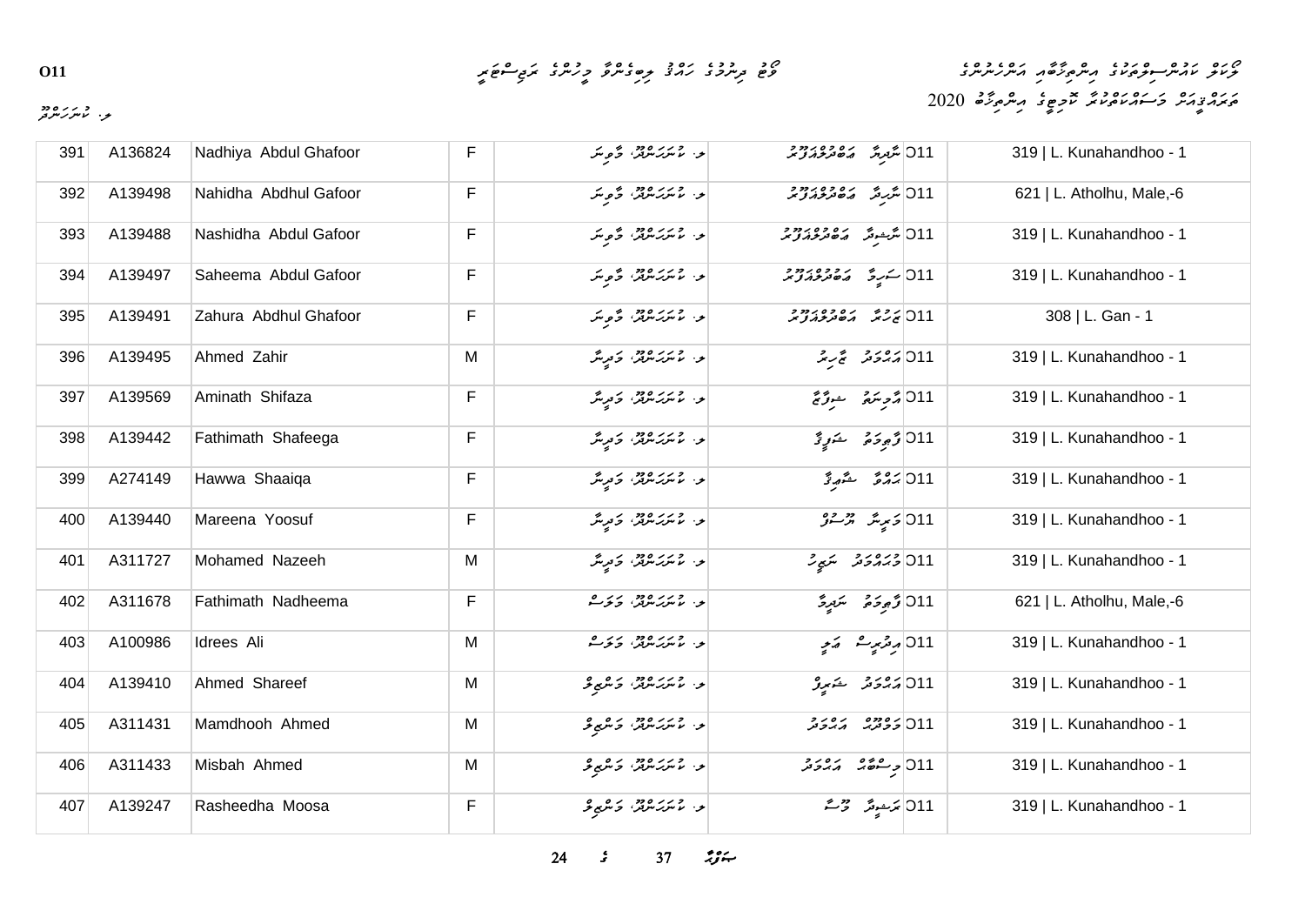*sCw7q7s5w7m< o<n9nOoAw7o< sCq;mAwBoEw7q<m; wBm;vB* م من المرة المرة المرة المرجع المرجع في المركبة 2020<br>مجم*د المريض المربوط المربع المرجع في المراجع المركبة* 

| 408 | A136059 | Abdul Muhsin Hussain | M           | و. תאונטית במחזב                           | 011 كەھەر <i>33 كەسەسى بىر كەر</i> بىر  | 319   L. Kunahandhoo - 1  |
|-----|---------|----------------------|-------------|--------------------------------------------|-----------------------------------------|---------------------------|
| 409 | A139517 | Abdul Sattar Hussain | M           | و. تأسر را ود و د و و د                    | 011 <i>مەھەرم شەھ ئەرگە بار شەر بىر</i> | 319   L. Kunahandhoo - 1  |
| 410 | A052049 | Abdulla Hussain      | M           | و گرگر وود کرده و د                        | 011 كەھەراللە ب <sub>ە</sub> شىرىش      | 319   L. Kunahandhoo - 1  |
| 411 | A311542 | Aishath Sifra        | F           | و اورار ودو د به وده                       | 011 مۇم ش <del>ە</del> رقە سىزىتىر      | 248   ADh. Mahibadhoo - 2 |
| 412 | A139478 | Aminath Moosa        | F           | و الانترنسوي كالمرادان                     | 011 مَّ مِسَمَّد حَمَّدَ                | 319   L. Kunahandhoo - 1  |
| 413 | A311536 | Aminath Saroona      | $\mathsf F$ | و الانترنسيين كالإرادة                     | 011 مَّ مِيرَة مِسْتَمَتَّبَتَر         | 621   L. Atholhu, Male,-6 |
| 414 | A139567 | Fathimath Hussain    | F           | و کمیرکرده در ۱۶۶۶                         | 011 ۇ <sub>ج</sub> ورۇ جىسىرى <i>گ</i>  | 319   L. Kunahandhoo - 1  |
| 415 | A311541 | Fathimath Sifza      | F           | و الاس مور و د د ده.                       | 011 زَّەپرىز ئەسىردىنى                  | 621   L. Atholhu, Male,-6 |
| 416 | A139549 | Hussain Hassan       | M           | و. روروده و در دو                          | 011 پرسکر پر پرسکر پر                   | 319   L. Kunahandhoo - 1  |
| 417 | A311538 | Mariyam Firaasa      | $\mathsf F$ | و المسرك ودو كالمسرور و و د                | 011 ئ <i>ىرتىرى ب</i> ېرىشە             | 319   L. Kunahandhoo - 1  |
| 418 | A348573 | Mohamed Anil         | M           | و المسرر ودوا كالمرجوع                     | 011  <i>3223 \$ سرپ</i> و               | 621   L. Atholhu, Male,-6 |
| 419 | A139476 | Muhuthaz Hussain     | M           | والمحمد ودوالمحمد والمحمد                  | 011 ۇرۇپچ بۇ سەر ش                      | 621   L. Atholhu, Male,-6 |
| 420 | A139244 | Yasir Hussain        | M           | و اورار ودو د به وده                       | 011 اگر ہے۔ پر شہر مگر                  | 621   L. Atholhu, Male,-6 |
| 421 | A062285 | Samiya Hussain       | F           | و. مسرر معد محيور و ده                     | 011 گجویز پرکسریٹر                      | 621   L. Atholhu, Male,-6 |
| 422 | A139508 | Shameema Hassan      | F           | و . د بر وود.<br>و . با بنزیر بنزل . و تری | 011  ڪوچ - پرڪنگر-                      | 319   L. Kunahandhoo - 1  |
| 423 | A139509 | Zainab Hassan        | F           | و. عندر ودو.<br>د الاندر ندن و فرد         | 011 <sub>تح</sub> مریتھ کے سکھر         | 319   L. Kunahandhoo - 1  |
| 424 | A311535 | Ahmed Thahseen Sodig | M           | و الانترنز عليه و مگر                      | 011   ئەشكەقرا ئەرىجىسىدىكى سەھرىتى     | 319   L. Kunahandhoo - 1  |

*r@w7m5m7q; .B*

 $25$  *s* 37  $25$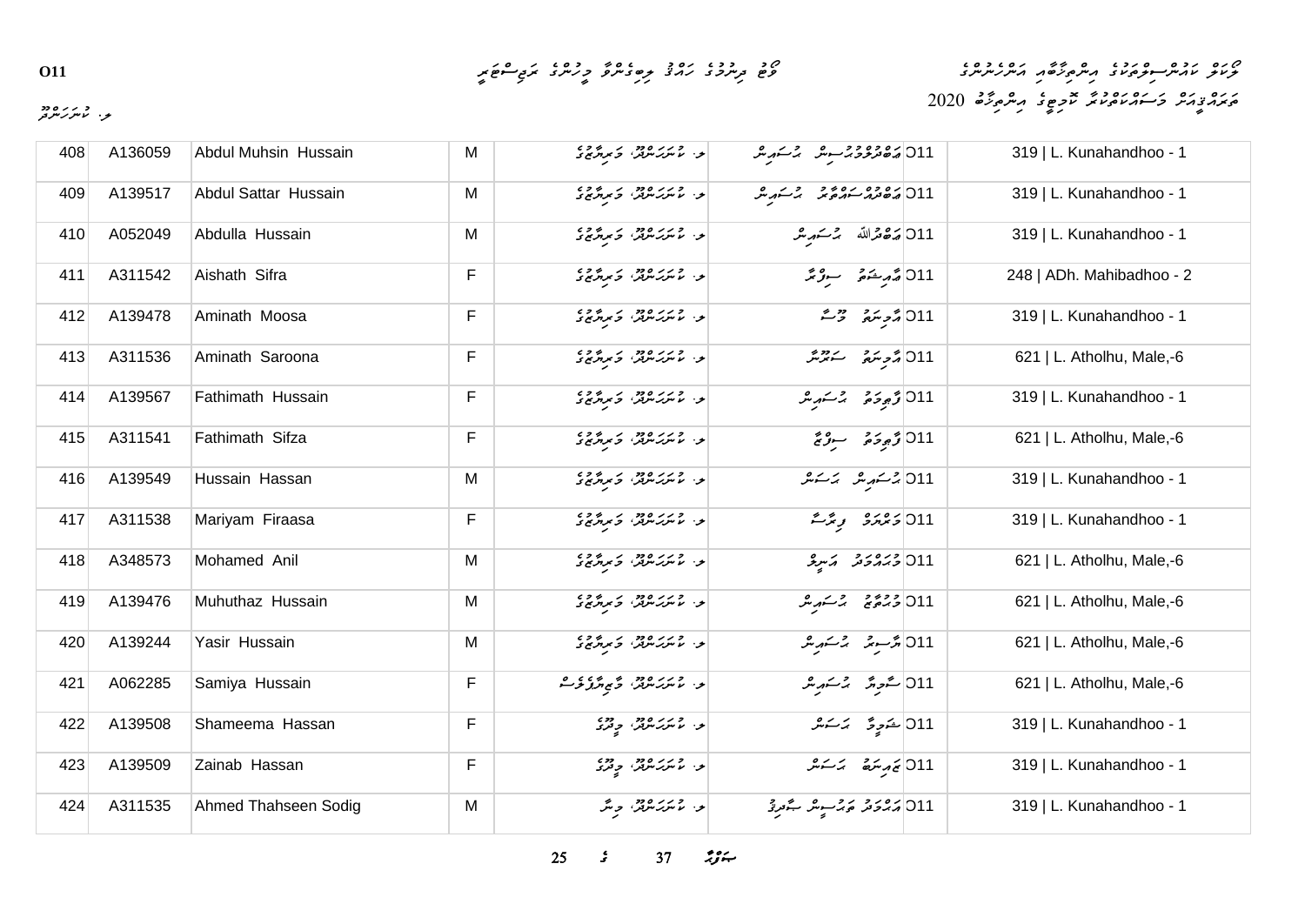*sCw7q7s5w7m< o<n9nOoAw7o< sCq;mAwBoEw7q<m; wBm;vB* م من المرة المرة المرة المرجع المرجع في المركبة 2020<br>مجم*د المريض المربوط المربع المرجع في المراجع المركبة* 

| 425 | A034759 | Ameena Hussain     | F           | و. ئائىرىكى بولىگە جانگ                                    | 011   تەرىتر - برخىرىتر                  | 319   L. Kunahandhoo - 1       |
|-----|---------|--------------------|-------------|------------------------------------------------------------|------------------------------------------|--------------------------------|
| 426 | A033674 | Sodig Hussain      | M           | و الانترنز عليه المحمد المحمد                              | 011 سۇمرتى – جرىئەرىش                    | 319   L. Kunahandhoo - 1       |
| 427 | A128462 | Abdul Raheem Moosa | M           | و الانگرېز ده ده د واوه ده د                               | 011 كەھىر مەردىنى قەشق                   | 319   L. Kunahandhoo - 1       |
| 428 | A225527 | Abdulla Raweez     | M           | و الاس الله و و و و و و و و و و و م                        | 011 كەھەتراللە     ئىرم <sub>و</sub> ىتى | 319   L. Kunahandhoo - 1       |
| 429 | A225531 | Ahmed Niham        | M           | و الانترنسوي و دولان                                       | 011   <i>2525 سردٌ</i> و                 | 621   L. Atholhu, Male,-6      |
| 430 | A139249 | Aminath Hassan     | $\mathsf F$ | ن المرکز میں اللہ دیا ہے<br>اس کا سرکز سرکز کو سامر مروا ک | 011 مٌ مِ سَمَعٌ مَ سَسَسٌر              | 319   L. Kunahandhoo - 1       |
| 431 | A139314 | Faheem Moosa       | M           | و الانترکسوتي و سمجمهور                                    | 011 تۇرپى تۆش                            | 319   L. Kunahandhoo - 1       |
| 432 | A139250 | Haseeba Moosa      | F           | و المترکز علی و مشتر مرد و د                               | 011 كەسىرى قۇش                           | 621   L. Atholhu, Male,-6      |
| 433 | A225532 | Hussain Nihaad     | M           | و الانگرېز ده ده د واوه ده د                               | 011 بڑے ہر شہ سربر تھ                    | 319   L. Kunahandhoo - 1       |
| 434 | A139248 | Khadeeja Moosa     | $\mathsf F$ | و الاسرپر مرد العربروی                                     | 011 رَمِيعٌ حٌ ثُمَّةٌ                   | 319   L. Kunahandhoo - 1       |
| 435 | A139316 | Yoosuf Majdee      | M           | و الاس دوره<br>و الاس سربل و سامرمروی                      | 011 پژىنز ئىق بېر                        | 621   L. Atholhu, Male,-6      |
| 436 | A133025 | Moosa Ibrahim      | M           | و. روزره دو ده و و ه                                       | 011 جيءُ په پڙپو                         | 319   L. Kunahandhoo - 1       |
| 437 | A133037 | Sakeena Hussain    | F           | و. ريز مرود وروم                                           | 011  سَرِیٹر کرسکریٹر                    | 319   L. Kunahandhoo - 1       |
| 438 | A157238 | Ahmed Mahureen     | M           | و ، ئامرىكى ئۇ ئامبرى                                      | 011   كەندى كەرىپ ئىر                    | 621   L. Atholhu, Male,-6      |
| 439 | A225588 | Ali Shifaan        | M           | و آمریکروژه و سرگری                                        | 011  رَمِ حوَّثَر                        | 621   L. Atholhu, Male,-6      |
| 440 | A225585 | Aminath Aroosha    | F           | و آمریکروژه و سرگری                                        | 011 مَّ <i>جِسَمَۃُ مَیْنُ</i> ٹُہُ      | 621   L. Atholhu, Male,-6      |
| 441 | A226925 | Aishath Shalin     | F           | و. المس رود و دار و در                                     | 011 ۾ پرڪو شگويئر                        | 560   Hulhumale', Ehenihen - 8 |

 $26$  *s* 37 *n***<sub>3</sub> <b>***n*<sub>3</sub> *n*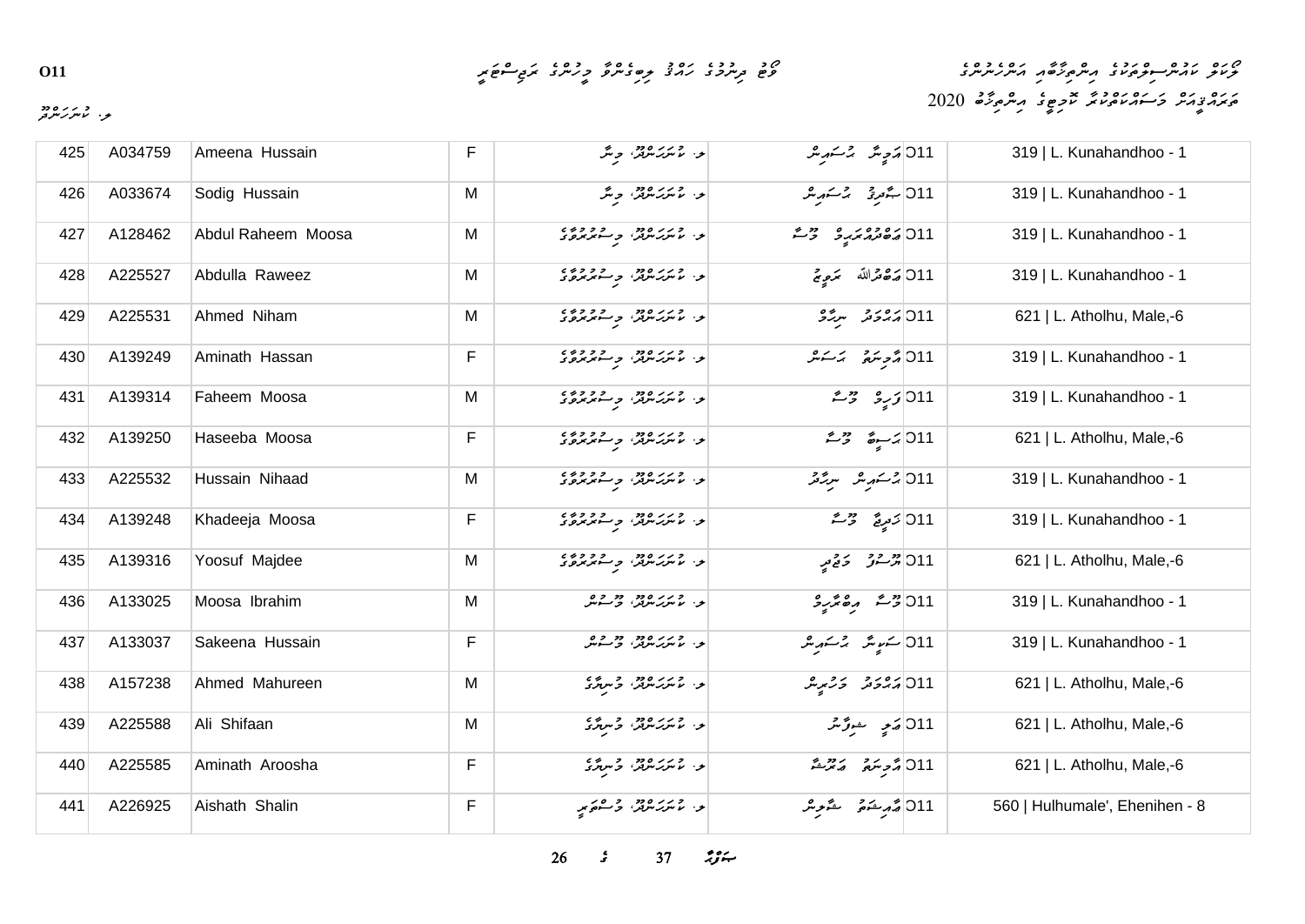*sCw7q7s5w7m< o<n9nOoAw7o< sCq;mAwBoEw7q<m; wBm;vB* م من المرة المرة المرة المرجع المرجع في المركبة 2020<br>مجم*د المريض المربوط المربع المرجع في المراجع المركبة* 

| 442 | A077229 | Ibrahim Adam               | M            | و. مشركته وصفح بر                                | 011  مرڭ ئۇربى ئەترى                                                                                           | 313   L. Maavah - 2       |
|-----|---------|----------------------------|--------------|--------------------------------------------------|----------------------------------------------------------------------------------------------------------------|---------------------------|
| 443 | A226906 | Aminath Rasheeda           | F            | و. او مرد و ده و د داران<br>او ام مرکز مرکز او ک | 011  مۇم تىمۇ سىم ئىزىسى ئىش                                                                                   | 319   L. Kunahandhoo - 1  |
| 444 | A139367 | Fathimath Ahmed            | F            | و. رحمن شهر و د د                                | 011 زَّجِ دَمَ مَ بَرْدَ تَرَ                                                                                  | 318   L. Hithadhoo - 1    |
| 445 | A328407 | Haleemath Haajar           | $\mathsf F$  | و. اورز مادور و او د                             | 011 كەمەدە ئەر ئەر                                                                                             | 319   L. Kunahandhoo - 1  |
| 446 | A136055 | Hassan Ayaan Aboobakuru    | M            | و. رمرکز میرود و د                               | 011 ئەسەبىر بەيۋە بەھ يومۇ                                                                                     | 621   L. Atholhu, Male,-6 |
| 447 | A139369 | Mohamed Saeed              | M            | و. دربره دو.<br>و. دسرپرسرټر، ونور               | 011 ۇرۇۋۇ سەمەتر                                                                                               | 319   L. Kunahandhoo - 1  |
| 448 | A311745 | Aishath Shifa              | $\mathsf{F}$ | ى ئاسىر ئىروم ئىرۇ                               | 011 م <i>ۇم شىرقى</i> ھىيۇ                                                                                     | 319   L. Kunahandhoo - 1  |
| 449 | A311744 | Aminath Bariyya            | F            | ى- ئاسىركىلىرى سىگە                              | 011 أُمَّ مِسْمَعٍ صَمِيرٌ مَّ                                                                                 | 319   L. Kunahandhoo - 1  |
| 450 | A311746 | Fathimath Nishath          | F            | ى- ئاسىركىلىرى سىگە                              | 011 تۇموقۇ مېرىشۇ                                                                                              | 621   L. Atholhu, Male,-6 |
| 451 | A274142 | Mariyam Nashaa             | F            | ى- ئائىرىكىلىقى- ئىرگە                           | 011 كەنگەر ئەرىشە                                                                                              | 319   L. Kunahandhoo - 1  |
| 452 | A139477 | Shareefa Hussain           | $\mathsf F$  | ى ئەسىر ئەرەم ئىرگە                              | 011 ڪمبرگ پرڪيرنگر                                                                                             | 319   L. Kunahandhoo - 1  |
| 453 | A139447 | Zaahir Hussain             | M            | ى ئەسىر ئەھىر سۆگە                               | 011] تج رِ تِمْرِ کے شہر بھر                                                                                   | 319   L. Kunahandhoo - 1  |
| 454 | A139432 | Hawwa Haseena              | $\mathsf F$  | و ، ئاس سرق سر محمد و                            | 011  يَرْدُوَّ - يَرْسِرْ بِمُرْ                                                                               | 319   L. Kunahandhoo - 1  |
| 455 | A139550 | Abdul Hakeem Yoosuf        | M            | ى ئەسرىر مەدەبەت ئەسرىكى بىرى                    | 011 كەھەر <i>ى بىر قەرەۋ</i>                                                                                   | 319   L. Kunahandhoo - 1  |
| 456 | A139568 | Abdul Latheef Abdul Hakeem | M            | و. ئامرىز مەدە ھەممىرى                           | 011 كەھىركە <i>مۇھەر كەندى كې</i> رى بولىرى بولىرى بولىرى بولىرى بولىرى بولىرى بولىرى بولىرى بولىرى بولىرى بول | 319   L. Kunahandhoo - 1  |
| 457 | A139264 | Abdul Majid Yoosuf         | M            | و الاندمان الأندمي                               | 011 كەھەترى <i>ۋى بىر بىر سۆ</i> ر                                                                             | 621   L. Atholhu, Male,-6 |
| 458 | A061791 | Abdul Raheem Yoosuf        | M            | و ، ئاس سرچار ، سرچار ،                          | 011 كەھەمدە بور قالغان بور دە                                                                                  | 319   L. Kunahandhoo - 1  |

*27 sC 37 nNw?mS*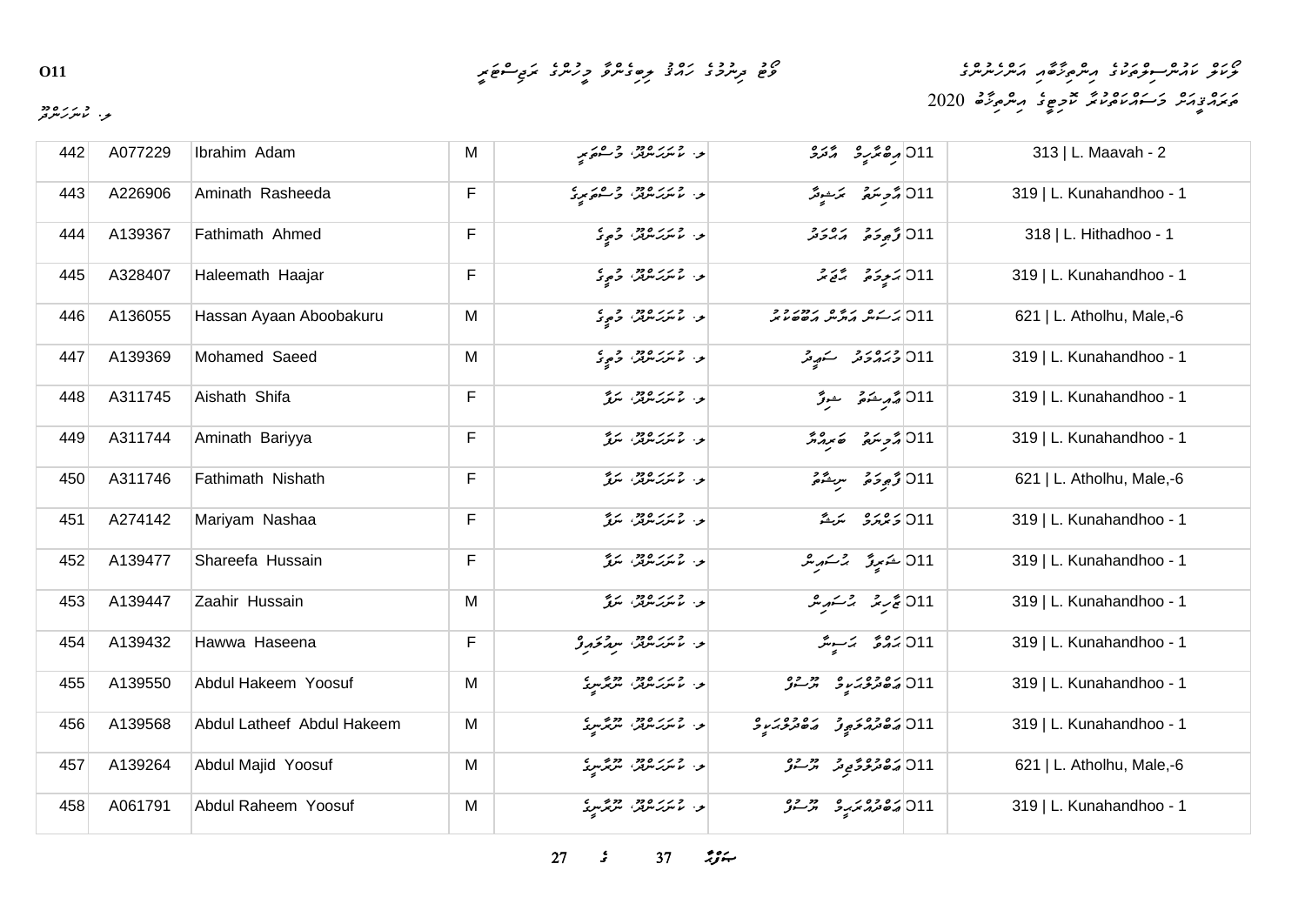*sCw7q7s5w7m< o<n9nOoAw7o< sCq;mAwBoEw7q<m; wBm;vB* م من المرة المرة المرة المرجع المراجع المراجع المراجع المراجع المراجع المراجع المراجع المراجع المراجع المراجع<br>مرين المراجع المراجع المرجع المراجع المراجع المراجع المراجع المراجع المراجع المراجع المراجع المراجع المراجع ال

| 220 / 27        |  |
|-----------------|--|
| ىو. ئاسرىرسى قر |  |

| 459 | A139266 | Abdul Wahhab Yoosuf   | M           | ن المترکز وجود العرب من المراجعة المجموعية المحمد المسترد بعد المحمد المسترد المجموعية المجموعية الم | 011 كەھەر <i> جوڭ بور دو</i>                                                                                         | 319   L. Kunahandhoo - 1      |
|-----|---------|-----------------------|-------------|------------------------------------------------------------------------------------------------------|----------------------------------------------------------------------------------------------------------------------|-------------------------------|
| 460 | A226775 | Ahmed Shafeeu         | M           | ن المس المس المس المس المسيحة المسيحة المسيحة المسيحة المسيحة المسيحة المسيحة المسيحة المسيحة المسيح | 011 كەبۇ <i>كەنبە</i> ئەرەپىيە ئىككىن ئىستان ئىككەن ئىككەن ئىككەن ئىككەن ئىككەن ئىككەن ئىككەن ئىككەن ئىككەن ئىككەن ئ | 621   L. Atholhu, Male,-6     |
| 461 | A226874 | Aishath Adila         | $\mathsf F$ | و. ئەس سەرە «ئەسىر                                                                                   | 011 م <i>ەمبىنى مەيدۇ</i>                                                                                            | 319   L. Kunahandhoo - 1      |
| 462 | A132218 | Aishath Suneetha      | $\mathsf F$ | و. ئامىركىلانى ئىرگەرى                                                                               | 011 ۾ً مرڪبو گسرچ گ                                                                                                  | 319   L. Kunahandhoo - 1      |
| 463 | A139587 | Aminath Shirmeena     | $\mathsf F$ | ن المسرر ووجع العرض عن المسر<br>المسرر المسرر العرب المسر مسر المسر                                  | 011 مُرْحِسَمُ مُسْتَمِرِيمُ                                                                                         | 621   L. Atholhu, Male,-6     |
| 464 | A139578 | Fathimath Shimla      | $\mathsf F$ | و. ئاس سرگرسی سرگرس                                                                                  | 011  <i>وَّجِ حَمَّ</i> صَوَرَّةَ ۖ                                                                                  | 319   L. Kunahandhoo - 1      |
| 465 | A062360 | Hafeeza Yoosuf        | F           | د. ن <i>ور ده ده مور</i> گرم                                                                         | 011 <i>يَروِيْ پُرْ-يُوْ</i>                                                                                         | 319   L. Kunahandhoo - 1      |
| 466 | A139313 | Hussain Habeeb        | M           | د. ن <i>ور ده ده مور</i> گرم                                                                         | 011 برُسَمبر مَرَ بَهِ صَحْ                                                                                          | 319   L. Kunahandhoo - 1      |
| 467 | A121587 | <b>Ismail Shareef</b> | M           | و. ئاسكەللەر ھەم بىر                                                                                 | 011 پرىشت <sub>ۇ پو</sub> تۇ ھەمبەتى                                                                                 | 621   L. Atholhu, Male,-6     |
| 468 | A139325 | Nazim Abdul Hakeem    | M           | ى ئەسرىر مەدەبەت ئەسرىكى بىرى                                                                        | 011 مگھوی کے <i>محمود کر</i> و                                                                                       | 319   L. Kunahandhoo - 1      |
| 469 | A097637 | Yoosuf Abdul Rahman   | M           | و. ئاس سرچاره دور در د                                                                               | 011 مىسوس مەمەمەر ئەرگىرى<br>011 مىسوس مەھ <i>مەمەمەر ئا</i> ر                                                       | 319   L. Kunahandhoo - 1      |
| 470 | A139579 | Zuhura Abdul Hakeem   | F           | د. ن <i>ور ده ده مور</i> گرم                                                                         | 011 كى <i>3 مۇھەرى بىرى</i>                                                                                          | 568   Villimale' Ehenihen - 3 |
| 471 | A139395 | Haleema Hassan        | F           | و. د برابر ۱۶۵ در د                                                                                  | 011 كەرچ - ئەسەنلەر                                                                                                  | 319   L. Kunahandhoo - 1      |
| 472 | A077588 | Mohamed Wajeeh        | M           | ن الاسرىر مەدەبىر بىرى<br>ئ                                                                          | 011 دُبَہْدُوَنْرَ کَے ی                                                                                             | 319   L. Kunahandhoo - 1      |
| 473 | A228821 | Aminath Juman         | F           | ى ئ <i>اس شەق ھەم ئى</i>                                                                             | 011 أُمُّ مِنْهُمْ فَيَحْسُرُ                                                                                        | 621   L. Atholhu, Male,-6     |
| 474 | A106364 | Aminath Yoosuf        | $\mathsf F$ | و ، ئاس سرچار ، شره و ،                                                                              | 011 أُمَّرِ سَمَّدَ مَنْ شَرْدُ مَنْ                                                                                 | 319   L. Kunahandhoo - 1      |
| 475 | A040780 | Husna Yoosuf          | F           | و ، ئاس سرچار ، شره و ،                                                                              | 011 پرېشر پرېستو                                                                                                     | 319   L. Kunahandhoo - 1      |

*28 sC 37 nNw?mS*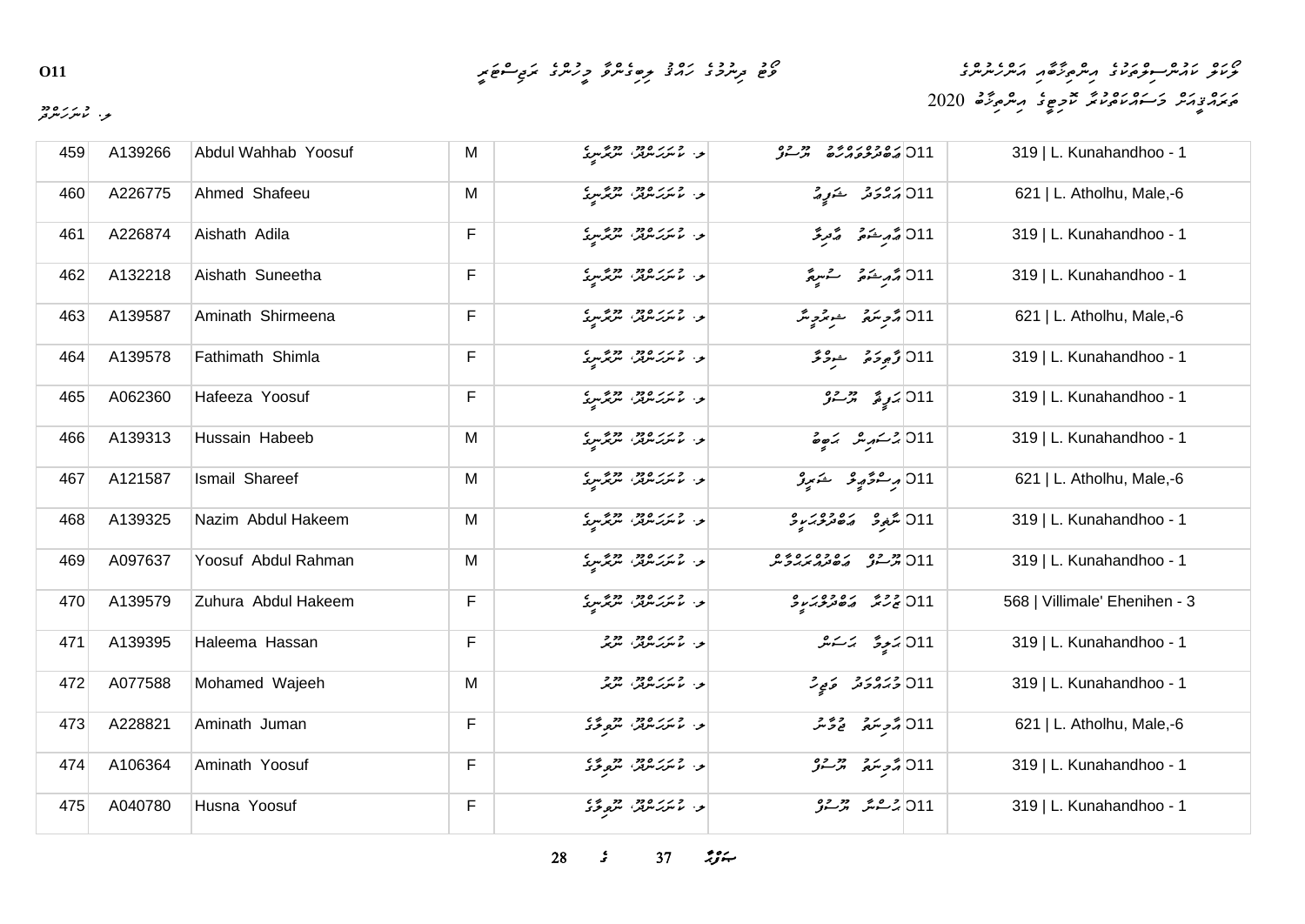*sCw7q7s5w7m< o<n9nOoAw7o< sCq;mAwBoEw7q<m; wBm;vB* م من المرة المرة المرة المرجع المراجع المراجع المراجع المراجع المراجع المراجع المراجع المراجع المراجع المراجع<br>مرين المراجع المراجع المرجع المراجع المراجع المراجع المراجع المراجع المراجع المراجع المراجع المراجع المراجع ال

| 476 | A106362 | Yoosuf Aboobakuru          | M           | و ، ئامرىرىدى ، مرەغ،                                                                                | 2222 / 100                                    | 319   L. Kunahandhoo - 1  |
|-----|---------|----------------------------|-------------|------------------------------------------------------------------------------------------------------|-----------------------------------------------|---------------------------|
| 477 | A139529 | Ahmed Niyaz                | M           | و گريز عرفين مرجع کر                                                                                 | 011 كەبرى قىر سىترىنى                         | 319   L. Kunahandhoo - 1  |
| 478 | A311712 | Aishath Sujoon             | $\mathsf F$ | و. مشركة مربع وجمع و                                                                                 | 011 ۾ م سنڌ ھي سنڌ مل                         | 319   L. Kunahandhoo - 1  |
| 479 | A139570 | Fathimath Aboobakuru       | $\mathsf F$ | و. ئائىرىكەن ئىرونى                                                                                  | 22222222222222                                | 319   L. Kunahandhoo - 1  |
| 480 | A139528 | Mohamed Inaz               | M           | و. ريز مرورو. دو و                                                                                   | 011 <i>دېمم</i> رو مې <i>گ</i> ې              | 319   L. Kunahandhoo - 1  |
| 481 | A139527 | Nasira Aboobakuru          | $\mathsf F$ | و. رمبرر مود. دو و                                                                                   | 011 مگر ہے کہ مقصوم محمد محمد ا               | 319   L. Kunahandhoo - 1  |
| 482 | A139480 | Hussain Moosa              | M           | و. دربره دو می ۲۵۵                                                                                   | 011 پرستمبر تھ جو ج                           | 319   L. Kunahandhoo - 1  |
| 483 | A139481 | Naseema Hussain            | $\mathsf F$ | و. ماسرىر مەدە مەدە ئەر                                                                              | 011 مَرْسِودٌ - پُرْسَمْرِ مَرْ               | 319   L. Kunahandhoo - 1  |
| 484 | A139412 | Ali Abdul Rahman           | M           | أورا الأمرىر مروره المجامرات                                                                         | 011 كم محمد كارومبر كار من كار براير براير ال | 319   L. Kunahandhoo - 1  |
| 485 | A139411 | Safiyya Mohamed            | F           | ى ئاس ئەركىتى ئىرگ                                                                                   | 011 بتورچ ويرودو                              | 319   L. Kunahandhoo - 1  |
| 486 | A139268 | Abdul Hameed Abdul Latheef | M           | ن المسرك من المسرور بير من المسرور المسرور المسرور المسرور المسرور المسرور المسرور المسرور المسرور ا | 011 كەھەر 255 كەھەر كەبورى                    | 319   L. Kunahandhoo - 1  |
| 487 | A225975 | Ahmed Fasaah               | M           | و . ما سربر عرض بر ماره م                                                                            | 011 كەبرى ق ئەسىمى                            | 621   L. Atholhu, Male,-6 |
| 488 | A139450 | Hafsa Abdhulla             | $\mathsf F$ | و المسرك مركز بر مركز و المسر                                                                        | 011 كرتر بيم مرك قرالله                       | 319   L. Kunahandhoo - 1  |
| 489 | A139368 | Aminath Raneyza            | F           | و. مؤثر مرور برور                                                                                    | 011 مَّ مِسَعَ <sub>مِ</sub> سَمَّتَّ         | 319   L. Kunahandhoo - 1  |
| 490 | A139357 | Hussain Rasheed            | M           | و. دربره دو. بره د                                                                                   | 011 پرستمبر مگر میں تر                        | 319   L. Kunahandhoo - 1  |
| 491 | A228480 | Ahmed Athoof               | M           | و مسر معرض مرتبط مر                                                                                  | 011 كەبرى ھەم بەردە                           | 621   L. Atholhu, Male,-6 |
| 492 | A139373 | Ali Mansoor                | M           | و الاس الله الله من الله من                                                                          | 011   رَمٍ - دَعْرَ بِيْعْرَ                  | 319   L. Kunahandhoo - 1  |

*29 sC 37 nNw?mS*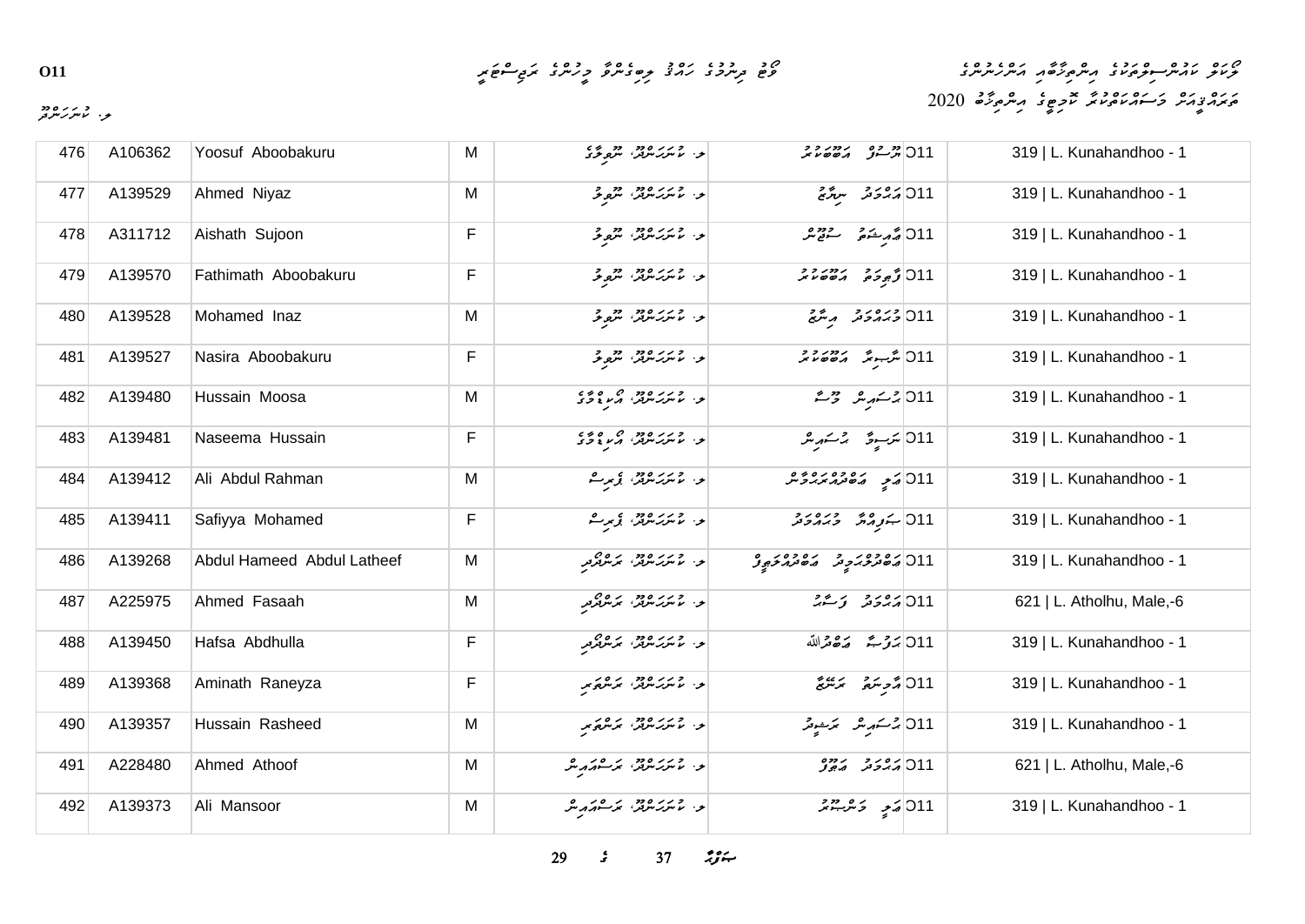*sCw7q7s5w7m< o<n9nOoAw7o< sCq;mAwBoEw7q<m; wBm;vB* م من المرة المرة المرة المرجع المراجع المراجع المراجع المراجع المراجع المراجع المراجع المراجع المراجع المراجع<br>مرين المراجع المراجع المرجع المراجع المراجع المراجع المراجع المراجع المراجع المراجع المراجع المراجع المراجع ال

| 493 | A139419 | Fawziyya Ahmed      | F           | و ، ئامېرکسونې، غرستور مرکز                                 | 011 ۇرىم بەر ئەر ئەرد               | 319   L. Kunahandhoo - 1  |
|-----|---------|---------------------|-------------|-------------------------------------------------------------|-------------------------------------|---------------------------|
| 494 | A228484 | Mohamed Ashfaaq     | M           | و ، ئاس کرسرو ، سر کرد مر                                   | 011 <i>ۋېرەرو پە</i> شۇر <i>ۇ</i>   | 319   L. Kunahandhoo - 1  |
| 495 | A139576 | Ahmed Azim          | M           | و از در دود از ۲۵۶۵<br>و اندیزیترین ایر سورتری              | 011 كەبرى قىم ئەرقى                 | 319   L. Kunahandhoo - 1  |
| 496 | A311669 | Aishath Sahula      | $\mathsf F$ | و از در دود.<br>و ان سربر سرفر، ایمر سوفری                  | 011 مَّەرِ شَمَّة سَرْدَة ِ         | 319   L. Kunahandhoo - 1  |
| 497 | A311668 | Ali Nazim           | M           | و از در دود.<br>و انا نیزباندون ایر سووتری                  | 011 كەمچە ئىتمەيدۇ                  | 621   L. Atholhu, Male,-6 |
| 498 | A139563 | Aminath Waheeda     | $\mathsf F$ | و د بر وود د بر ۱۶۶۵<br>و اما میرکاندنی ایر سوفری           | 011 مَّ حِسَمَۃ کَ سِتَّہ           | 319   L. Kunahandhoo - 1  |
| 499 | A311667 | Hussain Saeed       | M           | و . د د ر وو . د . د د د .<br>و . د مرز مربر . بر سورتری    | 011 پرستمبر بھر سکھیے تھا۔          | 319   L. Kunahandhoo - 1  |
| 500 | A139530 | Ibrahim Nazeem      | M           | و . د د د ده د د د د ده د ده<br>و . د سربرسرفر ، بر سورترو  | 011  مِرْحُمَّرِ وَ _ سَمْرٍوْ      | 319   L. Kunahandhoo - 1  |
| 501 | A140399 | Mohamed Shareef     | M           | و . ه در ۵ وو . د ۵ و وو ،<br>و . ما س ر سرفر . هر سور توری | 011 ق. برو قر شمېر ق                | 281   Dh. Rinbudhoo - 1   |
| 502 | A139503 | Ahmed Ali           | M           | و ، ئاسكەس كەن ئىز ئاھرىنى ئوغ                              | 011  پَرْدُوَسْ کَرَمِ              | 319   L. Kunahandhoo - 1  |
| 503 | A311561 | Ali Raabih          | M           | و ، ئاسكەللەرنى ئالدىنى ئوگە                                | 011  رَمِ بَرْہِ رُ                 | 621   L. Atholhu, Male,-6 |
| 504 | A311559 | Aminath Nuzuhath    | $\mathsf F$ | و ، ماسرىر مەيرى ئوغ                                        | 011 مَّ مِسَعَمٍ مِسْتَحْرَمُو      | 319   L. Kunahandhoo - 1  |
| 505 | A139381 | Aminath Shakeeba    | $\mathsf F$ | و ، ئاسكەللەرنى ئالدىنى ئوگە                                | 011 مَّ حِسَمَةٌ حَسَنِ صَّ         | 319   L. Kunahandhoo - 1  |
| 506 | A311562 | Hussain Naazih      | M           | و. ئەسكەشلەر ئەلگەنجا ئەلگەن ئو                             | 011  پرڪيريش سگيږي                  | 319   L. Kunahandhoo - 1  |
| 507 | A139533 | Abdul Raheem Saeed  | M           | ى ئائىرىرەدە جىشكىرى ئى                                     | 011 كەھە <i>تەم كەي جۇ سكەپ ق</i> ر | 319   L. Kunahandhoo - 1  |
| 508 | A139467 | Aishath Muslima     | F           | و ممكر مرود محمد مكروم                                      | 011 مۇرىشق قەشىرۇ                   | 621   L. Atholhu, Male,-6 |
| 509 | A139399 | Khadeeja Aboobakuru | F           | ى ئاس ئەرەم ئەسكەرگە ئە                                     | 011 كَتْمِيعٌ - رُوْصُوْمٌ مُرْ     | 319   L. Kunahandhoo - 1  |

**30** *s* **37** *n***<sub>y</sub> <b>***s*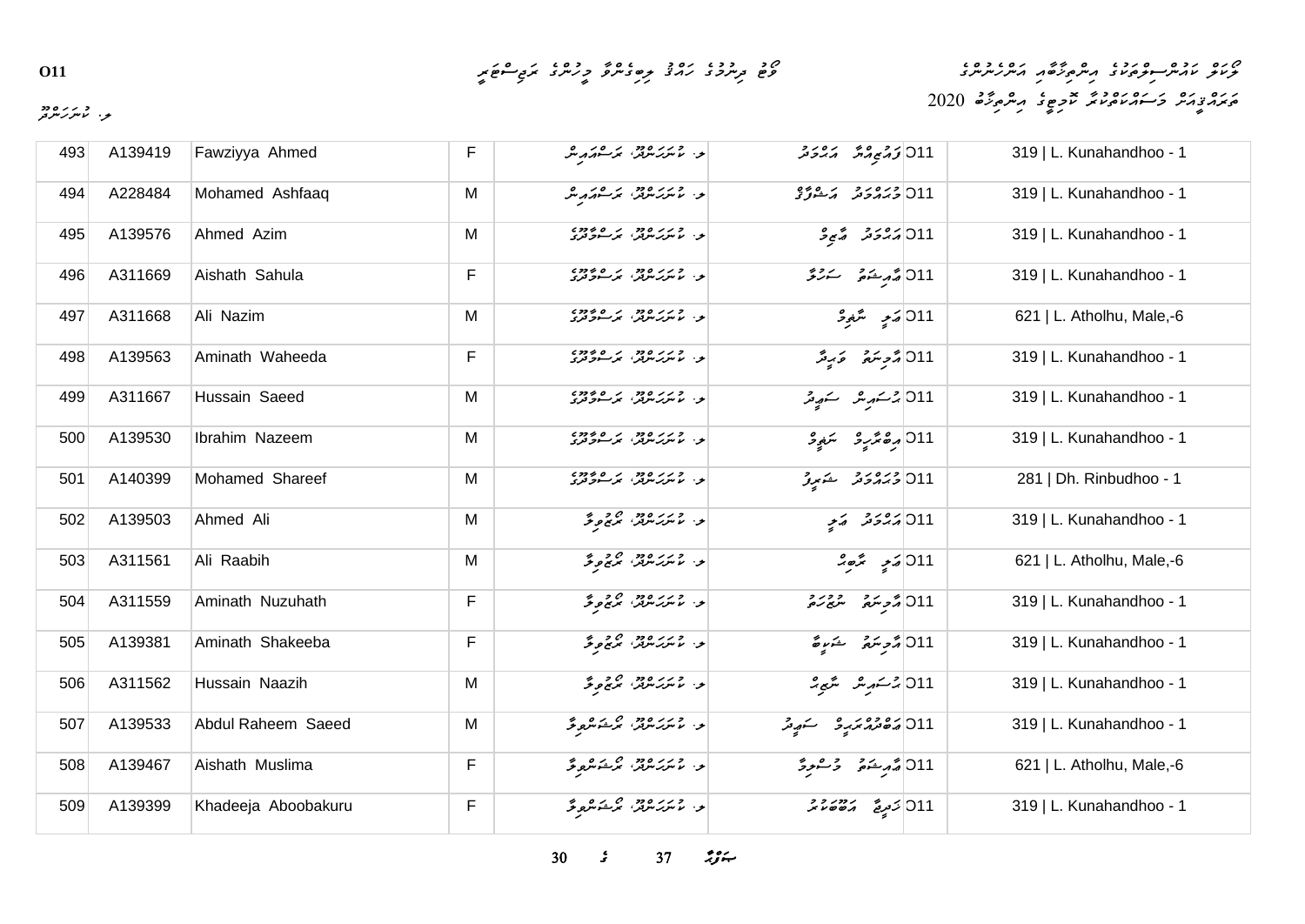*sCw7q7s5w7m< o<n9nOoAw7o< sCq;mAwBoEw7q<m; wBm;vB* م من المرة المرة المرة المرجع المراجع المراجع المراجع المراجع المراجع المراجع المراجع المراجع المراجع المراجع<br>مرين المراجع المراجع المرجع المراجع المراجع المراجع المراجع المراجع المراجع المراجع المراجع المراجع المراجع ال

| 510 | A311450 | Mohamed Azmoon         | M           | ى مەسىرەدە تەخەش <sub>ھ</sub> ۇ                             | 011 وبرەرو رەموە                                          | 319   L. Kunahandhoo - 1  |
|-----|---------|------------------------|-------------|-------------------------------------------------------------|-----------------------------------------------------------|---------------------------|
| 511 | A225447 | Abdulla Sameeh         | M           | و. دربره دو.<br>و. د سربرسرفر، ستهرفرم                      | 011 كەڭداللە س <i>ەدب</i> <sup>2</sup>                    | 621   L. Atholhu, Male,-6 |
| 512 | A010387 | Ahmed Hameed           | M           | و. تاسرر ۵۶۵. کروبر و                                       | 011  رَرُدَوَتْر کے <i>ج</i> وتْر                         | 621   L. Atholhu, Male,-6 |
| 513 | A225449 | Ali Shaah              | M           | و. روروده. درود                                             | 011  رَمِ ۖ شَرْرُ                                        | 621   L. Atholhu, Male,-6 |
| 514 | A087941 | Asma Ahmed             | $\mathsf F$ | ن - حربر 200 - مرکز در د<br>نو- اما مرکز مرکز - اما مرکز دی | 011 كەشىۋە كەبمەد تەر                                     | 319   L. Kunahandhoo - 1  |
| 515 | A358410 | Fathimath Shaufa       | F           | و. د بر دود. گرورو                                          | 011 <i>وُجِ دَمَّة</i> شَ <i>مَّةُ وُ</i>                 | 621   L. Atholhu, Male,-6 |
| 516 | A225452 | Hussain Sinaahu        | M           | و. دربر ۵۶۵ کروبر و<br>و. د سربرسرفر، سکههانورم             | 011  پرستمبر عبد سبزیر                                    | 621   L. Atholhu, Male,-6 |
| 517 | A139574 | Saarath Aboobakuru     | F           | و. دربر ۵۶۵ کروبر و                                         | $22222$ $-211$                                            | 621   L. Atholhu, Male,-6 |
| 518 | A139470 | Aminath Ibrahim        | $\mathsf F$ | و. ئامرىكىرى گەرمۇ گ                                        | 011  مۇجەنىھ مەھەمگەپەد                                   | 319   L. Kunahandhoo - 1  |
| 519 | A139469 | Fathimath Fareedha     | F           | و. ئامرىر ھەج گەرمۇ گ                                       | 011 گەچ قەرىم ئىقىدىگە                                    | 319   L. Kunahandhoo - 1  |
| 520 | A139458 | Hussain Afeef          | M           | و ، ئەترىكەن ئەرەۋ                                          | 011  پرست <sub>مب</sub> رش <sub>م</sub> رک <sub>و</sub> ژ | 318   L. Hithadhoo - 1    |
| 521 | A282209 | Ibrahim Shafeeg        | M           | و ، ئەترىكەن ئەرەۋ                                          | 011 <sub>مر</sub> ھ پڙرو ڪورِ ت <u>ح</u>                  | 621   L. Atholhu, Male,-6 |
| 522 | A408625 | Mohamed Shaain         | M           | و ، ئەسەر ئەرە ئەرەپ ئى                                     | 011 <i>  جەچرى تىم ئىشمى</i> بىر                          | 319   L. Kunahandhoo - 1  |
| 523 | A311510 | Sameer Abdul Samadh    | M           | و. ئاس شرق سگوره د                                          | 011 ڪتوبر پره وه بربرو                                    | 319   L. Kunahandhoo - 1  |
| 524 | A311509 | Sameera Abdul Samadh   | $\mathsf F$ | و. ئەسرىس بىر ئەرەبۇ                                        | 011 سَوِيرٌ مَەقىدىمىدەتر                                 | 319   L. Kunahandhoo - 1  |
| 525 | A139468 | Shaaheena Abdhul Samad | F           | و. ئەترىر ئۇچ گەربوڭ                                        | 011 شرىر مەھىرم بىرد                                      | 319   L. Kunahandhoo - 1  |
| 526 | A311508 | Shaheedha Abdul Samad  | F           | و ، ئەترىكەن ئەرەۋ                                          | 011 خىرىگە كەھەركە ئەردو                                  | 319   L. Kunahandhoo - 1  |

**31** *s* **37** *n***<sub>s</sub>**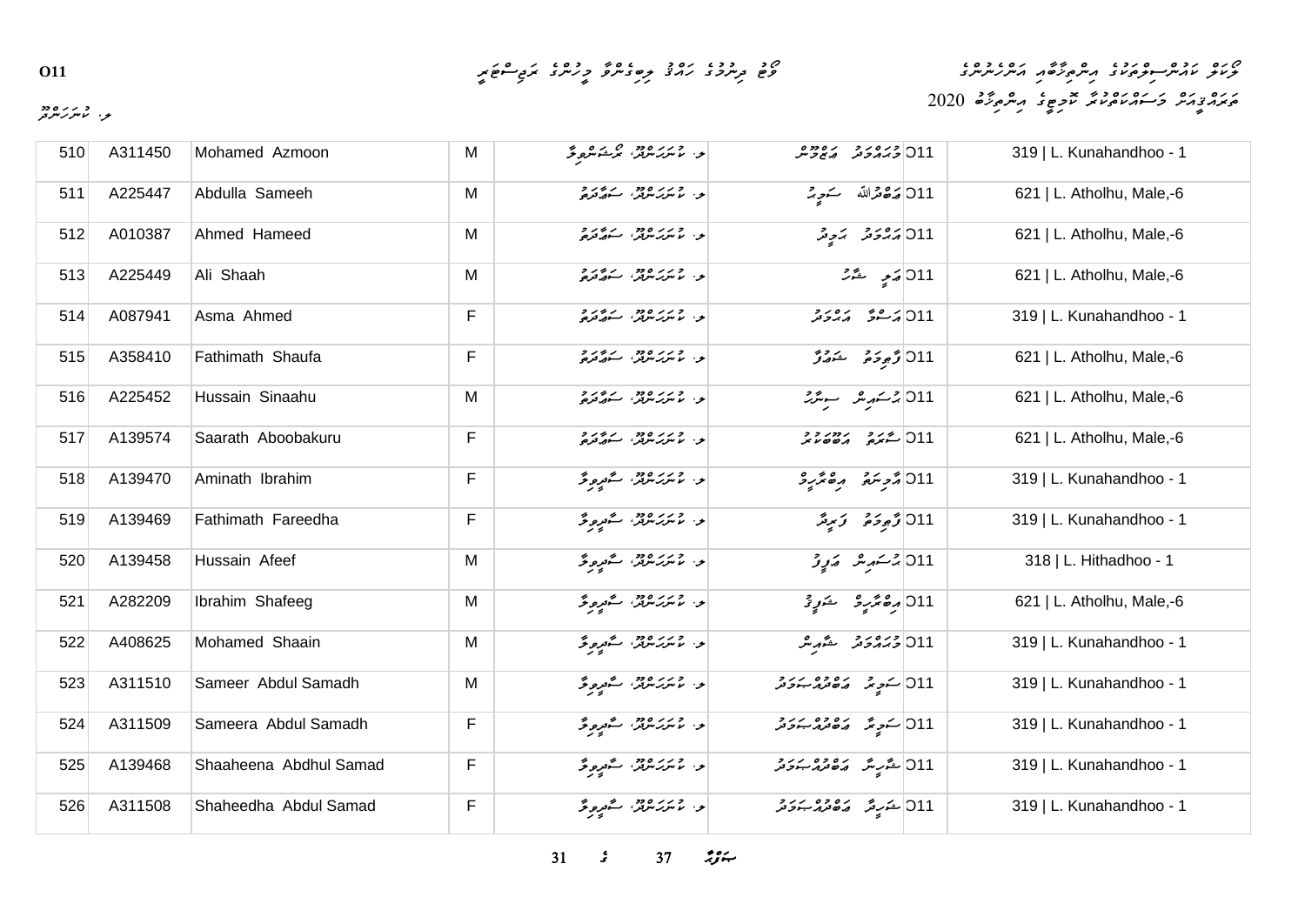*sCw7q7s5w7m< o<n9nOoAw7o< sCq;mAwBoEw7q<m; wBm;vB* م من المرة المرة المرة المرجع المراجع المراجع المراجع المراجع المراجع المراجع المراجع المراجع المراجع المراجع<br>مرين المراجع المراجع المرجع المراجع المراجع المراجع المراجع المراجع المراجع المراجع المراجع المراجع المراجع ال

| 527 | A139465 | Sibana Abdul Samad         | F           | د. از ماسربرسرچرا مرد میگردید ک | 011 – ئەنگە كەھەركە بەر د               | 352   GDh. Faresmaathodaa - 1 |
|-----|---------|----------------------------|-------------|---------------------------------|-----------------------------------------|-------------------------------|
| 528 | A121768 | Mariyam Hussain            | F           | و. دربر وده در ده ده د          | 011 كەبرىزى بەسەر ش                     | 319   L. Kunahandhoo - 1      |
| 529 | A139341 | Adam Naseem                | M           | ى ئەسەر 20 سىزۇ                 | 011  25ء سرَ-و                          | 319   L. Kunahandhoo - 1      |
| 530 | A139310 | Aishath Sabeeha            | $\mathsf F$ | و. ئەسكەنگەن سىۋۇ               | 011 مَگْرِسْنَعْمُ سَنَصِدًّ            | 621   L. Atholhu, Male,-6     |
| 531 | A226899 | Sobaah Adam                | M           | ىق ئەسرىر ھەج سىلمىقى           | 011 جَهَّرٌ گُرُوَّ                     | 319   L. Kunahandhoo - 1      |
| 532 | A034279 | <b>Abdul Hameed Yoosuf</b> | M           | ى- ئەسەر ئەرەم ئەسەر            | 011 كەھەرى <i>رى بىر مەسىر</i>          | 319   L. Kunahandhoo - 1      |
| 533 | A226871 | Ahmed Yaameen              | M           | و. ئەسەر سەر ئىسىر              | 011 <i>ړ برڅنگ پر بو</i> ينز            | 621   L. Atholhu, Male,-6     |
| 534 | A226773 | Aminath Hameedha           | $\mathsf F$ | و. ئەسەر سەر ئىسىر              | 011 مَّ <i>جِسَمَۃ بَہُ ج</i> ِمَّ      | 319   L. Kunahandhoo - 1      |
| 535 | A035283 | Haseena Moosa              | F           | ى ئەسىر ئەرەم ئەر               | 011 پرَسِیڈ ڈِٹ                         | 319   L. Kunahandhoo - 1      |
| 536 | A339436 | Mohamed Yaseen             | M           | ى ئەسىر ئەھىر بەلگەن            | 011 ۇ <i>ئەۋە ئەت مەربىرى</i>           | 319   L. Kunahandhoo - 1      |
| 537 | A225745 | Fathimath Sithura          | F           | و. ئاسرىر ھەرە سەۋرىگە          | 011 ژ <sub>ېپوځ</sub> يز سو <i>نونژ</i> | 319   L. Kunahandhoo - 1      |
| 538 | A139506 | Hafeeza Abdul Rahman       | F           | و مسر معده شوره                 | 011 <i>ټرپنځ   مەھەمم</i> ىر <i>ۋە</i>  | 319   L. Kunahandhoo - 1      |
| 539 | A283660 | Hassan Shahim              | M           | و مستر شوده که محرک             | 011 كەسكەر ئىقىرى                       | 319   L. Kunahandhoo - 1      |
| 540 | A139275 | Hussain Shiham             | M           | و مسرد وده کورگ                 | 011 برڪرير جو پڙو                       | 319   L. Kunahandhoo - 1      |
| 541 | A351238 | Ali Azeem                  | M           | ىق بەرگەن سەھ ئەر               | 011  <i>چَرِ ۔ چَرِي وَ</i>             | 319   L. Kunahandhoo - 1      |
| 542 | A139438 | Aminath Siyama             | F           | و. روروده. رووور                | 011 أ <i>مَّ</i> حِ سَمَّعَ مَسَرِّرَةً | 319   L. Kunahandhoo - 1      |
| 543 | A086252 | Idrees Gasim               | M           | و. روزه وو. ره وور              | 011 مومزمورے تخ-ویح                     | 319   L. Kunahandhoo - 1      |

**32** *s* **37** *n***<sub>y</sub> <b>***n*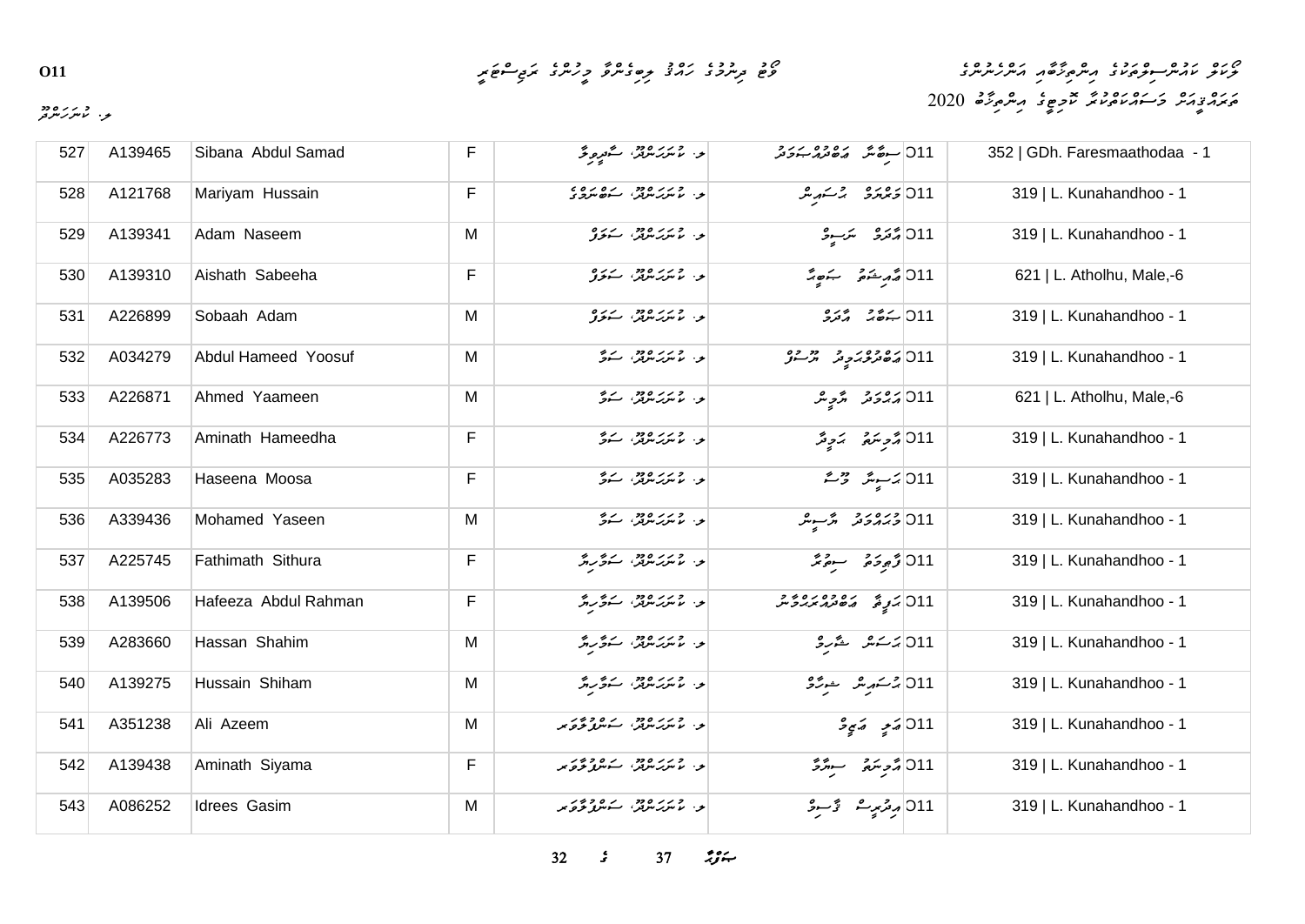*sCw7q7s5w7m< o<n9nOoAw7o< sCq;mAwBoEw7q<m; wBm;vB* م من المرة المرة المرة المرجع المراجع المراجع المراجع المراجع المراجع المراجع المراجع المراجع المراجع المراجع<br>مرين المراجع المراجع المرجع المراجع المراجع المراجع المراجع المراجع المراجع المراجع المراجع المراجع المراجع ال

| 544 | A139376 | Aishath Aboobakuru         | F           | و المتركز مريد الشرق وه و د                                                                                                                                                                                                      | $22222$ $2422$                                        | 319   L. Kunahandhoo - 1  |
|-----|---------|----------------------------|-------------|----------------------------------------------------------------------------------------------------------------------------------------------------------------------------------------------------------------------------------|-------------------------------------------------------|---------------------------|
| 545 | A228409 | Ali Anas                   | М           | و الانترنسويل الشور ده داد.                                                                                                                                                                                                      | 011 <i>  مَرِ بِہ مَسَرَ ہ</i>                        | 621   L. Atholhu, Male,-6 |
| 546 | A228406 | Mariyam Latheefa           | F           | و الاسرپر مرده الشوره و در د                                                                                                                                                                                                     | 011  <i>5 مُدْمَرْة - حَبوت</i> ً                     | 621   L. Atholhu, Male,-6 |
| 547 | A139356 | Rashad Mohamed             | M           | و الأمريكيون الشرح و داده                                                                                                                                                                                                        | 011 كەشگەر قىمەد قر                                   | 319   L. Kunahandhoo - 1  |
| 548 | A139459 | Abdhul Rahmaan Yoosuf      | M           | و. ورز ودو. د ووه و                                                                                                                                                                                                              | 011 <i>ړی ووی پروگر پو</i> ځو                         | 319   L. Kunahandhoo - 1  |
| 549 | A139561 | Abdul Salaam Abdul Wahhab  | M           | و. دربر وده د دوده                                                                                                                                                                                                               | 011 كەھەر كەنتى بەر مەدەرە بەر يەر ئ                  | 319   L. Kunahandhoo - 1  |
| 550 | A139444 | Aishath Surayya            | F           | י הגנים ברי הרבים ברי הרבים ברי הרבים ברי הרבים ברי הרבים ברי הרבים ברי הרבים ברי הרבים ברי הרבים ברי הרבים בר<br>הרבי הרבים ברי הרבים ברי הרבים ברי הרבים ברי הרבים ברי הרבים ברי הרבים ברי הרבים ברי הרבים ברי הרבים ברי הרבים | 011 مَّ مِسْمَعْ فَ <sub>حْ</sub> <i>مَهْرَهُ مَّ</i> | 319   L. Kunahandhoo - 1  |
| 551 | A311533 | Aminath Thahmeena          | $\mathsf F$ | و. دربر ودو. د بر دوره و                                                                                                                                                                                                         | 011  مَّ حِسَمَ مِنْ حِرْجِيمَّ                       | 319   L. Kunahandhoo - 1  |
| 552 | A226768 | Fathimath Sazleena         | F           | و. دربر ودو. د دوده                                                                                                                                                                                                              | 011 ڙَجوحَةُ سَنَجْ مِتَّد                            | 319   L. Kunahandhoo - 1  |
| 553 | A139443 | Hariyya Abdhul Wahaab      | F           | د. دربر ودد.<br>د. بابزرگترین وسط برد د                                                                                                                                                                                          | 011 كيمروش مەھىر مەم                                  | 319   L. Kunahandhoo - 1  |
| 554 | A406470 | Hawwa Azleena              | F           | و. دربر ودو. در دوده.<br>و. د سربرسربر، نوسهه بروی                                                                                                                                                                               | 011  يَرْدُوُ - دَيْجِيسٌ                             | 319   L. Kunahandhoo - 1  |
| 555 | A139451 | Muhusina Abdhul Rahmaan    | F           | و. د برر وود د د وده د                                                                                                                                                                                                           | 011 ج چ سوش می مورد مرکز می                           | 319   L. Kunahandhoo - 1  |
| 556 | A139396 | Muneera Hussain            | $\mathsf F$ | و الانترن من ده.<br>و الانترن نترنس المحاسبة بمنص                                                                                                                                                                                | 011  3 سرپر - پر شہر بھر                              | 621   L. Atholhu, Male,-6 |
| 557 | A139339 | <b>Abdul Rasheed Gasim</b> | M           | و. تأسر را ودو. را و د                                                                                                                                                                                                           | 011 كەھەركە ئوسىر ئۇسوۋ                               | 319   L. Kunahandhoo - 1  |
| 558 | A397301 | Ahmed Riluwaan             | M           | و. تأسر رحمد و در در در کار                                                                                                                                                                                                      | 011   ئەرىخەر بىرىشۇش                                 | 319   L. Kunahandhoo - 1  |
| 559 | A139522 | Shamsiyya Abdul Latheef    | F           | و. تأسر رحمد و در در در                                                                                                                                                                                                          | 011 خۇسەم مەھمدىم                                     | 319   L. Kunahandhoo - 1  |
| 560 | A139548 | Ahmed Yoosuf               | M           | و . ه در ۵۶۵ و در ۵۶۰<br>و . ماس سربر الله مرس                                                                                                                                                                                   | 011 كەبرىق تەرىپى بۇ                                  | 319   L. Kunahandhoo - 1  |

**33** *s* **37** *n***<sub>y</sub> <b>***n*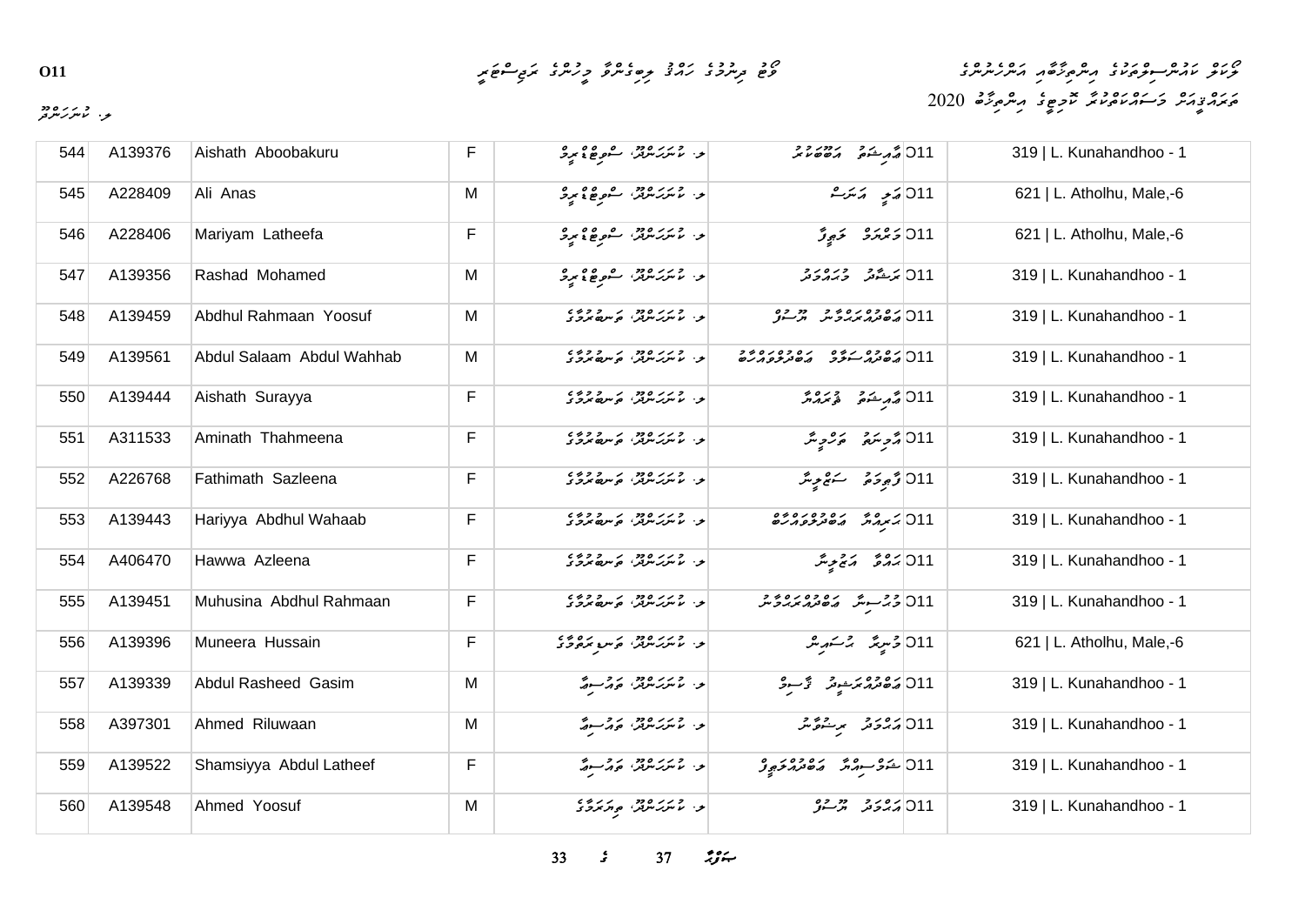*sCw7q7s5w7m< o<n9nOoAw7o< sCq;mAwBoEw7q<m; wBm;vB* م من المرة المرة المرة المرجع المراجع المراجع المراجع المراجع المراجع المراجع المراجع المراجع المراجع المراجع<br>مرين المراجع المراجع المرجع المراجع المراجع المراجع المراجع المراجع المراجع المراجع المراجع المراجع المراجع ال

| 561 | A311410 | Ali Mohamed               | M           | ن الممركز من المركز به بركز به المركز به المركز به المركز به المركز به المركز به المركز به المركز به<br>المركز المركز المركز المركز المركز به المركز به المركز به المركز به المركز به المركز به المركز به المركز به ال | 011 <i>ھَ۔ ج</i> يھوتر                 | 319   L. Kunahandhoo - 1   |
|-----|---------|---------------------------|-------------|------------------------------------------------------------------------------------------------------------------------------------------------------------------------------------------------------------------------|----------------------------------------|----------------------------|
| 562 | A311662 | Ahmed Nabeel              | M           | و . و در دوه . وو و<br>و . ما سرز سرفر . هارفر                                                                                                                                                                         | 011 كەنزى ئىر ئىكتاب ئىش               | 319   L. Kunahandhoo - 1   |
| 563 | A139406 | Aishath Zeena             | F           | و . ه برر ه وه . وو و<br>و . با ببرر ببرفر . ه ر تر                                                                                                                                                                    | 011 <i>۾ ميڪو ڇپڙ</i>                  | 621   L. Atholhu, Male,-6  |
| 564 | A311663 | Aminath Nazeela           | $\mathsf F$ | و. الاندر عام 199                                                                                                                                                                                                      | 011 مٌ <i>وِسَعْهِ مَسْبِع</i> ْ       | 621   L. Atholhu, Male,-6  |
| 565 | A139485 | Hussain Habeeb            | M           |                                                                                                                                                                                                                        | 011 پر شہر شریع تھا                    | 319   L. Kunahandhoo - 1   |
| 566 | A149017 | Shameema Hassan           | F           | ى- ئەسرىرىدى كەرگە                                                                                                                                                                                                     | 011 خوتى - ئەسكەر                      | 319   L. Kunahandhoo - 1   |
| 567 | A139500 | Abdhulla Mufeed           | М           | כן דגיה סכב בכבר<br>כן עיתה ייתה אי הסיבב                                                                                                                                                                              | 011 <i>مَەھىر</i> اللە ئ <i>ۇي</i> تر  | 319   L. Kunahandhoo - 1   |
| 568 | A139507 | Abdul Haseeb Abdul Rahman | M           |                                                                                                                                                                                                                        | 011) ره وه رکب سره مسره ده دره بر در ا | 149   K. Dhiffushi - 2     |
| 569 | A139502 | Abdul Rahman Hussain      | M           | و. 2007 ووو 2005<br>و. لاس سربر سرچي اړه جري                                                                                                                                                                           | 011 كەھەرمەر ئەسىر بىر ئەسكىرىش        | 319   L. Kunahandhoo - 1   |
| 570 | A139504 | Ahmed Haneef              | M           | و . در ره دو .<br>و . د سربر سرفر . دره مرد                                                                                                                                                                            | 011  پَرْرُوَتْرَ کَسِرِیْ             | 319   L. Kunahandhoo - 1   |
| 571 | A311657 | Fathimath Hidhaayath      | F           | و. دربر دور دور.<br>و. ناس سربر الدومرد                                                                                                                                                                                | 011 زَّەپەرَة بەرَّەرْ                 | 319   L. Kunahandhoo - 1   |
| 572 | A139560 | Hassan Afeef              | M           | و. دربره دو دود.<br>و. ناس سربر المرجوبور                                                                                                                                                                              | 011 ټريىش     ټريو ژ                   | 319   L. Kunahandhoo - 1   |
| 573 | A311661 | Mohamed Nawwaf Hassan     | M           | و. ورز ه ده دوه و                                                                                                                                                                                                      | 011 جەيز بەر ئەرگە بەسەش               | 621   L. Atholhu, Male,-6  |
| 574 | A139505 | Rasheedha Hussain         | F           | و. وربر دود. وووه<br>و. ناس سربر سرچ بر                                                                                                                                                                                | 011 مَرْجِعَہٗ کے سَمرِ مُر            | 319   L. Kunahandhoo - 1   |
| 575 | A140393 | Abdul Muhaimin Ahmed      | M           | و المتركز حجم والمعرفين المحديث                                                                                                                                                                                        | 011 رەپرو <i>ۋىروچىر مەدەر</i>         | 298   Th. Thimarafushi - 1 |
| 576 | A263556 | Ahmed Mohamed             | M           | و ، مؤثر مرده و و مرو مرد و الله الله                                                                                                                                                                                  | 011 كەبرو دىرەرد                       | 319   L. Kunahandhoo - 1   |
| 577 | A140392 | Amir Ahmed                | M           | و الأمر رودو المحمد والمرحمة                                                                                                                                                                                           | 011 م <i>جُّوبِرْ مَدْدَ</i> مْر       | 316   L. Fonadhoo - 3      |

**34** *s* 37 *if***<sub>x</sub>**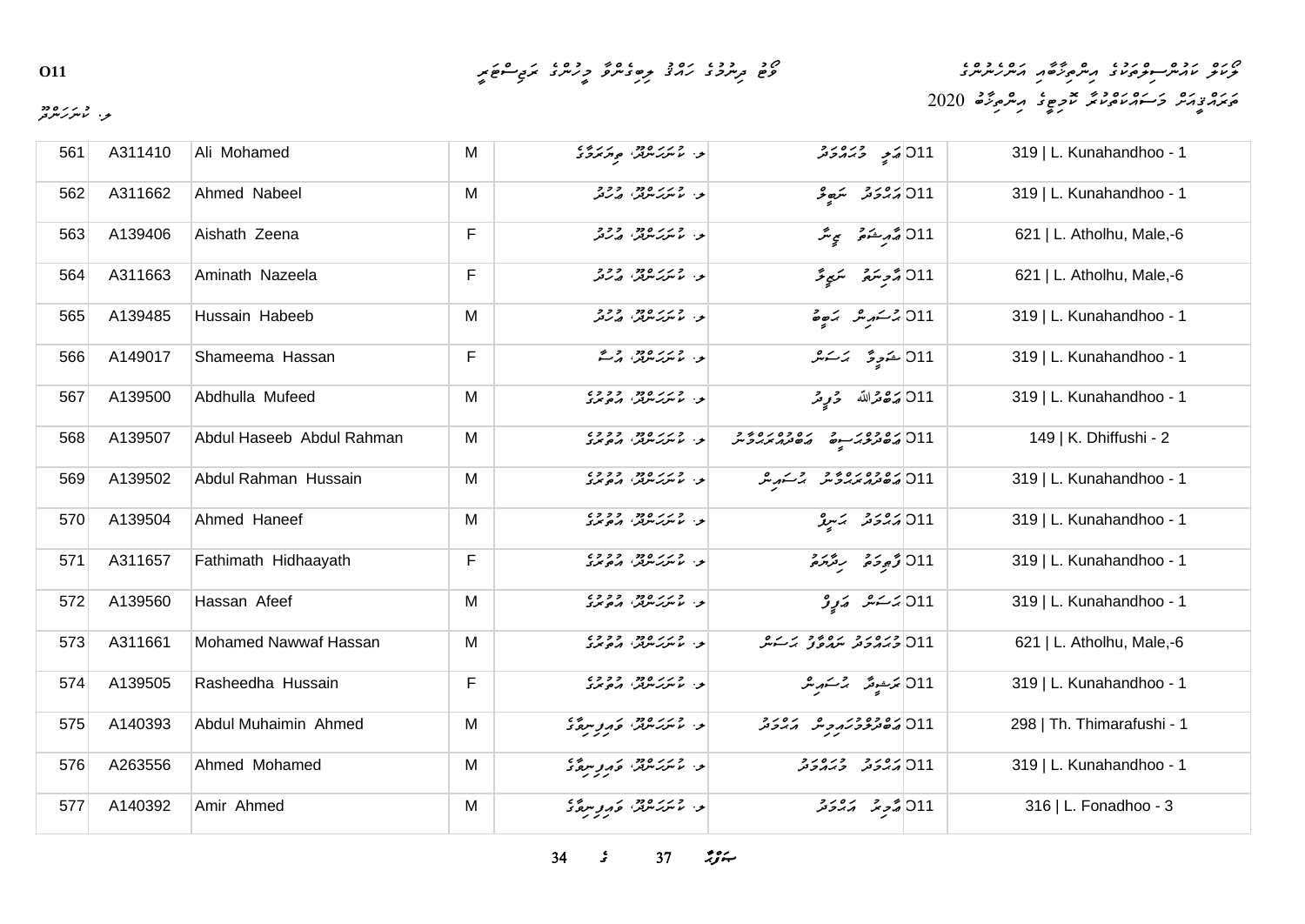*sCw7q7s5w7m< o<n9nOoAw7o< sCq;mAwBoEw7q<m; wBm;vB* م من المرة المرة المرة المرجع المراجع المراجع المراجع المراجع المراجع المراجع المراجع المراجع المراجع المراجع<br>مرين المراجع المراجع المرجع المراجع المراجع المراجع المراجع المراجع المراجع المراجع المراجع المراجع المراجع ال

| 578 | A129021 | Sharmeela Ahmed    | F           | و ، ئامكرىكى ئەروسۇن                                                                                              | 011  خەترى <sub>چ</sub> ى كەبرى تەر  | 319   L. Kunahandhoo - 1   |
|-----|---------|--------------------|-------------|-------------------------------------------------------------------------------------------------------------------|--------------------------------------|----------------------------|
| 579 | A139490 | Shuaib Ahmed       | M           | و المتركز عليه المروسية و                                                                                         | 011 شۇرەھ كەبرىتى                    | 319   L. Kunahandhoo - 1   |
| 580 | A311611 | Fathimath Fazlaa   | F           | و . روبر ه دو.<br>و . را سربر سربل . و بر بی بر ی                                                                 | 011 گەچە قىم قىمى قىلىمىتى ئىل       | 319   L. Kunahandhoo - 1   |
| 581 | A311594 | Ismail Hussain     | M           | و دربر وود در در در<br>و ماسرپرسربو کام در                                                                        | 011 مِرْ شَوَّمٍ فِي سَمَّ سَرَ مِنْ | 319   L. Kunahandhoo - 1   |
| 582 | A139349 | Naseema Hussain    | F           | و دربر وود در در در<br>و ماسرپرسربو کام در                                                                        | 011] نترسوی - پرکشمی شر              | 319   L. Kunahandhoo - 1   |
| 583 | A139471 | Shafia Hussain     | $\mathsf F$ | و دربر وود در در در<br>و ماسرپرسربو کام در                                                                        | 011 ڪوپڙ پڙڪوپٽر                     | 319   L. Kunahandhoo - 1   |
| 584 | A139572 | Siyana Hussain     | F           | و گرمر وود که دوره<br>و گس سربر                                                                                   | 011 سوپر پر پر شہر پر                | 319   L. Kunahandhoo - 1   |
| 585 | A139516 | Abdulla Hameed     | M           | و گرمزمود و در ده ده                                                                                              | 011  رَحْمَة رَاللّه     بَرَدِيْرُ  | 297   Th. Gaadhiffushi - 1 |
| 586 | A139511 | Ahmed Hussain      | M           | و . ه مرکز وجو .<br>د . ما مگرکز ملکو . ه مرکز مرکز                                                               | 011   پروتر بر شهر شر                | 319   L. Kunahandhoo - 1   |
| 587 | A139513 | Fathimath Saeeda   | F           | و مرکز وجود در و دره د                                                                                            | 011 ز <sub>گ</sub> وِدَ مگرونڈ       | 319   L. Kunahandhoo - 1   |
| 588 | A321007 | Fathimath Shaikha  | $\mathsf F$ | و - د در ودو - د د د د د د د د                                                                                    | 011 تۇموقۇ ھەمەتە                    | 319   L. Kunahandhoo - 1   |
| 589 | A139515 | Hafsa Ahmed        | F           | و از در ۱۶۵ و د د د د د د د د<br>او استربر سربر او که سربی برای                                                   | 011 بزوجە بەردىر                     | 319   L. Kunahandhoo - 1   |
| 590 | A139565 | Ibrahim Junaiz     | M           | و المرکز وجود المراد و دره داد.<br>المرکز المرکز المرکز المرکز المرکز المرکز المرکز المرکز المرکز المرکز المرکز ا | 011 مِرْهُ مُرْرِدْ ۔ فَ سَمَدِ ثَمّ | 319   L. Kunahandhoo - 1   |
| 591 | A139512 | Mariyam Aboobakuru | F           | و مرکز وجود در و دره د                                                                                            | $77777$ $2702$ $27011$               | 319   L. Kunahandhoo - 1   |
| 592 | A139514 | Mohamed Hameed     | M           | و . ه شرک ۶۵ و .<br>و . ما شرک سرفر . خ کم سربی مری                                                               | 011  32,353 كەرىگە                   | 319   L. Kunahandhoo - 1   |
| 593 | A139510 | Sanfa Ahmed        | F           | و . ه مرکز وجو .<br>د . ما مگرکز ملکو . ه مرکز مرکز                                                               | 011 سَىشْدَّ مَەجبىر                 | 319   L. Kunahandhoo - 1   |
| 594 | A024067 | Ahmed Waheed       | M           | و. روروده. دوه                                                                                                    | 011   رَرُدَوَتْر _ وَرِيْرُ         | 319   L. Kunahandhoo - 1   |

**35** *s* 37 *n***<sub>y</sub>** *s***<sub>***3***</sub>** *i***<sub>s</sub>** *a***<sub>s</sub>** *i***<sub>s</sub>** *a***<sub>s</sub>** *i***<sub>s</sub>** *a***<sub>s</sub>** *i***<sub>s</sub>** *a***<sub>s</sub>** *i***<sub>s</sub>** *a***<sub>s</sub>** *i**a***<sub>s</sub>** *a***<sub>s</sub>** *i**a***<sub>s</sub>** *a***<sub>s</sub>** *i**a***<sub>s</sub>** *a***<sub>s</sub>** *a***<sub>s</sub>** *a***<sub>s</sub>** *a***<sub>s</sub>** *a***<sub>s</sub>** *a***<sub>s</sub>** *a***<sub>s</sub>** *a***<sub>s</sub>** *a***<sub>s</sub>** *a*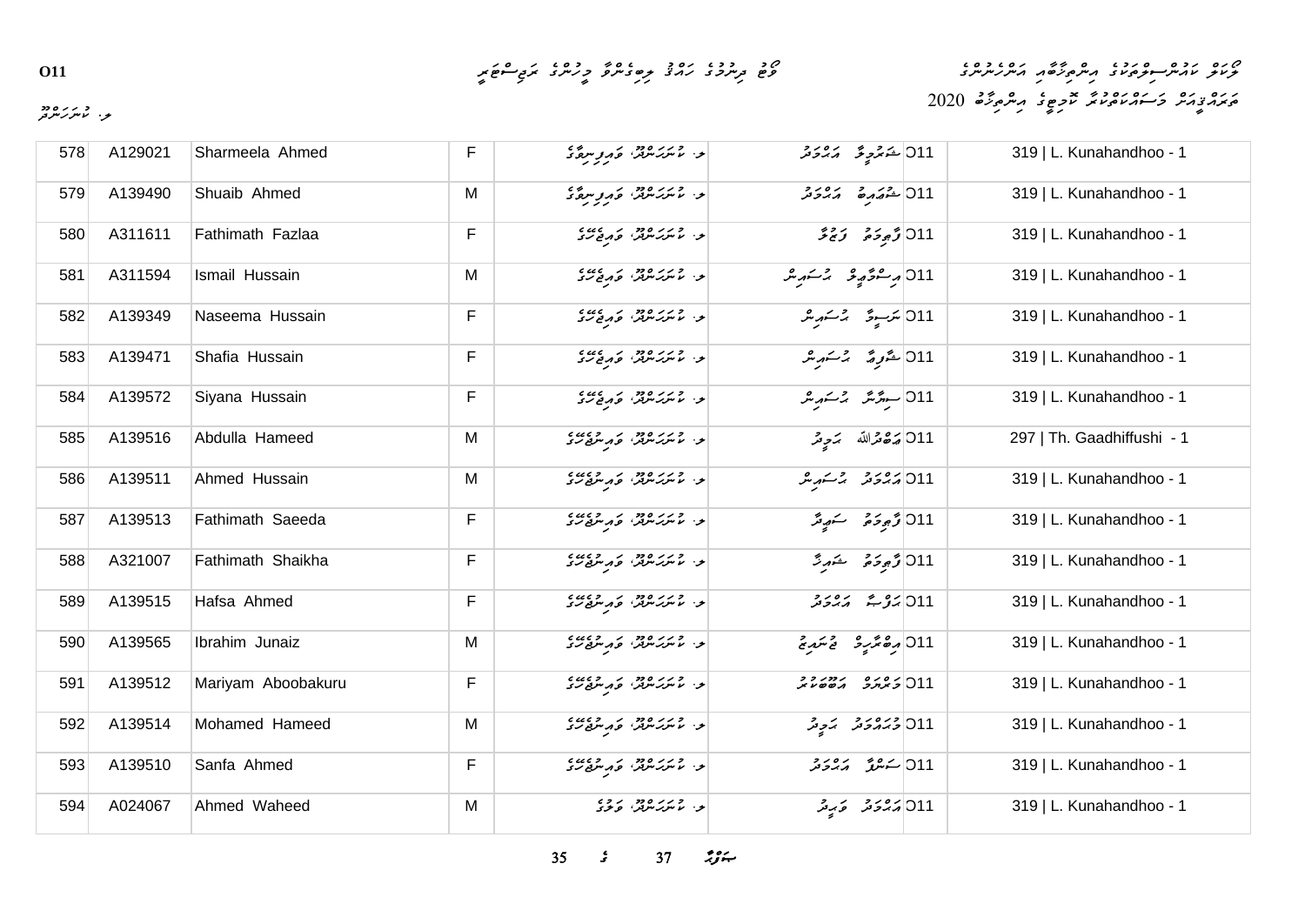*sCw7q7s5w7m< o<n9nOoAw7o< sCq;mAwBoEw7q<m; wBm;vB* م من المرة المرة المرة المرجع المراجع المراجع المراجع المراجع المراجع المراجع المراجع المراجع المراجع المراجع<br>مرين المراجع المراجع المرجع المراجع المراجع المراجع المراجع المراجع المراجع المراجع المراجع المراجع المراجع ال

| <b>33 o</b> ノノ 3 |  |
|------------------|--|
| ىو، مەسرىرسرىر   |  |

| 595 | A139353 | Fathimath Abdul Rahman | $\mathsf F$  | ن د بارگرده در د د د د                           | 011 ژُجِرَة رەپرىرىدىش                  | 319   L. Kunahandhoo - 1  |
|-----|---------|------------------------|--------------|--------------------------------------------------|-----------------------------------------|---------------------------|
| 596 | A139354 | Gulma Idrees           | F            | و. دربر ۵۶۵ د د د د                              | 011  323   مەرتىرىشە                    | 319   L. Kunahandhoo - 1  |
| 597 | A139355 | Najma Idrees           | $\mathsf{F}$ | و. دربر ۵۶۵ د د د د                              | 011 سَھَءٌ مِسْرِبٌ                     | 319   L. Kunahandhoo - 1  |
| 598 | A311543 | Ahmed Salim            | M            | و. دربره دو.<br>د. ناس سربر، وسربری              | 011 كەبرى تەر                           | 621   L. Atholhu, Male,-6 |
| 599 | A311539 | Aminath Shanaa         | F            | ن در در دود.<br>نور امکس کرده کرد کرد            | 011 م <i>گرم متع</i> مد مستق            | 621   L. Atholhu, Male,-6 |
| 600 | A139334 | Fathuhiyya Usman       | F            | ن در در دود.<br>نور امکس کرده کرد کرد            | 011 زَەۡ بِرِمۡمُ ۡ رَوۡ تَحۡدُ         | 319   L. Kunahandhoo - 1  |
| 601 | A103190 | Mohamed Ali            | M            | و . در رودو . رودو .<br>و . ناس پرسربر ، و سربری | 011 دُبَرْدْدَتْر كَمَعِي               | 319   L. Kunahandhoo - 1  |
| 602 | A139330 | Shamsiyya Usman        | F            | و. دربره دو.<br>و. ناس سرفر، وسرفری              | 011 شۇسەم ھەم ھەم                       | 621   L. Atholhu, Male,-6 |
| 603 | A033677 | Abidha Ahmed           | $\mathsf F$  | ى ئەسىر ئەدەر ئەر ئا                             | 011 مُەمَرَّ مَدْدَمَر                  | 319   L. Kunahandhoo - 1  |
| 604 | A311416 | Hassan Nasru           | M            | ى- ئەسىر ئىقرى ئەسىر ئىق                         | 011 كەسەھەر سىرسىقىتى                   | 621   L. Atholhu, Male,-6 |
| 605 | A220472 | Naseeka Mohamed        | $\mathsf{F}$ | ى ئەسىر ئەيزە ئەيز ئاس                           | 011 مَرْسِرَةً وَرَدُوتَرُ              | 621   L. Atholhu, Male,-6 |
| 606 | A311555 | Ahmed Nabeeh           | M            | ى ئاسرىكىرى ئۆسكەنچە                             | 011 كەبرى كىم ئىكتاب ئى                 | 319   L. Kunahandhoo - 1  |
| 607 | A139483 | Aminath Ibrahim        | F            | و ، ئائىرىشلا ، ئەسكەن ئى                        | 011 مُتَّحِسَمُ مِنْ مُرْسِرَة ِ        | 319   L. Kunahandhoo - 1  |
| 608 | A013005 | Haleema Ali Firaq      | F            | و الاسرىر ھەدە بەسكە ئەسكەن ئى                   | 011 ټر پوځ پرې ویژو                     | 621   L. Atholhu, Male,-6 |
| 609 | A096725 | Minna Ali              | F            | ى ئامىر ئەرەپ بەسكەن ئى                          | 011 وِیْرْیَرْ کَمْعٍ                   | 319   L. Kunahandhoo - 1  |
| 610 | A139484 | Nasma Ali              | F            | و ، ئاسرىر مەدە بەسكەن ئى                        | 011 <sub>متر</sub> ودة ك <sub>م</sub> ي | 319   L. Kunahandhoo - 1  |
| 611 | A311484 | Ahmed Jaisam           | M            | ى ئاس شەھر بوگ                                   | 011  <i>222 ق.م.سك</i> ۇ                | 329   GA. Dhaandhoo - 2   |

**36** *s* 37 *if***<sub>x</sub>**